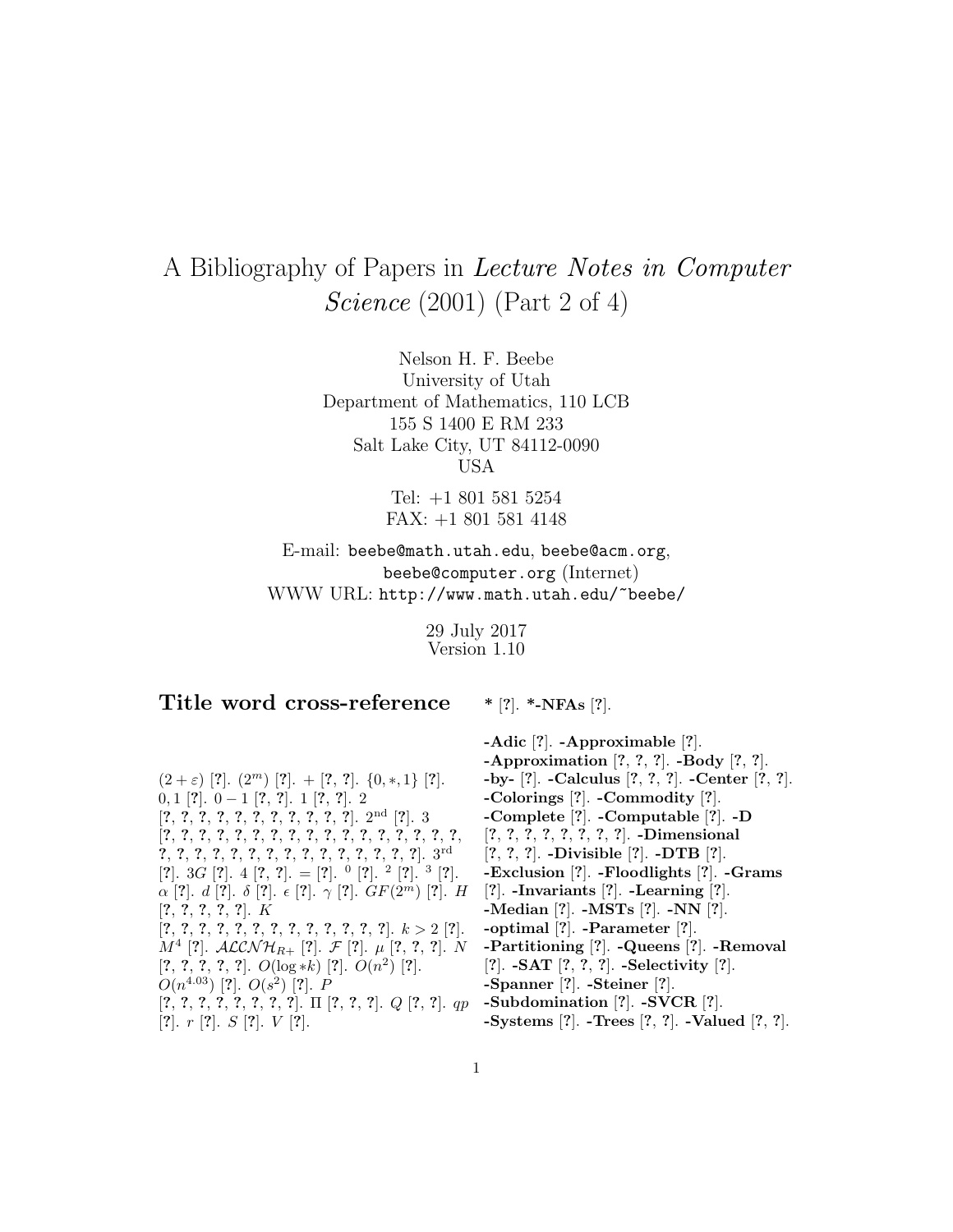**-Variable** [**?**].

**.NET** [**?**].

**0** [**?**]. **0.61** [**?**]. **036** [**?**].

**1** [**?**]. **1.1** [**?**]. **1984-2000** [**?**].

**2** [**?**, **?**]. **2.0** [**?**]. **2.3** [**?**]. **2000** [**?**, **?**, **?**, **?**, **?**, **?**, **?**, **?**].

**3** [**?**, **?**]. **3SAT** [**?**].

**4** [**?**, **?**].

**5** [**?**].

**64Mbit** [**?**].

**802.11** [**?**]. **802.11b** [**?**].

**99** [**?**].

**AAL** [**?**]. **Ab-Initio** [**?**]. **Abductive** [**?**]. **Abelian** [**?**]. **Aberrant** [**?**]. **ABF** [**?**]. **Ability** [**?**]. **ABox** [**?**]. **ABR** [**?**, **?**]. **Absolute** [**?**]. **Absorption** [**?**]. **Abstract** [**?**, **?**, **?**, **?**, **?**, **?**, **?**, **?**, **?**, **?**, **?**, **?**, **?**, **?**, **?**, **?**, **?**, **?**]. **Abstracting** [**?**]. **Abstraction** [**?**, **?**, **?**, **?**, **?**]. **Abstractions** [**?**, **?**, **?**, **?**]. **AC** [**?**]. **Accelerate** [**?**]. **Accelerating** [**?**, **?**]. **Acceptable** [**?**]. **Access** [**?**, **?**, **?**, **?**, **?**, **?**, **?**, **?**, **?**]. **Accessible** [**?**]. **Accident** [**?**]. **According** [**?**]. **Account** [**?**]. **Accounting** [**?**]. **Accrual** [**?**]. **Accuracy** [**?**]. **Accurate** [**?**, **?**, **?**, **?**, **?**]. **Acetylcholine** [**?**]. **Achieve** [**?**]. **Achieving** [**?**, **?**]. **Acknowledgment** [**?**]. **Acoustics** [**?**]. **Acquired** [**?**]. **Acquiring** [**?**, **?**]. **Acquisition** [**?**, **?**, **?**, **?**, **?**, **?**, **?**]. **across** [**?**, **?**, **?**]. **Action** [**?**, **?**]. **Action-Based** [**?**]. **Actions** [**?**, **?**, **?**, **?**, **?**, **?**]. **Activation** [**?**]. **Activations** [**?**]. **Active** [**?**, **?**, **?**, **?**, **?**, **?**, **?**, **?**, **?**, **?**, **?**, **?**, **?**, **?**, **?**, **?**, **?**, **?**, **?**]. **Activities**

[**?**, **?**]. **Activity** [**?**, **?**, **?**]. **Actors** [**?**]. **Actual** [**?**]. **Acute** [**?**]. **Acyclic** [**?**, **?**, **?**]. **Acyclicity** [**?**]. **Ad** [**?**, **?**, **?**, **?**]. **Ad-Hoc** [**?**, **?**]. **Adapt** [**?**]. **Adaptable** [**?**, **?**]. **Adaptation** [**?**, **?**, **?**, **?**, **?**, **?**, **?**, **?**, **?**, **?**]. **Adaptation-Guided** [**?**]. **Adapted** [**?**, **?**]. **Adapting** [**?**]. **Adaptive** [**?**, **?**, **?**, **?**, **?**, **?**, **?**, **?**, **?**, **?**, **?**, **?**, **?**, **?**, **?**, **?**, **?**, **?**, **?**, **?**, **?**, **?**, **?**, **?**, **?**, **?**, **?**, **?**, **?**, **?**, **?**, **?**, **?**, **?**, **?**, **?**, **?**, **?**, **?**, **?**, **?**, **?**, **?**, **?**]. **Adaptively** [**?**]. **Adaptivity** [**?**]. **Adding** [**?**, **?**, **?**]. **Additive** [**?**]. **Addresses** [**?**]. **Addressing** [**?**]. **ADI** [**?**, **?**]. **Adic** [**?**]. **Adjunctions** [**?**]. **Adjust** [**?**]. **Adjustable** [**?**, **?**, **?**]. **Adjustably** [**?**]. **Adjusted** [**?**]. **Admissible** [**?**]. **Admission** [**?**, **?**, **?**, **?**, **?**, **?**]. **Admitting** [**?**]. **ADORA** [**?**]. **Adult** [**?**]. **Advanced** [**?**, **?**, **?**, **?**, **?**, **?**, **?**]. **Advances** [**?**, **?**]. **Advantages** [**?**]. **Advice** [**?**]. **Adviser** [**?**]. **Advisor** [**?**]. **Advisory** [**?**]. **Aerosol** [**?**, **?**]. **Affective** [**?**]. **Affine** [**?**]. **Affine-Invariant** [**?**]. **against** [**?**]. **Age** [**?**, **?**]. **AGEB** [**?**]. **AGENDA** [**?**]. **Agent** [**?**, **?**, **?**, **?**, **?**, **?**, **?**, **?**, **?**, **?**, **?**, **?**, **?**, **?**, **?**, **?**, **?**, **?**, **?**, **?**, **?**, **?**, **?**, **?**, **?**, **?**, **?**, **?**, **?**, **?**, **?**, **?**, **?**, **?**, **?**, **?**, **?**, **?**, **?**, **?**, **?**, **?**, **?**, **?**, **?**, **?**, **?**, **?**, **?**, **?**, **?**, **?**, **?**, **?**, **?**]. **Agent-Based** [**?**, **?**, **?**, **?**, **?**, **?**, **?**, **?**, **?**]. **Agents** [**?**, **?**, **?**, **?**, **?**, **?**, **?**, **?**, **?**, **?**, **?**, **?**, **?**, **?**, **?**, **?**, **?**, **?**, **?**, **?**, **?**, **?**, **?**, **?**, **?**, **?**, **?**, **?**, **?**, **?**, **?**, **?**, **?**, **?**, **?**, **?**, **?**]. **Aggregates** [**?**]. **Aggregation** [**?**]. **Aggressive** [**?**]. **Aging** [**?**]. **Agnostic** [**?**, **?**]. **Agreement** [**?**]. **Agreements** [**?**, **?**]. **AGVI** [**?**]. **AHP** [**?**]. **AI** [**?**, **?**, **?**, **?**, **?**]. **AI-** [**?**]. **AI-Based** [**?**]. **Aid** [**?**]. **Aided** [**?**, **?**]. **Air** [**?**, **?**, **?**]. **Alder** [**?**]. **ALEC** [**?**]. **Algebra** [**?**, **?**, **?**, **?**, **?**]. **Algebraic** [**?**, **?**, **?**, **?**, **?**, **?**, **?**, **?**]. **Algebras** [**?**, **?**]. **Algorithm** [**?**, **?**, **?**, **?**, **?**, **?**, **?**, **?**, **?**, **?**, **?**, **?**, **?**, **?**, **?**, **?**, **?**, **?**, **?**, **?**, **?**, **?**, **?**, **?**, **?**, **?**, **?**, **?**, **?**, **?**, **?**, **?**, **?**, **?**, **?**, **?**, **?**, **?**, **?**, **?**, **?**, **?**, **?**, **?**, **?**, **?**, **?**, **?**, **?**, **?**, **?**, **?**, **?**, **?**, **?**, **?**, **?**, **?**, **?**, **?**, **?**, **?**, **?**, **?**, **?**, **?**, **?**, **?**, **?**, **?**].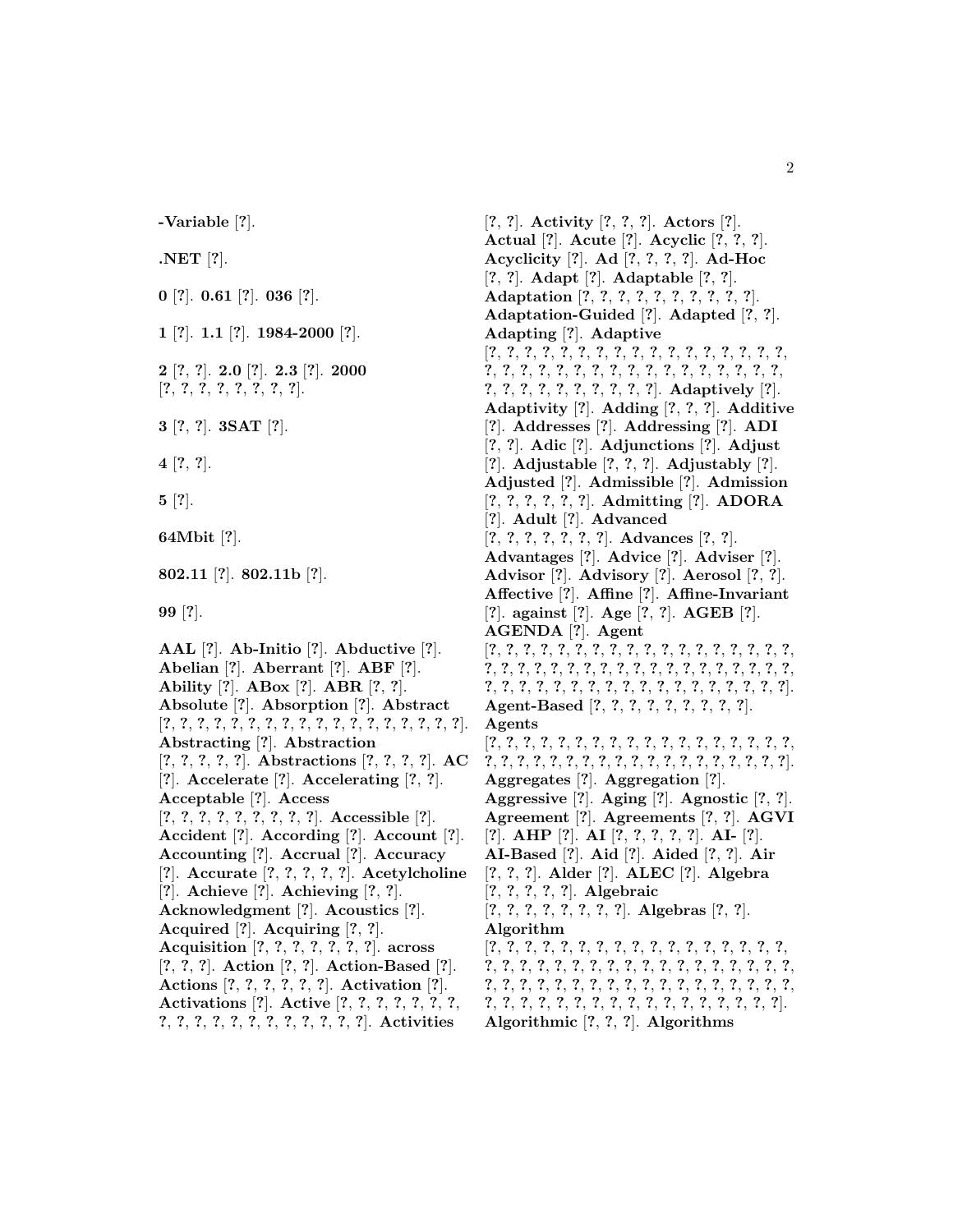[**?**, **?**, **?**, **?**, **?**, **?**, **?**, **?**, **?**, **?**, **?**, **?**, **?**, **?**, **?**, **?**, **?**, **?**, **?**, **?**, **?**, **?**, **?**, **?**, **?**, **?**, **?**, **?**, **?**, **?**, **?**, **?**, **?**, **?**, **?**, **?**, **?**, **?**, **?**, **?**, **?**, **?**, **?**, **?**, **?**, **?**, **?**, **?**, **?**, **?**, **?**, **?**, **?**, **?**, **?**, **?**, **?**, **?**, **?**, **?**, **?**, **?**, **?**, **?**, **?**, **?**]. **Alias** [**?**]. **Alien** [**?**]. **Alignment** [**?**, **?**, **?**, **?**, **?**, **?**]. **Alignment-Based** [**?**]. **All-Optical** [**?**, **?**]. **All-Pairs** [**?**]. **All-to-All** [**?**]. **Alliance** [**?**]. **Allocation** [**?**, **?**, **?**, **?**, **?**, **?**, **?**]. **Almost** [**?**]. **along** [**?**]. **Alpha** [**?**, **?**, **?**]. **Alternate** [**?**]. **Alternating** [**?**]. **Alternations** [**?**]. **Alternative** [**?**]. **Alternatives** [**?**]. **Alzheimer** [**?**]. **Amalgamation** [**?**]. **Amazons** [**?**]. **Ambients** [**?**]. **Ambiguity** [**?**]. **Ambiguous** [**?**]. **among** [**?**, **?**, **?**, **?**, **?**]. **Amorphous** [**?**]. **Amplitude** [**?**]. **Analog** [**?**]. **Analogic** [**?**]. **Analyses** [**?**]. **Analysing** [**?**]. **Analysis** [**?**, **?**, **?**, **?**, **?**, **?**, **?**, **?**, **?**, **?**, **?**, **?**, **?**, **?**, **?**, **?**, **?**, **?**, **?**, **?**, **?**, **?**, **?**, **?**, **?**, **?**, **?**, **?**, **?**, **?**, **?**, **?**, **?**, **?**, **?**, **?**, **?**, **?**, **?**, **?**, **?**, **?**, **?**, **?**, **?**, **?**, **?**, **?**, **?**, **?**, **?**, **?**, **?**, **?**, **?**, **?**, **?**, **?**, **?**, **?**, **?**, **?**, **?**, **?**, **?**, **?**, **?**, **?**, **?**, **?**, **?**, **?**, **?**, **?**, **?**, **?**, **?**, **?**, **?**, **?**, **?**, **?**, **?**, **?**, **?**, **?**, **?**, **?**, **?**]. **Analytical** [**?**, **?**, **?**]. **Analyzing** [**?**, **?**, **?**, **?**]. **Anatomical** [**?**, **?**]. **Anatomy** [**?**]. **Anchor** [**?**]. **Anemia** [**?**]. **Animals** [**?**]. **Animations** [**?**]. **Anisotropic** [**?**, **?**, **?**]. **ANKON** [**?**]. **ANMP** [**?**]. **ANN** [**?**, **?**, **?**]. **Annealing** [**?**, **?**, **?**, **?**, **?**]. **Annealing-Ligation** [**?**]. **Annotated** [**?**, **?**]. **Annotations** [**?**]. **ANNs** [**?**]. **Anomaly** [**?**]. **Answer** [**?**, **?**]. **Answering** [**?**, **?**, **?**, **?**]. **Ant** [**?**, **?**]. **Ant-Like** [**?**]. **Anthropomorphic** [**?**]. **Antibiotics** [**?**]. **Anticipation** [**?**]. **Antipodean** [**?**]. **Any** [**?**]. **Anytime** [**?**]. **Aotearoa** [**?**]. **Aotearoa/New** [**?**]. **APIs** [**?**]. **Apnea** [**?**]. **Apollonius** [**?**]. **Appearance** [**?**]. **Appendix** [**?**]. **Application** [**?**, **?**, **?**, **?**, **?**, **?**, **?**, **?**, **?**, **?**, **?**, **?**, **?**, **?**, **?**, **?**, **?**, **?**, **?**, **?**, **?**, **?**, **?**, **?**, **?**, **?**, **?**, **?**, **?**, **?**, **?**, **?**, **?**, **?**, **?**, **?**, **?**, **?**, **?**, **?**, **?**, **?**, **?**, **?**, **?**, **?**, **?**, **?**, **?**, **?**, **?**, **?**, **?**, **?**, **?**, **?**, **?**, **?**]. **Application-Controlled** [**?**]. **Applications** [**?**, **?**, **?**, **?**, **?**, **?**, **?**, **?**, **?**, **?**, **?**, **?**, **?**, **?**, **?**, **?**, **?**, **?**, **?**, **?**, **?**, **?**, **?**, **?**, **?**, **?**, **?**, **?**, **?**, **?**, **?**, **?**, **?**, **?**,

**?**, **?**, **?**, **?**, **?**, **?**, **?**, **?**, **?**, **?**]. **Applied** [**?**, **?**, **?**, **?**, **?**, **?**, **?**, **?**]. **Appling** [**?**]. **Applying** [**?**, **?**, **?**, **?**, **?**, **?**, **?**, **?**, **?**, **?**, **?**, **?**, **?**, **?**, **?**, **?**, **?**]. **Appraisal** [**?**]. **Approach** [**?**, **?**, **?**, **?**, **?**, **?**, **?**, **?**, **?**, **?**, **?**, **?**, **?**, **?**, **?**, **?**, **?**, **?**, **?**, **?**, **?**, **?**, **?**, **?**, **?**, **?**, **?**, **?**, **?**, **?**, **?**, **?**, **?**, **?**, **?**, **?**, **?**, **?**, **?**, **?**, **?**, **?**, **?**, **?**, **?**, **?**, **?**, **?**, **?**, **?**, **?**, **?**, **?**, **?**, **?**, **?**, **?**, **?**, **?**, **?**, **?**, **?**, **?**, **?**, **?**, **?**, **?**, **?**, **?**, **?**, **?**, **?**, **?**, **?**, **?**, **?**, **?**, **?**, **?**, **?**, **?**, **?**, **?**, **?**, **?**, **?**, **?**, **?**, **?**, **?**, **?**, **?**, **?**]. **Approaches** [**?**, **?**, **?**, **?**, **?**, **?**, **?**, **?**, **?**, **?**, **?**, **?**, **?**, **?**]. **Approximability** [**?**, **?**]. **Approximable** [**?**]. **Approximate** [**?**, **?**, **?**, **?**]. **Approximating** [**?**, **?**, **?**, **?**, **?**]. **Approximation** [**?**, **?**, **?**, **?**, **?**, **?**, **?**, **?**, **?**, **?**, **?**, **?**, **?**, **?**, **?**, **?**, **?**]. **Approximations** [**?**, **?**, **?**, **?**, **?**]. **Apriori** [**?**, **?**]. **Arbitrarily** [**?**]. **Arbitrary** [**?**, **?**, **?**, **?**, **?**, **?**, **?**, **?**, **?**]. **Arc** [**?**, **?**]. **Architectural** [**?**, **?**]. **Architecture** [**?**, **?**, **?**, **?**, **?**, **?**, **?**, **?**, **?**, **?**, **?**, **?**, **?**, **?**, **?**, **?**, **?**, **?**, **?**, **?**, **?**, **?**, **?**, **?**, **?**, **?**, **?**, **?**]. **Architectures** [**?**, **?**, **?**, **?**, **?**, **?**, **?**, **?**, **?**, **?**, **?**, **?**, **?**]. **Archives** [**?**, **?**]. **Area** [**?**, **?**, **?**, **?**, **?**, **?**, **?**, **?**]. **Area-Based** [**?**]. **Areas** [**?**, **?**, **?**]. **Argument** [**?**]. **Argumentation** [**?**, **?**, **?**, **?**, **?**]. **Argumentation-Based** [**?**]. **Argumentative** [**?**]. **Arguments** [**?**, **?**]. **Ariadne** [**?**]. **Arising** [**?**]. **Arithmetic** [**?**, **?**, **?**, **?**, **?**, **?**, **?**]. **Arm** [**?**]. **Army** [**?**]. **AROM** [**?**]. **Aromatic** [**?**]. **Arrangement** [**?**]. **Array** [**?**, **?**, **?**]. **Arrays** [**?**, **?**, **?**, **?**]. **Art** [**?**, **?**, **?**]. **Arthritis** [**?**]. **Articulation** [**?**]. **Artificial** [**?**, **?**, **?**, **?**, **?**, **?**, **?**, **?**, **?**, **?**, **?**, **?**]. **Asbru** [**?**]. **Ascribing** [**?**]. **ASes** [**?**]. **Asked** [**?**]. **ASM** [**?**]. **ASN.1** [**?**, **?**]. **Aspect** [**?**]. **AspectJ** [**?**]. **Aspects** [**?**, **?**, **?**, **?**]. **Assembled** [**?**]. **Assembly** [**?**, **?**, **?**, **?**, **?**, **?**]. **Assertions** [**?**]. **Assessing** [**?**]. **Assessment** [**?**, **?**, **?**, **?**, **?**, **?**, **?**, **?**, **?**]. **Assign** [**?**]. **Assigning** [**?**, **?**]. **Assignment** [**?**, **?**, **?**, **?**, **?**, **?**]. **Assistance** [**?**]. **Assistants** [**?**, **?**]. **Assisted** [**?**]. **Association**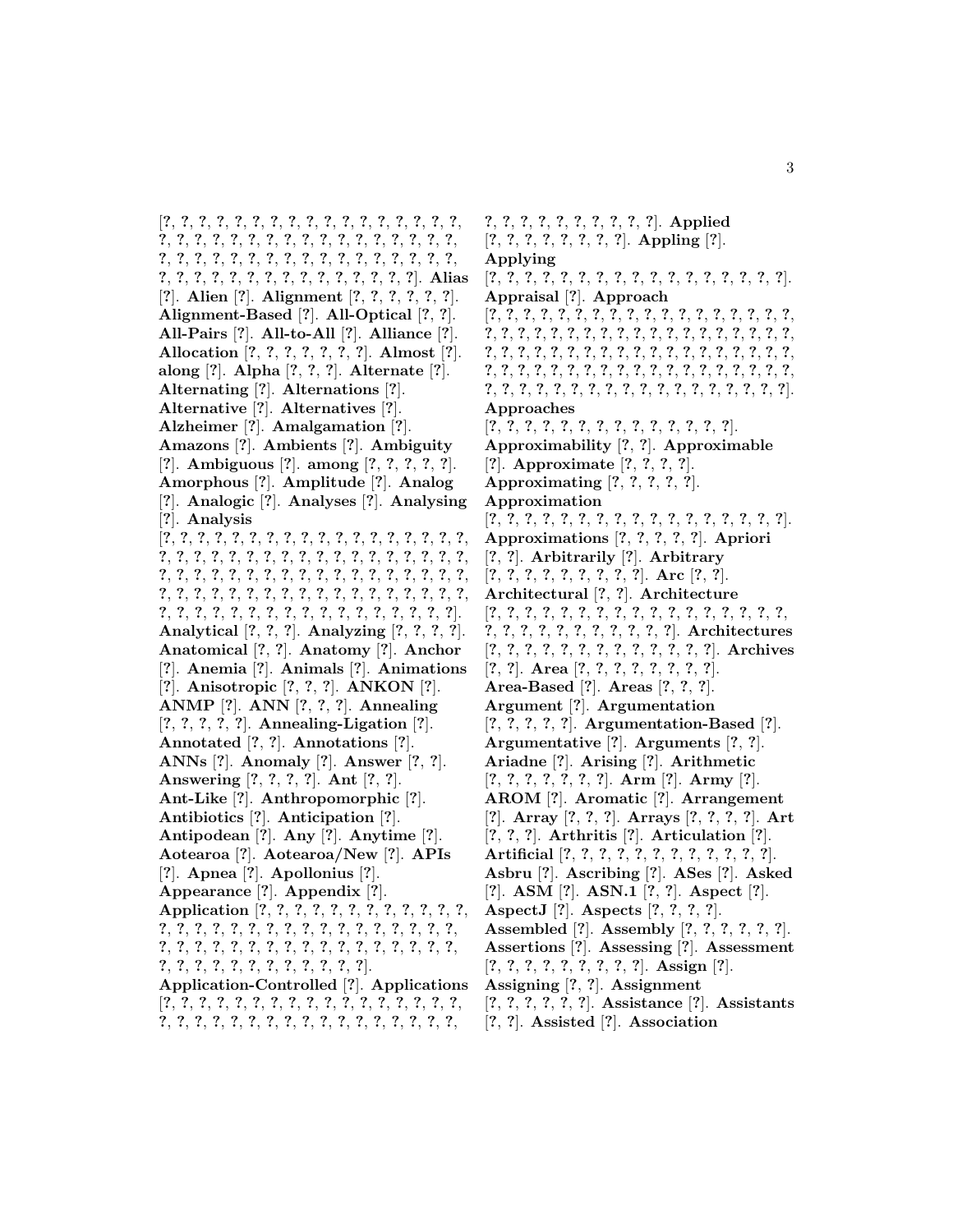[**?**, **?**, **?**, **?**, **?**, **?**, **?**]. **Associations** [**?**, **?**, **?**]. **Associative** [**?**, **?**, **?**]. **Assume** [**?**]. **Assume-Guarantee** [**?**]. **Assumption** [**?**, **?**]. **Assured** [**?**]. **Astronomical** [**?**]. **Asymmetric** [**?**]. **Asymptotic** [**?**, **?**]. **Asymptotics** [**?**]. **Asynchronous** [**?**]. **Ataxia** [**?**]. **Atlas** [**?**, **?**]. **Atlas-Based** [**?**]. **ATM** [**?**, **?**, **?**, **?**, **?**, **?**, **?**, **?**, **?**, **?**, **?**, **?**, **?**, **?**, **?**, **?**, **?**, **?**, **?**, **?**, **?**, **?**, **?**, **?**, **?**]. **Atmosphere** [**?**]. **Atmospheric** [**?**]. **Atomicity** [**?**]. **Attached** [**?**]. **Attacking** [**?**]. **Attention** [**?**, **?**, **?**]. **Attitudes** [**?**]. **Attractive** [**?**]. **Attractor** [**?**]. **Attribute** [**?**, **?**]. **Attributed** [**?**]. **Auctions** [**?**]. **Audio** [**?**]. **Audio-Visual** [**?**]. **Auditory** [**?**]. **Augmentation** [**?**, **?**]. **Augmented** [**?**]. **Augmenting** [**?**]. **Authenticating** [**?**]. **Authentication** [**?**, **?**, **?**, **?**]. **Author** [**?**, **?**, **?**, **?**, **?**, **?**, **?**, **?**, **?**, **?**, **?**, **?**, **?**, **?**, **?**, **?**, **?**, **?**, **?**, **?**, **?**, **?**, **?**, **?**, **?**, **?**, **?**, **?**, **?**, **?**, **?**, **?**, **?**, **?**, **?**, **?**, **?**, **?**, **?**, **?**, **?**, **?**, **?**, **?**, **?**, **?**, **?**, **?**, **?**, **?**, **?**, **?**, **?**, **?**, **?**, **?**, **?**, **?**]. **Authoring** [**?**]. **Auto** [**?**, **?**]. **Auto-associative** [**?**]. **Auto-learning** [**?**]. **Autolink** [**?**]. **Automata** [**?**, **?**, **?**, **?**, **?**, **?**, **?**, **?**, **?**, **?**, **?**, **?**, **?**, **?**, **?**, **?**, **?**, **?**, **?**, **?**, **?**, **?**, **?**, **?**, **?**, **?**, **?**, **?**, **?**, **?**]. **Automate** [**?**]. **Automated** [**?**, **?**, **?**, **?**, **?**, **?**, **?**, **?**, **?**, **?**, **?**, **?**, **?**, **?**, **?**, **?**, **?**, **?**]. **Automatic** [**?**, **?**, **?**, **?**, **?**, **?**, **?**, **?**, **?**, **?**, **?**, **?**, **?**, **?**, **?**, **?**, **?**, **?**, **?**, **?**, **?**, **?**, **?**, **?**, **?**, **?**, **?**]. **Automatically** [**?**, **?**, **?**, **?**]. **Automating** [**?**]. **Automation** [**?**, **?**]. **Automatique** [**?**]. **Automaton** [**?**, **?**, **?**, **?**, **?**]. **Automotive** [**?**, **?**]. **Autonomous** [**?**, **?**, **?**, **?**, **?**, **?**, **?**, **?**, **?**, **?**, **?**]. **Autonomy** [**?**, **?**, **?**, **?**, **?**, **?**]. **Autoorganised** [**?**]. **AUTOWISARD** [**?**]. **Availability** [**?**]. **Available** [**?**, **?**]. **Avalanche** [**?**]. **Average** [**?**, **?**, **?**, **?**, **?**]. **Averaging** [**?**]. **Aviation** [**?**]. **Avoid** [**?**]. **Avoidance** [**?**, **?**, **?**]. **Avoiding** [**?**, **?**]. **AVS** [**?**]. **AVS/Express** [**?**]. **Aware** [**?**, **?**, **?**, **?**, **?**, **?**]. **Awareness** [**?**]. **Awari** [**?**, **?**]. **Axial** [**?**]. **Axiomatic** [**?**, **?**]. **Axiomatizations** [**?**].

**B** [**?**, **?**, **?**]. **B-Spline** [**?**]. **B2C** [**?**]. **Back** [**?**]. **Backbone** [**?**, **?**]. **Background** [**?**, **?**, **?**]. **Backoff** [**?**]. **Backpropagation** [**?**]. **Backroads** [**?**]. **Backup** [**?**, **?**]. **Backward** [**?**]. **Bagging** [**?**, **?**]. **Balanced** [**?**, **?**, **?**]. **Balancing** [**?**, **?**, **?**, **?**, **?**, **?**, **?**, **?**, **?**, **?**, **?**, **?**, **?**]. **Balls** [**?**]. **Banach** [**?**]. **Banach-Mazur** [**?**]. **Bandwidth** [**?**, **?**, **?**, **?**, **?**, **?**, **?**]. **Bang** [**?**]. **Basal** [**?**]. **Base** [**?**, **?**, **?**, **?**, **?**, **?**, **?**, **?**]. **Based** [**?**, **?**, **?**, **?**, **?**, **?**, **?**, **?**, **?**, **?**, **?**, **?**, **?**, **?**, **?**, **?**, **?**, **?**, **?**, **?**, **?**, **?**, **?**, **?**, **?**, **?**, **?**, **?**, **?**, **?**, **?**, **?**, **?**, **?**, **?**, **?**, **?**, **?**, **?**, **?**, **?**, **?**, **?**, **?**, **?**, **?**, **?**, **?**, **?**, **?**, **?**, **?**, **?**, **?**, **?**, **?**, **?**, **?**, **?**, **?**, **?**, **?**, **?**, **?**, **?**, **?**, **?**, **?**, **?**, **?**, **?**, **?**, **?**, **?**, **?**, **?**, **?**, **?**, **?**, **?**, **?**, **?**, **?**, **?**, **?**, **?**, **?**, **?**, **?**, **?**, **?**, **?**, **?**, **?**, **?**, **?**]. **Based** [**?**, **?**, **?**, **?**, **?**, **?**, **?**, **?**, **?**, **?**, **?**, **?**, **?**, **?**, **?**, **?**, **?**, **?**, **?**, **?**, **?**, **?**, **?**, **?**, **?**, **?**, **?**, **?**, **?**, **?**, **?**, **?**, **?**, **?**, **?**, **?**, **?**, **?**, **?**, **?**, **?**, **?**, **?**, **?**, **?**, **?**, **?**, **?**, **?**, **?**, **?**, **?**, **?**, **?**, **?**, **?**, **?**, **?**, **?**, **?**, **?**, **?**, **?**, **?**, **?**, **?**, **?**, **?**, **?**, **?**, **?**, **?**, **?**, **?**, **?**, **?**, **?**, **?**, **?**, **?**, **?**, **?**, **?**, **?**, **?**, **?**, **?**, **?**, **?**, **?**, **?**, **?**, **?**, **?**, **?**, **?**, **?**, **?**, **?**]. **Based** [**?**, **?**, **?**, **?**, **?**, **?**, **?**, **?**, **?**, **?**, **?**, **?**, **?**, **?**, **?**, **?**, **?**, **?**, **?**, **?**, **?**, **?**, **?**, **?**, **?**, **?**, **?**, **?**, **?**, **?**, **?**, **?**, **?**, **?**, **?**, **?**, **?**, **?**, **?**, **?**, **?**, **?**, **?**, **?**, **?**, **?**, **?**, **?**, **?**, **?**, **?**, **?**, **?**, **?**, **?**, **?**, **?**, **?**]. **Baseline** [**?**]. **Bases** [**?**, **?**]. **Basis** [**?**, **?**, **?**, **?**, **?**, **?**, **?**, **?**, **?**]. **BAT** [**?**]. **Batch** [**?**, **?**]. **Bayesian** [**?**, **?**, **?**, **?**, **?**, **?**, **?**, **?**, **?**, **?**]. **BDD** [**?**]. **BDD-Based** [**?**]. **BDDs** [**?**]. **BDI** [**?**]. **Be** [**?**, **?**]. **Before** [**?**]. **Behavior** [**?**, **?**, **?**, **?**, **?**, **?**, **?**, **?**, **?**, **?**]. **Behavior-Oriented** [**?**]. **Behavioral** [**?**]. **Behaviors** [**?**, **?**, **?**]. **Behaviour** [**?**, **?**, **?**, **?**]. **Behavioural** [**?**, **?**, **?**]. **Behaviours** [**?**]. **Behind** [**?**]. **Being** [**?**, **?**]. **Belief** [**?**, **?**, **?**, **?**, **?**, **?**]. **Beliefs** [**?**, **?**]. **Believing** [**?**]. **Beltrami** [**?**]. **Benchmark** [**?**, **?**]. **Benchmarking** [**?**]. **Benchmarks** [**?**]. **Bendix** [**?**]. **Bends** [**?**]. **Benefits** [**?**, **?**, **?**]. **Benign** [**?**]. **Beowulf** [**?**]. **Best** [**?**, **?**, **?**, **?**]. **Best-Effort** [**?**, **?**]. **Better** [**?**, **?**, **?**, **?**]. **Between** [**?**, **?**, **?**, **?**, **?**, **?**, **?**, **?**, **?**, **?**, **?**, **?**, **?**, **?**]. **Between-Class** [**?**]. **Beyond** [**?**, **?**, **?**, **?**].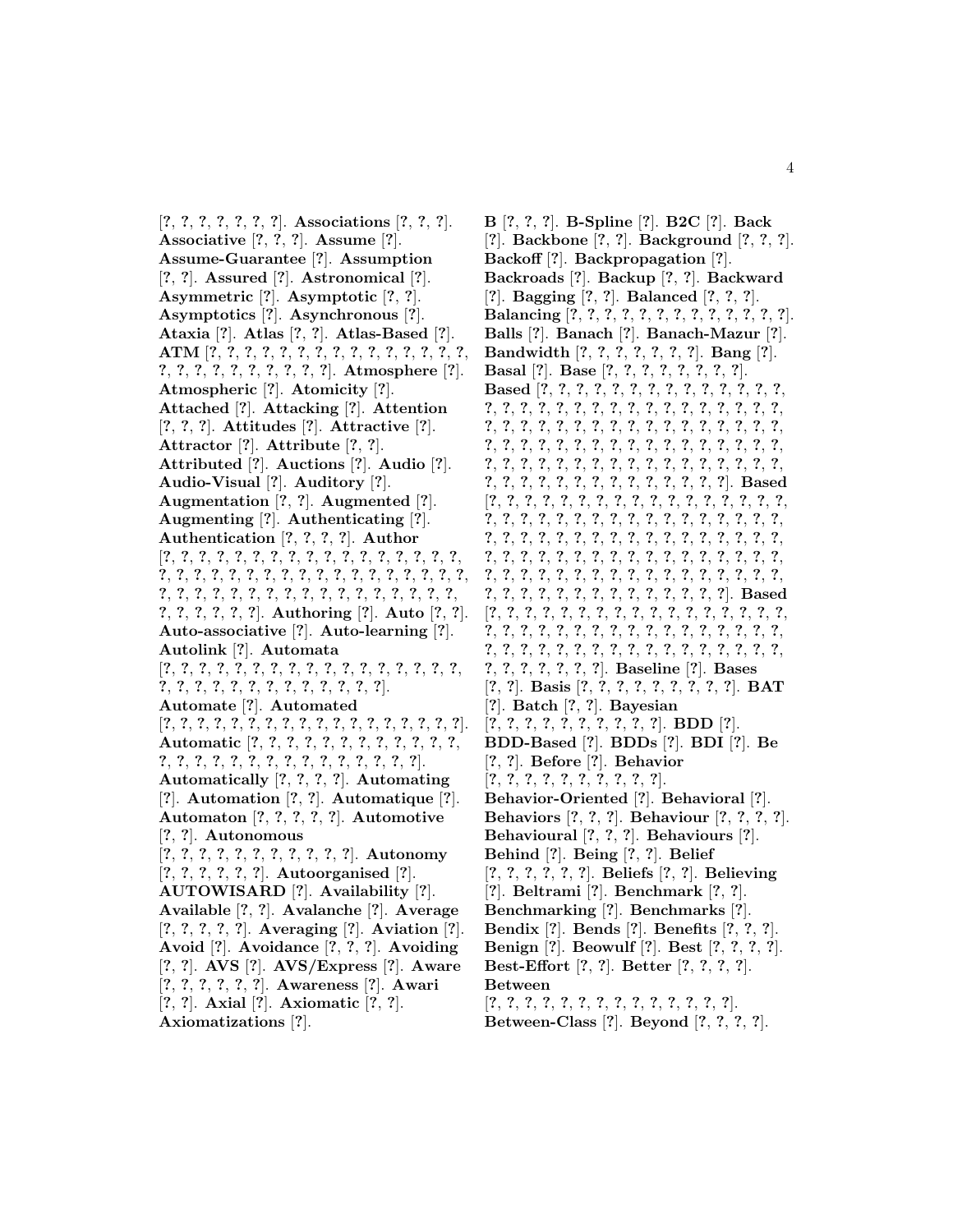**BGMP** [**?**]. **Bias** [**?**]. **Biases** [**?**]. **Biaxial** [**?**]. **Bibliography** [**?**, **?**, **?**, **?**]. **BICCR** [**?**]. **Bicritical** [**?**]. **Bidding** [**?**]. **Bidimensional** [**?**]. **Bifurcating** [**?**]. **Bilateral** [**?**, **?**]. **Bildt** [**?**]. **Bilingual** [**?**, **?**, **?**, **?**]. **Billing** [**?**]. **Bin** [**?**]. **Binary** [**?**, **?**, **?**]. **Binding** [**?**]. **Binding-Time** [**?**]. **Binocular** [**?**]. **Bio** [**?**]. **Bio-Inspired** [**?**]. **Biological** [**?**, **?**, **?**, **?**, **?**]. **Biology** [**?**]. **Biomechanical** [**?**]. **Biomedical** [**?**, **?**]. **Biometric** [**?**, **?**, **?**, **?**, **?**]. **Biometrics** [**?**]. **Bioremediation** [**?**, **?**]. **Biotechnologies** [**?**]. **Bipartite** [**?**, **?**]. **Birkhoff** [**?**]. **Bisection** [**?**]. **Bisimulation** [**?**, **?**]. **Bistable** [**?**]. **Bisubmodular** [**?**]. **Bit** [**?**, **?**]. **Bit-Vector** [**?**]. **Biting** [**?**]. **Bits** [**?**]. **Black** [**?**]. **BLAS** [**?**]. **Blending** [**?**]. **Blind** [**?**, **?**, **?**, **?**, **?**, **?**]. **Block** [**?**, **?**, **?**, **?**]. **Blocking** [**?**, **?**, **?**]. **Blue** [**?**, **?**, **?**]. **Blur** [**?**]. **Blurring** [**?**]. **Boards** [**?**]. **Body** [**?**, **?**, **?**, **?**, **?**]. **Body-Based** [**?**]. **BOKS** [**?**]. **Boltzmann** [**?**, **?**]. **Boltzmann-Formula** [**?**]. **Books** [**?**]. **Boolean** [**?**, **?**, **?**, **?**, **?**, **?**, **?**, **?**]. **BooStER** [**?**]. **Boosting** [**?**, **?**, **?**, **?**, **?**, **?**, **?**, **?**, **?**, **?**, **?**]. **Borne** [**?**]. **Both** [**?**]. **Bottleneck** [**?**]. **Bottom** [**?**, **?**, **?**, **?**, **?**, **?**]. **Bottom-Up** [**?**, **?**, **?**, **?**, **?**]. **Bound** [**?**, **?**, **?**, **?**, **?**, **?**, **?**, **?**, **?**]. **Boundaries** [**?**]. **Boundary** [**?**, **?**]. **Bounded** [**?**, **?**, **?**, **?**, **?**, **?**, **?**]. **Bounds** [**?**, **?**, **?**, **?**, **?**, **?**, **?**, **?**, **?**, **?**, **?**, **?**, **?**]. **Bovine** [**?**]. **Box** [**?**]. **Boxes** [**?**]. **BPs** [**?**]. **BQOs** [**?**]. **Bracket** [**?**]. **Brain** [**?**, **?**, **?**, **?**, **?**, **?**, **?**, **?**, **?**, **?**, **?**, **?**, **?**, **?**, **?**]. **Brains** [**?**]. **Branch** [**?**]. **Branch-and-Cut** [**?**]. **Branching** [**?**, **?**, **?**]. **Branding** [**?**]. **Break** [**?**]. **Breast** [**?**]. **Bridge** [**?**, **?**, **?**, **?**]. **Bridging** [**?**, **?**, **?**]. **Brief** [**?**]. **Broadband** [**?**, **?**]. **Broadcast** [**?**]. **Broadcasting** [**?**]. **Broker** [**?**]. **Browsing** [**?**, **?**]. **Bruijn** [**?**]. **Brzozowski** [**?**]. **BSP** [**?**, **?**, **?**]. **BSPlab** [**?**]. **B¨uchi** [**?**, **?**, **?**]. **Budgets** [**?**]. **Buffer**

- [**?**, **?**, **?**, **?**, **?**, **?**]. **Buffer-Management** [**?**].
- **Buffer-Size** [**?**]. **Buffering** [**?**, **?**]. **Bugs** [**?**].

**Building** [**?**, **?**, **?**, **?**, **?**, **?**, **?**]. **Built** [**?**]. **Built-In** [**?**]. **Bulk** [**?**, **?**, **?**]. **Bunched** [**?**]. **Bursting** [**?**]. **Bursty** [**?**]. **Business** [**?**, **?**, **?**, **?**, **?**, **?**, **?**]. **Business-to-Business** [**?**]. **Businesses** [**?**]. **Butterflies** [**?**]. **Buy** [**?**]. **Buy-at-Bulk** [**?**]. **Bytecode** [**?**, **?**, **?**]. **C** [**?**, **?**, **?**, **?**, **?**, **?**, **?**]. **C3** [**?**]. **C4** [**?**]. **Cable** [**?**]. **CableS** [**?**]. **Cache** [**?**, **?**, **?**, **?**, **?**, **?**, **?**, **?**, **?**]. **Cache-Based** [**?**]. **Cache-Efficient** [**?**]. **Caches** [**?**, **?**]. **Caching** [**?**, **?**, **?**, **?**, **?**, **?**]. **CAD** [**?**, **?**]. **Cadence** [**?**]. **Calculate** [**?**]. **Calculations** [**?**, **?**, **?**, **?**]. **Calculus** [**?**, **?**, **?**, **?**, **?**, **?**]. **Calibration** [**?**]. **Call** [**?**, **?**, **?**, **?**, **?**, **?**, **?**, **?**, **?**]. **Callosum** [**?**]. **Calls** [**?**]. **Camera** [**?**, **?**]. **Cameras** [**?**, **?**]. **Can** [**?**, **?**, **?**, **?**, **?**, **?**, **?**, **?**]. **Cancer** [**?**, **?**, **?**]. **CANIT** [**?**]. **Canonical** [**?**, **?**]. **Canonizer** [**?**]. **Cantelli** [**?**]. **Capabilities** [**?**, **?**]. **Capability** [**?**, **?**, **?**, **?**]. **Capable** [**?**]. **Capacity** [**?**, **?**]. **Caper** [**?**]. **Capture** [**?**]. **Car** [**?**, **?**]. **Carbon** [**?**]. **Carcinogenicity** [**?**]. **Carcinoma** [**?**]. **Card** [**?**]. **CardEye** [**?**]. **Cardholder** [**?**]. **Cardiac** [**?**, **?**, **?**]. **Cardinalities** [**?**]. **Cardinality** [**?**]. **Cardiology** [**?**]. **Care** [**?**, **?**, **?**, **?**]. **Carl** [**?**]. **Carlo** [**?**, **?**, **?**, **?**, **?**, **?**, **?**, **?**, **?**]. **Carrying** [**?**]. **Case** [**?**, **?**, **?**, **?**, **?**, **?**, **?**, **?**, **?**, **?**, **?**, **?**, **?**, **?**, **?**, **?**, **?**, **?**, **?**, **?**, **?**, **?**, **?**, **?**, **?**, **?**, **?**, **?**, **?**, **?**, **?**, **?**, **?**, **?**, **?**, **?**, **?**, **?**, **?**, **?**, **?**, **?**, **?**, **?**, **?**, **?**, **?**, **?**, **?**, **?**, **?**]. **Case-Based** [**?**, **?**, **?**, **?**, **?**, **?**, **?**, **?**, **?**, **?**, **?**, **?**, **?**, **?**, **?**, **?**, **?**, **?**, **?**, **?**, **?**, **?**, **?**, **?**, **?**, **?**]. **Case-Deletion** [**?**]. **CASE-Tool** [**?**]. **Cases** [**?**, **?**, **?**]. **CASL** [**?**]. **Casting** [**?**]. **Catalog** [**?**]. **Catalysis** [**?**]. **Categorial** [**?**]. **Categorially** [**?**]. **Categorization** [**?**, **?**]. **Category** [**?**]. **CaTV** [**?**]. **Cauchy** [**?**]. **Causal** [**?**]. **CBR** [**?**, **?**, **?**, **?**, **?**, **?**, **?**, **?**, **?**, **?**, **?**, **?**, **?**, **?**]. **CBR-Based** [**?**]. **CCC** [**?**]. **CCE** [**?**]. **CDM** [**?**]. **CDMA** [**?**, **?**]. **Cell** [**?**, **?**, **?**, **?**].

**Cell-by-Cell** [**?**]. **Cells** [**?**, **?**, **?**]. **Cellular**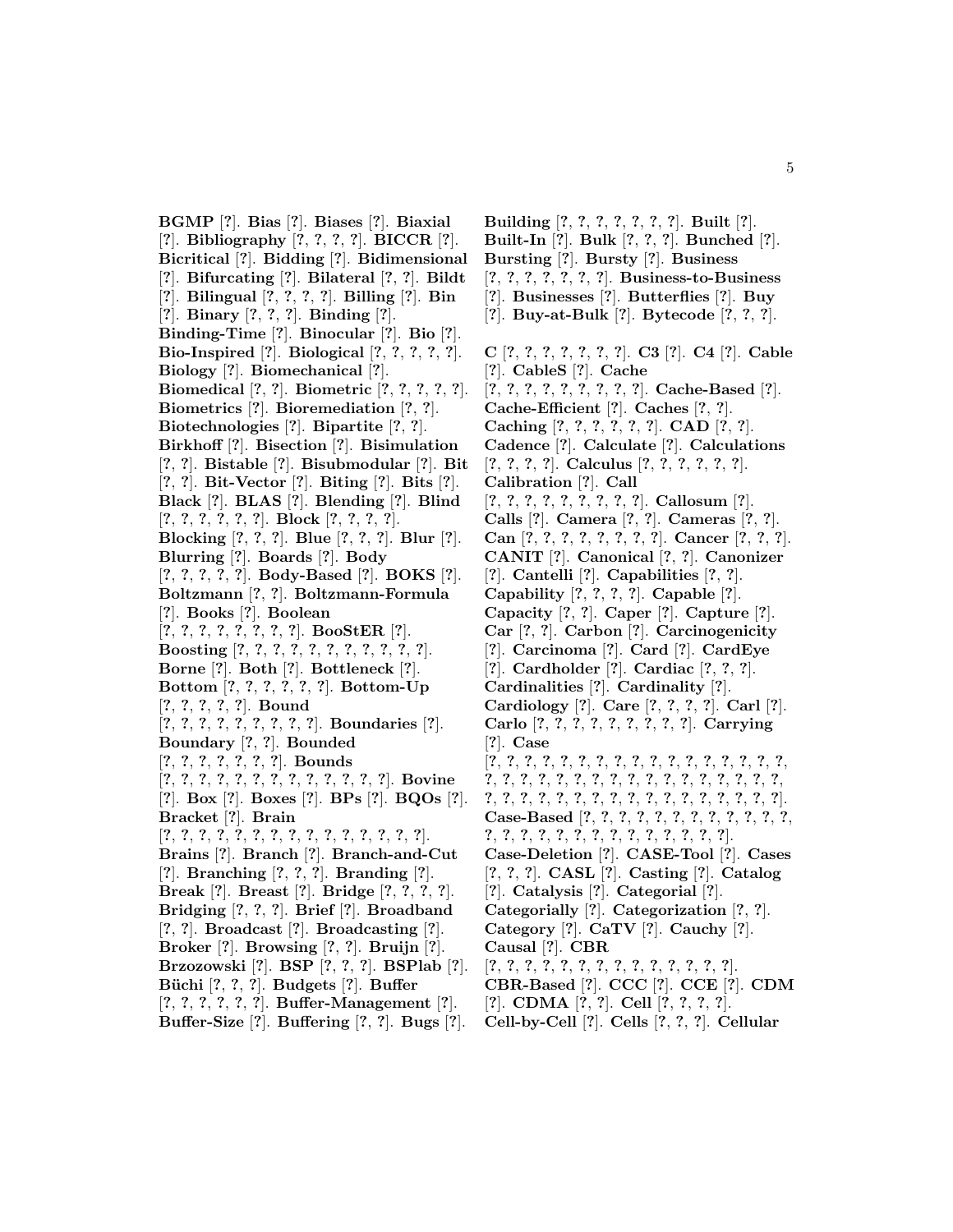[**?**, **?**, **?**, **?**, **?**, **?**, **?**, **?**, **?**, **?**, **?**, **?**, **?**]. **Cenju** [**?**]. **Cenju-4** [**?**]. **Center** [**?**, **?**, **?**, **?**]. **Centered** [**?**, **?**, **?**]. **Centers** [**?**]. **Central** [**?**]. **Centred** [**?**]. **Centric** [**?**, **?**]. **Cerebral** [**?**, **?**]. **Certain** [**?**]. **Certainty** [**?**]. **Certificate** [**?**]. **Certification** [**?**]. **Certifying** [**?**]. **CFD** [**?**, **?**, **?**]. **CFD/CSD** [**?**]. **CGEPI** [**?**]. **CGEPI-IPN** [**?**]. **Chain** [**?**, **?**]. **Chaining** [**?**]. **Chains** [**?**, **?**, **?**, **?**]. **Challenges** [**?**, **?**, **?**, **?**, **?**, **?**]. **Challenging** [**?**]. **Change** [**?**, **?**, **?**, **?**, **?**]. **Changes** [**?**, **?**, **?**, **?**]. **Changing** [**?**]. **Channel** [**?**, **?**, **?**]. **Channels** [**?**]. **Chaos** [**?**, **?**, **?**]. **Chaotic** [**?**, **?**, **?**]. **Chapter** [**?**, **?**, **?**, **?**, **?**, **?**, **?**]. **Character** [**?**, **?**, **?**]. **Characterisation** [**?**]. **Characteristics** [**?**, **?**]. **Characterization** [**?**, **?**, **?**, **?**, **?**, **?**, **?**]. **Characterizations** [**?**]. **Characterizing** [**?**, **?**, **?**]. **Charts** [**?**, **?**, **?**, **?**]. **Cheap** [**?**]. **Check** [**?**]. **Checker** [**?**, **?**, **?**]. **Checkers** [**?**]. **Checking** [**?**, **?**, **?**, **?**, **?**, **?**, **?**, **?**, **?**, **?**, **?**, **?**, **?**, **?**, **?**, **?**, **?**, **?**, **?**, **?**, **?**, **?**, **?**, **?**, **?**, **?**, **?**, **?**, **?**, **?**, **?**, **?**, **?**, **?**, **?**]. **Checkpoint** [**?**]. **Checkpoint-Recovery** [**?**]. **Chemical** [**?**, **?**, **?**, **?**, **?**]. **Chemistry** [**?**]. **Chess** [**?**, **?**, **?**]. **Children** [**?**, **?**]. **China** [**?**]. **Chinese** [**?**, **?**, **?**, **?**]. **Chip** [**?**, **?**, **?**]. **Chips** [**?**]. **Choice** [**?**, **?**, **?**, **?**, **?**, **?**]. **Chordal** [**?**, **?**, **?**, **?**]. **Chromatic** [**?**, **?**]. **Chronic** [**?**, **?**]. **Cinematography** [**?**]. **Circle** [**?**, **?**, **?**]. **Circuit** [**?**, **?**]. **Circuitry** [**?**, **?**]. **Circuits** [**?**, **?**, **?**, **?**, **?**]. **Circular** [**?**, **?**]. **Circularity** [**?**]. **Circumscription** [**?**]. **Cirrhotic** [**?**]. **City** [**?**]. **Clarification** [**?**]. **Class** [**?**, **?**, **?**, **?**, **?**, **?**, **?**, **?**, **?**, **?**, **?**]. **Class-Based** [**?**]. **Class/Teacher** [**?**]. **Classes** [**?**, **?**, **?**, **?**, **?**, **?**, **?**, **?**]. **Classical** [**?**, **?**, **?**, **?**]. **Classification** [**?**, **?**, **?**, **?**, **?**, **?**, **?**, **?**, **?**, **?**, **?**, **?**, **?**, **?**, **?**, **?**, **?**, **?**, **?**, **?**, **?**, **?**, **?**, **?**, **?**, **?**, **?**, **?**, **?**, **?**, **?**, **?**, **?**, **?**, **?**, **?**, **?**, **?**, **?**, **?**, **?**, **?**]. **Classification-Tree** [**?**]. **Classifications** [**?**]. **Classifier** [**?**, **?**, **?**, **?**, **?**, **?**, **?**, **?**, **?**, **?**, **?**, **?**, **?**, **?**]. **Classifiers** [**?**, **?**, **?**, **?**, **?**, **?**, **?**, **?**, **?**, **?**, **?**]. **Classify** [**?**]. **Clausal** [**?**]. **CLDC** [**?**].

**CLEF** [**?**, **?**, **?**, **?**, **?**, **?**, **?**, **?**, **?**, **?**, **?**, **?**]. **CLEF-1** [**?**]. **CLEVER** [**?**]. **Client** [**?**, **?**, **?**]. **Client-Server** [**?**, **?**]. **Climate** [**?**, **?**, **?**, **?**, **?**]. **Climbing** [**?**]. **Clinical** [**?**, **?**, **?**, **?**, **?**, **?**]. **Clique** [**?**]. **Clique-Width** [**?**]. **Cliques** [**?**]. **CLIR** [**?**, **?**]. **Clitic** [**?**]. **Clocks** [**?**]. **Closable** [**?**]. **Closed** [**?**, **?**]. **Closure** [**?**, **?**, **?**, **?**]. **Closure-CSP** [**?**]. **Cloud** [**?**, **?**]. **Cluster** [**?**, **?**, **?**, **?**, **?**, **?**, **?**, **?**]. **Clustered** [**?**, **?**]. **Clustering** [**?**, **?**, **?**, **?**, **?**, **?**, **?**, **?**, **?**, **?**]. **Clustering-Based** [**?**]. **Clusters** [**?**, **?**, **?**, **?**, **?**, **?**, **?**]. **Cluttered** [**?**, **?**]. **CM** [**?**]. **CNN** [**?**]. **Co** [**?**, **?**, **?**, **?**, **?**, **?**, **?**, **?**]. **Co-channel** [**?**]. **Co-evolutionarily** [**?**]. **Co-evolving** [**?**, **?**]. **Co-occurrence** [**?**]. **Co-ordination** [**?**]. **Co-transmission** [**?**]. **Coalition** [**?**]. **Coarse** [**?**, **?**, **?**, **?**]. **Coarse-Grained** [**?**, **?**]. **Coarse-Granular** [**?**]. **Coaxial** [**?**]. **COBRA** [**?**]. **Cockpit** [**?**]. **Code** [**?**, **?**, **?**, **?**, **?**, **?**]. **Codes** [**?**, **?**, **?**, **?**]. **Codesign** [**?**]. **Codeword** [**?**]. **Codimension** [**?**]. **Coding** [**?**, **?**, **?**]. **Coevolution** [**?**]. **Coexistence** [**?**]. **Cognition** [**?**]. **Cognitive** [**?**, **?**, **?**, **?**, **?**, **?**, **?**, **?**, **?**]. **Coherence** [**?**, **?**]. **Coherency** [**?**]. **Coherency-Replacement** [**?**]. **Coherent** [**?**]. **Coin** [**?**]. **Coin-Flipping** [**?**]. **Collaborating** [**?**]. **Collaboration** [**?**, **?**, **?**]. **Collaboration-Based** [**?**]. **Collaborative** [**?**, **?**, **?**, **?**, **?**, **?**, **?**, **?**, **?**, **?**, **?**, **?**]. **Collaboratory** [**?**]. **Collage** [**?**]. **Collapse** [**?**]. **Collection** [**?**, **?**]. **Collections** [**?**, **?**, **?**]. **Collective** [**?**]. **College** [**?**]. **Collision** [**?**, **?**]. **Collision-Free** [**?**]. **Colony** [**?**, **?**]. **Color** [**?**, **?**, **?**, **?**, **?**, **?**, **?**]. **Colored** [**?**]. **Coloring** [**?**, **?**, **?**]. **Colorings** [**?**, **?**]. **Colour** [**?**, **?**]. **Coloured** [**?**, **?**]. **Colouring** [**?**, **?**]. **Combination** [**?**, **?**, **?**, **?**, **?**, **?**, **?**, **?**, **?**, **?**, **?**]. **Combinational** [**?**]. **Combinations** [**?**]. **Combinatorial** [**?**, **?**, **?**, **?**, **?**]. **Combinatorics** [**?**, **?**, **?**]. **Combinators** [**?**]. **Combined** [**?**, **?**, **?**, **?**]. **Combines** [**?**]. **Combing** [**?**]. **Combining**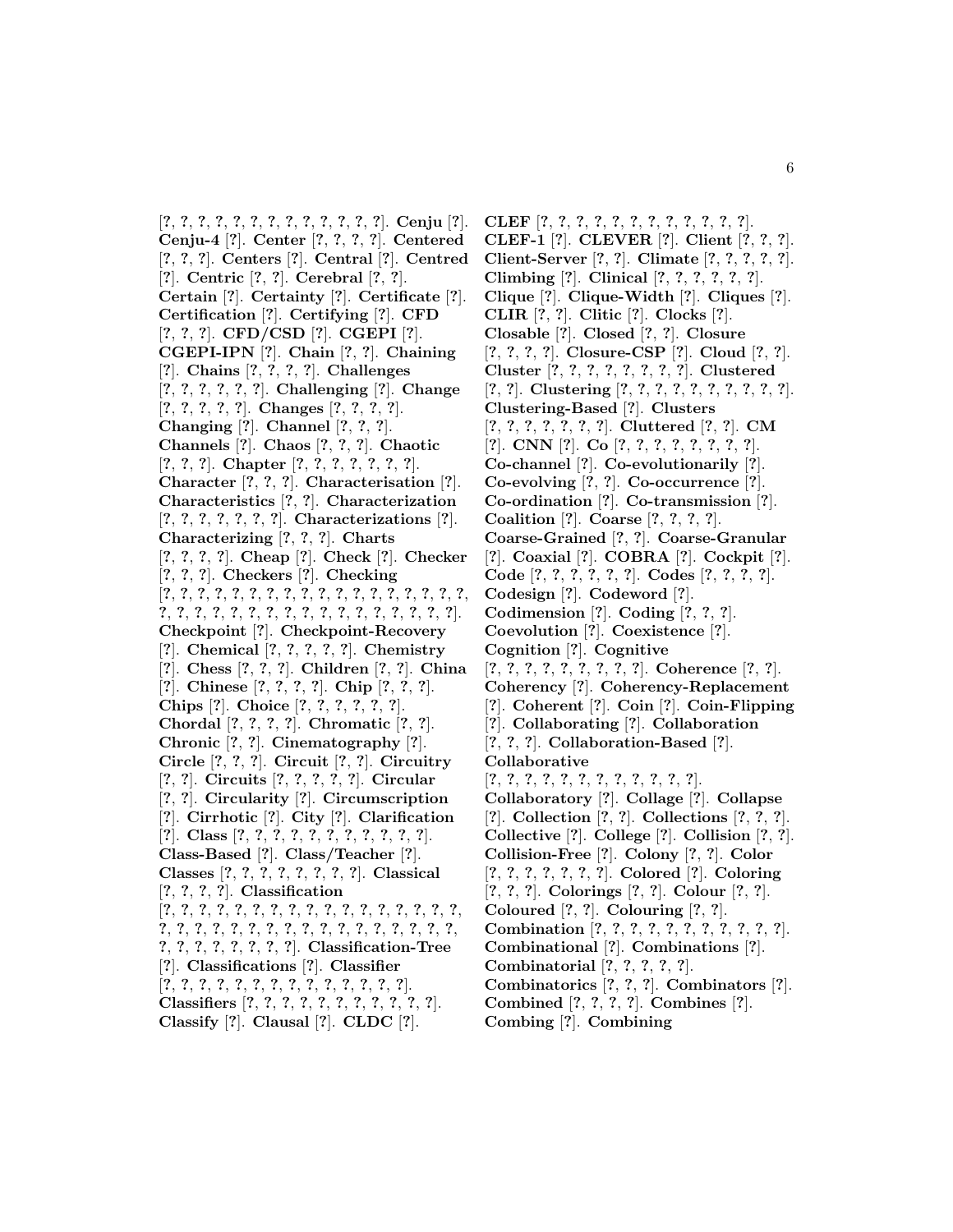[**?**, **?**, **?**, **?**, **?**, **?**, **?**, **?**, **?**, **?**, **?**, **?**, **?**, **?**]. **Combustion** [**?**, **?**, **?**, **?**]. **Come** [**?**]. **Commented** [**?**]. **Commerce** [**?**, **?**, **?**, **?**, **?**, **?**, **?**]. **Commercial** [**?**]. **Commercially** [**?**]. **Commit** [**?**]. **Commitments** [**?**]. **Commodity** [**?**, **?**, **?**]. **Common** [**?**, **?**, **?**]. **Commonalities** [**?**]. **CommonKADS** [**?**]. **Communicating** [**?**, **?**]. **Communication** [**?**, **?**, **?**, **?**, **?**, **?**, **?**, **?**, **?**, **?**, **?**, **?**, **?**, **?**, **?**, **?**, **?**, **?**, **?**, **?**]. **Communications** [**?**, **?**, **?**, **?**, **?**, **?**, **?**, **?**, **?**, **?**, **?**]. **Communities** [**?**, **?**]. **Community** [**?**, **?**]. **Commutation** [**?**]. **Commutative** [**?**]. **Compact** [**?**, **?**]. **Comparative** [**?**, **?**, **?**]. **Comparators** [**?**]. **Compare** [**?**]. **Comparing** [**?**, **?**, **?**]. **Comparison** [**?**, **?**, **?**, **?**, **?**, **?**, **?**, **?**, **?**, **?**, **?**, **?**, **?**, **?**, **?**]. **Comparisons** [**?**]. **Compatible** [**?**]. **Compensation** [**?**]. **Competence** [**?**]. **Competition** [**?**]. **Competitive** [**?**, **?**, **?**, **?**]. **Compilation** [**?**]. **Compiler** [**?**, **?**, **?**, **?**, **?**, **?**, **?**]. **Compiler-Directed** [**?**]. **Compiler-Driven** [**?**]. **Compilers** [**?**]. **Compiling** [**?**]. **Complementarity** [**?**, **?**]. **Complete** [**?**, **?**, **?**, **?**, **?**, **?**, **?**, **?**, **?**, **?**, **?**, **?**, **?**, **?**]. **Completeness** [**?**, **?**, **?**]. **Completing** [**?**]. **Completion** [**?**, **?**, **?**]. **Completions** [**?**]. **Complex** [**?**, **?**, **?**, **?**, **?**, **?**, **?**, **?**, **?**, **?**, **?**, **?**, **?**, **?**, **?**, **?**, **?**, **?**]. **Complex-Valued** [**?**]. **Complexes** [**?**, **?**]. **Complexities** [**?**, **?**]. **Complexity** [**?**, **?**, **?**, **?**, **?**, **?**, **?**, **?**, **?**, **?**, **?**, **?**, **?**, **?**, **?**, **?**, **?**, **?**, **?**, **?**, **?**, **?**, **?**, **?**]. **Compliant** [**?**, **?**]. **Component** [**?**, **?**, **?**, **?**, **?**, **?**]. **Components** [**?**, **?**, **?**, **?**, **?**, **?**]. **Composing** [**?**]. **Composite** [**?**, **?**, **?**]. **Composition** [**?**, **?**, **?**, **?**, **?**]. **Compositional** [**?**, **?**, **?**]. **Compound** [**?**]. **Compounds** [**?**]. **Comprehensive** [**?**]. **Compressed** [**?**, **?**, **?**]. **Compressible** [**?**]. **Compression** [**?**, **?**, **?**, **?**, **?**, **?**, **?**]. **Computabilities** [**?**]. **Computability** [**?**, **?**]. **Computable**

[**?**, **?**, **?**, **?**, **?**, **?**, **?**, **?**]. **Computably** [**?**, **?**]. **Computation** [**?**, **?**, **?**, **?**, **?**, **?**, **?**, **?**, **?**, **?**, **?**, **?**, **?**, **?**, **?**, **?**, **?**, **?**, **?**]. **Computational** [**?**, **?**, **?**, **?**, **?**, **?**, **?**, **?**, **?**, **?**, **?**, **?**, **?**, **?**, **?**, **?**, **?**, **?**, **?**, **?**, **?**, **?**, **?**, **?**, **?**, **?**, **?**, **?**, **?**, **?**, **?**, **?**, **?**, **?**, **?**, **?**, **?**, **?**, **?**, **?**]. **Computationally** [**?**]. **Computations** [**?**, **?**, **?**, **?**]. **Compute** [**?**]. **Computed** [**?**]. **Computer** [**?**, **?**, **?**, **?**, **?**, **?**, **?**, **?**, **?**, **?**, **?**, **?**, **?**, **?**, **?**, **?**, **?**, **?**, **?**, **?**, **?**, **?**, **?**]. **Computer-Aided** [**?**]. **Computer-Assisted** [**?**]. **Computer-Based** [**?**]. **Computer-Supported** [**?**]. **Computers** [**?**, **?**, **?**]. **Computing** [**?**, **?**, **?**, **?**, **?**, **?**, **?**, **?**, **?**, **?**, **?**, **?**, **?**, **?**, **?**, **?**, **?**, **?**, **?**, **?**, **?**, **?**, **?**, **?**, **?**, **?**, **?**, **?**, **?**, **?**, **?**, **?**, **?**, **?**, **?**, **?**, **?**, **?**, **?**]. **CONACyT** [**?**]. **Concatenation** [**?**]. **Concentration** [**?**]. **Concept** [**?**, **?**, **?**, **?**, **?**, **?**, **?**, **?**]. **Concept-Based** [**?**]. **Concept-Learning** [**?**]. **Concepts** [**?**, **?**]. **Conceptual** [**?**, **?**, **?**, **?**, **?**, **?**, **?**, **?**, **?**, **?**, **?**, **?**, **?**, **?**, **?**]. **Conceptualizing** [**?**]. **Concerning** [**?**, **?**]. **Concerns** [**?**]. **Conclusion** [**?**, **?**, **?**]. **Concrete** [**?**, **?**, **?**]. **Concurrency** [**?**, **?**]. **Concurrent** [**?**, **?**, **?**, **?**, **?**, **?**, **?**, **?**, **?**, **?**]. **Condensation** [**?**, **?**]. **Condensation/Evaporation** [**?**]. **Condensed** [**?**]. **Conditional** [**?**, **?**, **?**]. **Conditionally** [**?**]. **Conditionals** [**?**]. **Conditioning** [**?**]. **Conditions** [**?**, **?**, **?**, **?**, **?**]. **Condor** [**?**]. **Conductance** [**?**]. **Confidence** [**?**, **?**]. **Configuration** [**?**, **?**, **?**, **?**, **?**, **?**, **?**, **?**]. **Configurations** [**?**, **?**]. **Confirmation** [**?**]. **Conflict** [**?**, **?**]. **Conflicts** [**?**, **?**]. **Conformal** [**?**]. **Congestion** [**?**, **?**, **?**, **?**, **?**]. **Conjecture** [**?**, **?**]. **Conjecturing** [**?**]. **Conjugate** [**?**]. **Connected** [**?**, **?**, **?**, **?**]. **Connection** [**?**, **?**, **?**, **?**, **?**, **?**, **?**, **?**]. **Connection-Based** [**?**]. **Connection-Method** [**?**]. **Connectionist** [**?**, **?**]. **Connections** [**?**]. **Connectivity** [**?**, **?**, **?**, **?**, **?**, **?**]. **Connectors** [**?**]. **Conquer** [**?**]. **Conscious** [**?**].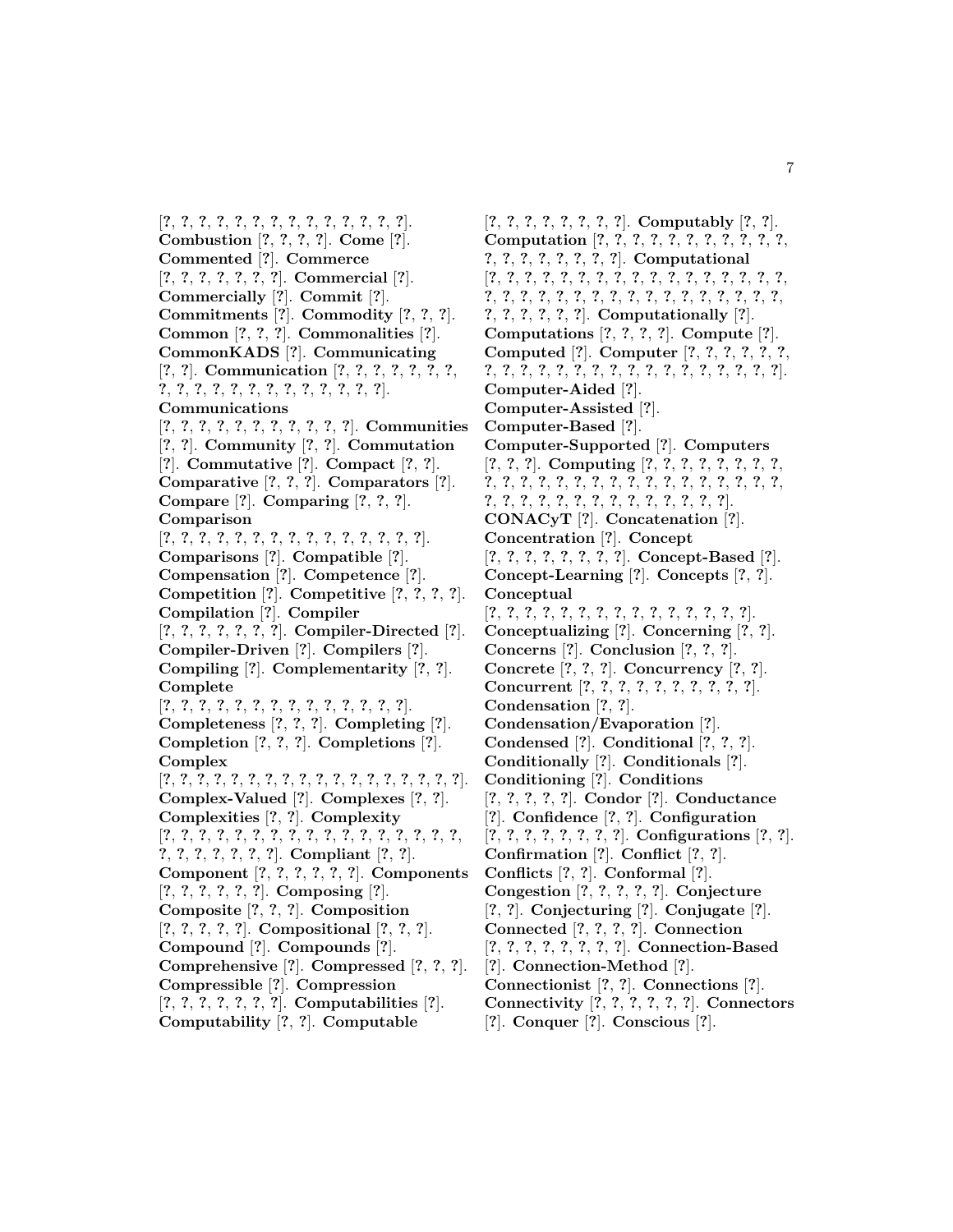**Consensus** [**?**, **?**, **?**]. **Conservative** [**?**]. **Consideration** [**?**, **?**]. **Considerations** [**?**]. **Considered** [**?**]. **Considering** [**?**]. **Consistency** [**?**, **?**, **?**, **?**, **?**, **?**]. **Consistent** [**?**, **?**, **?**, **?**]. **Consolidation** [**?**]. **Constant** [**?**, **?**, **?**]. **Constant-Domain** [**?**]. **Constrained** [**?**, **?**, **?**, **?**, **?**, **?**]. **Constraint** [**?**, **?**, **?**, **?**, **?**, **?**, **?**, **?**, **?**, **?**, **?**, **?**, **?**, **?**, **?**, **?**, **?**, **?**, **?**]. **Constraint-Based** [**?**, **?**, **?**, **?**, **?**]. **Constraints** [**?**, **?**, **?**, **?**, **?**, **?**, **?**, **?**, **?**, **?**, **?**, **?**, **?**, **?**, **?**, **?**, **?**, **?**, **?**, **?**]. **Construct** [**?**]. **Constructible** [**?**]. **Constructing** [**?**, **?**, **?**, **?**, **?**, **?**, **?**]. **Construction** [**?**, **?**, **?**, **?**, **?**, **?**, **?**, **?**, **?**, **?**, **?**, **?**, **?**, **?**, **?**, **?**, **?**, **?**]. **Constructions** [**?**]. **Constructive** [**?**]. **Consultation** [**?**]. **Consumer** [**?**]. **Contact** [**?**]. **Contain** [**?**]. **Container** [**?**]. **Containment** [**?**]. **Content** [**?**, **?**, **?**, **?**, **?**, **?**, **?**]. **Content-Based** [**?**, **?**, **?**]. **Contention** [**?**]. **Contents** [**?**, **?**]. **Context** [**?**, **?**, **?**, **?**, **?**, **?**, **?**]. **Context-Aware** [**?**]. **Context-Free** [**?**, **?**]. **Contexts** [**?**]. **Contextual** [**?**, **?**]. **Contingency** [**?**]. **Continuous** [**?**, **?**, **?**, **?**, **?**, **?**, **?**]. **Continuous-Space** [**?**]. **Contour** [**?**, **?**, **?**]. **Contours** [**?**]. **Contract** [**?**]. **Contraction** [**?**, **?**]. **Contrast** [**?**, **?**]. **Contributions** [**?**]. **Control** [**?**, **?**, **?**, **?**, **?**, **?**, **?**, **?**, **?**, **?**, **?**, **?**, **?**, **?**, **?**, **?**, **?**, **?**, **?**, **?**, **?**, **?**, **?**, **?**, **?**, **?**, **?**, **?**, **?**, **?**, **?**, **?**, **?**, **?**, **?**, **?**, **?**, **?**, **?**, **?**, **?**, **?**, **?**, **?**, **?**, **?**]. **Controlled** [**?**, **?**, **?**, **?**, **?**, **?**, **?**]. **Controller** [**?**, **?**]. **Controllers** [**?**, **?**]. **Controlling** [**?**]. **Conventional** [**?**, **?**]. **Converged** [**?**]. **Convergence** [**?**, **?**, **?**, **?**]. **Conversation** [**?**]. **Conversational** [**?**, **?**]. **Conversion** [**?**, **?**]. **Convex** [**?**, **?**, **?**, **?**, **?**, **?**, **?**, **?**, **?**, **?**, **?**]. **Convex-Hulls** [**?**]. **Convolutions** [**?**]. **Convolutive** [**?**, **?**]. **Cooperating** [**?**, **?**]. **Cooperation** [**?**, **?**, **?**]. **Cooperative** [**?**, **?**, **?**, **?**, **?**, **?**, **?**, **?**, **?**]. **Cooperative/Competitive** [**?**]. **Coordinate** [**?**]. **Coordinates** [**?**]. **Coordinating** [**?**, **?**]. **Coordination** [**?**, **?**, **?**, **?**, **?**, **?**]. **CORBA** [**?**, **?**, **?**, **?**, **?**].

**CORBA-** [**?**]. **CORBA-Based** [**?**, **?**]. **Core** [**?**, **?**, **?**, **?**]. **Core-Stateless** [**?**]. **Core/Continuous** [**?**]. **Cores** [**?**, **?**]. **Corner** [**?**]. **Coronary** [**?**]. **Corpus** [**?**, **?**, **?**]. **Corpus-Based** [**?**]. **Correcting** [**?**, **?**]. **Correction** [**?**, **?**, **?**, **?**]. **Correlated** [**?**]. **Correlation** [**?**, **?**]. **Correspondence** [**?**]. **Cortex** [**?**, **?**, **?**]. **Cortical** [**?**, **?**, **?**, **?**]. **Cortico** [**?**]. **Cortico-Basal** [**?**]. **Cost** [**?**, **?**, **?**, **?**, **?**, **?**, **?**, **?**]. **Cost-Effective** [**?**]. **Cost-Optimal** [**?**]. **Cost-Sensitive** [**?**]. **Costly** [**?**]. **Count** [**?**]. **Counted** [**?**]. **Counting** [**?**, **?**, **?**, **?**]. **Coupled** [**?**, **?**]. **Coupling** [**?**, **?**, **?**]. **Course** [**?**, **?**, **?**, **?**]. **Covariance** [**?**, **?**]. **Cover** [**?**, **?**]. **Coverage** [**?**]. **Covering** [**?**, **?**]. **Covers** [**?**]. **CPN** [**?**]. **CPN/Tools** [**?**]. **Cracks** [**?**]. **Create** [**?**, **?**]. **Creating** [**?**, **?**]. **Creation** [**?**, **?**, **?**]. **Credal** [**?**]. **Credit** [**?**]. **Crick** [**?**]. **Criterion** [**?**, **?**]. **Critical** [**?**, **?**, **?**]. **Critiquing** [**?**]. **CRL** [**?**]. **Cross** [**?**, **?**, **?**, **?**, **?**, **?**, **?**, **?**, **?**, **?**, **?**, **?**, **?**, **?**]. **Cross-Entropy** [**?**]. **Cross-Language** [**?**, **?**, **?**, **?**, **?**, **?**, **?**, **?**]. **Cross-Like** [**?**]. **Cross-Lingual** [**?**]. **Cross-Perfect** [**?**]. **Cross-Validation** [**?**]. **Crossing** [**?**]. **Crossword** [**?**]. **Cruise** [**?**]. **Cryptographic** [**?**]. **Cryptography** [**?**]. **Crystal** [**?**, **?**]. **CSD** [**?**]. **CSP** [**?**]. **Cubature** [**?**]. **Cubes** [**?**]. **Cubic** [**?**]. **cue** [**?**]. **Cues** [**?**]. **Cultural** [**?**]. **Culture** [**?**, **?**, **?**]. **CULTUREL** [**?**]. **Cumulants** [**?**]. **CUMULVS** [**?**]. **Cuneate** [**?**, **?**]. **Cuneate-Based** [**?**]. **Current** [**?**, **?**, **?**]. **Curricula** [**?**]. **Curriculum** [**?**, **?**]. **Cursor** [**?**]. **Cursors** [**?**]. **Curvature** [**?**, **?**, **?**, **?**]. **Curvature-Based** [**?**]. **Curve** [**?**, **?**, **?**, **?**, **?**]. **Curved** [**?**]. **Curves** [**?**, **?**]. **Cusp** [**?**]. **Customer** [**?**, **?**, **?**, **?**]. **Customer-Centered** [**?**]. **Customizable** [**?**]. **Customization** [**?**, **?**]. **Customized** [**?**]. **Cut** [**?**, **?**, **?**, **?**, **?**]. **Cut-Off** [**?**]. **Cut-Through** [**?**]. **Cuts** [**?**]. **Cutting** [**?**]. **Cyber** [**?**, **?**]. **Cyber-democracy** [**?**]. **Cycle** [**?**, **?**, **?**, **?**]. **Cycles** [**?**, **?**]. **Cyclic**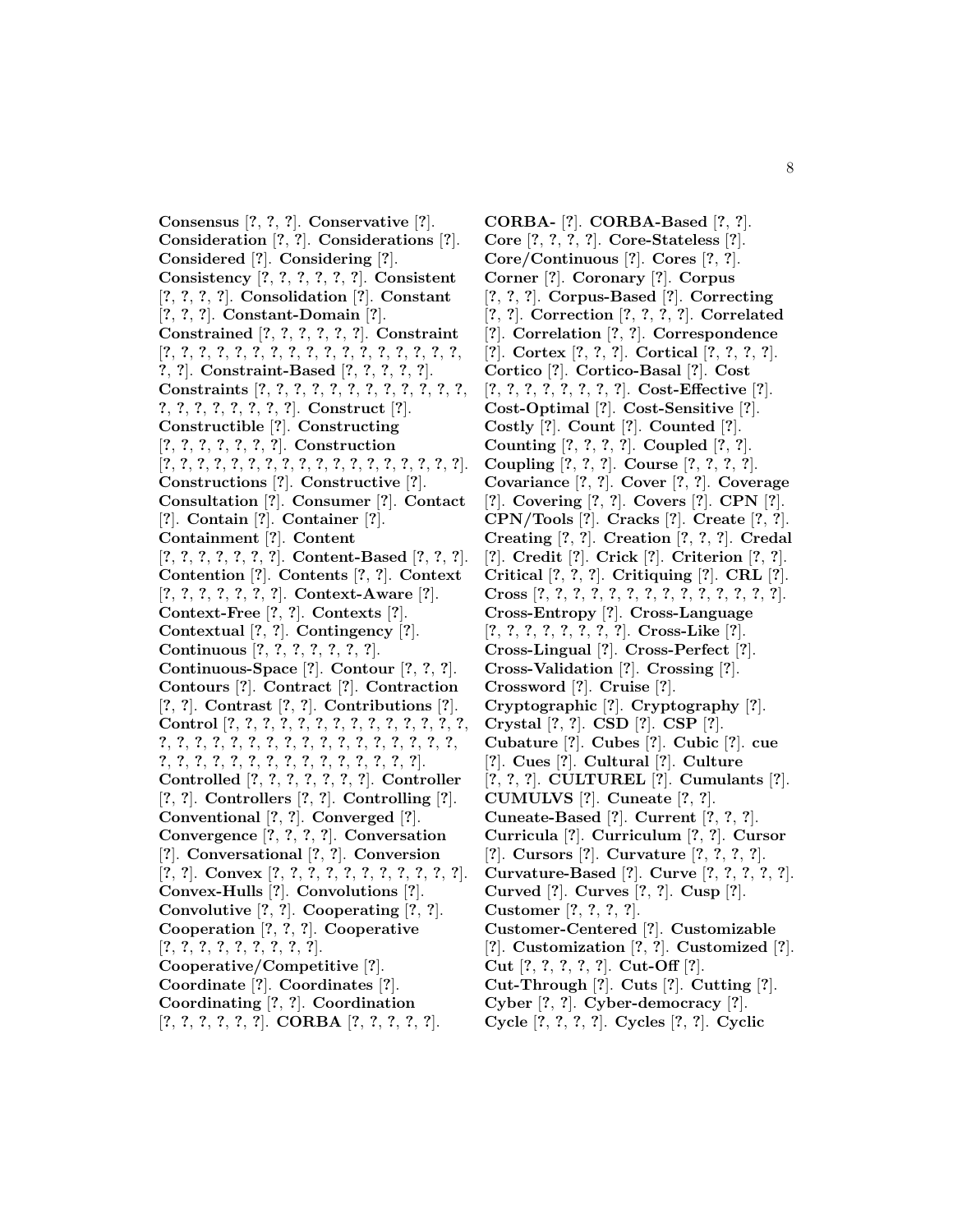[**?**, **?**, **?**]. **Cyclical** [**?**]. **Cyclically** [**?**]. **Cylinder** [**?**]. **Cylindrical** [**?**, **?**].

**D** [**?**, **?**, **?**, **?**, **?**, **?**, **?**, **?**, **?**, **?**, **?**, **?**, **?**, **?**, **?**, **?**, **?**, **?**, **?**, **?**, **?**, **?**, **?**, **?**, **?**, **?**, **?**, **?**, **?**, **?**, **?**, **?**, **?**, **?**, **?**, **?**, **?**, **?**, **?**]. **D-Variations** [**?**, **?**]. **D0L** [**?**]. **Damage** [**?**, **?**]. **Data** [**?**, **?**, **?**, **?**, **?**, **?**, **?**, **?**, **?**, **?**, **?**, **?**, **?**, **?**, **?**, **?**, **?**, **?**, **?**, **?**, **?**, **?**, **?**, **?**, **?**, **?**, **?**, **?**, **?**, **?**, **?**, **?**, **?**, **?**, **?**, **?**, **?**, **?**, **?**, **?**, **?**, **?**, **?**, **?**, **?**, **?**, **?**, **?**, **?**, **?**, **?**, **?**, **?**, **?**, **?**, **?**, **?**, **?**, **?**, **?**, **?**, **?**, **?**, **?**, **?**, **?**, **?**, **?**, **?**, **?**, **?**, **?**, **?**, **?**, **?**, **?**, **?**, **?**, **?**, **?**, **?**, **?**, **?**, **?**, **?**, **?**, **?**, **?**, **?**, **?**, **?**, **?**, **?**, **?**, **?**, **?**, **?**, **?**, **?**]. **Data** [**?**, **?**, **?**, **?**]. **Data-Dependent** [**?**]. **Data-Intensive** [**?**]. **Data-Object** [**?**]. **Database** [**?**, **?**, **?**, **?**, **?**, **?**, **?**, **?**, **?**, **?**, **?**, **?**, **?**, **?**, **?**, **?**, **?**, **?**]. **Databases** [**?**, **?**, **?**, **?**, **?**, **?**, **?**, **?**, **?**, **?**, **?**, **?**, **?**, **?**, **?**, **?**, **?**, **?**, **?**]. **Databasing** [**?**]. **Datastructures** [**?**]. **Datatypes** [**?**]. **Date** [**?**]. **Dates** [**?**, **?**]. **DB** [**?**]. **DB-Technology** [**?**]. **DBMS** [**?**, **?**]. **DCTP** [**?**]. **Deadline** [**?**, **?**]. **Deadlines** [**?**]. **Deadlock** [**?**]. **Dealing** [**?**, **?**, **?**]. **Debugger** [**?**]. **Debugging** [**?**, **?**, **?**, **?**, **?**, **?**, **?**, **?**]. **Decelerative** [**?**]. **Decentralized** [**?**]. **Deceptive** [**?**, **?**]. **Decidability** [**?**, **?**]. **Decidable** [**?**, **?**, **?**, **?**, **?**]. **Deciding** [**?**, **?**, **?**, **?**]. **Decimation** [**?**]. **Decision** [**?**, **?**, **?**, **?**, **?**, **?**, **?**, **?**, **?**, **?**, **?**, **?**, **?**, **?**, **?**, **?**, **?**, **?**, **?**, **?**, **?**, **?**, **?**]. **Decision-Level** [**?**]. **Decision-Maker** [**?**]. **Declarative** [**?**]. **Declustering** [**?**]. **Decoding** [**?**, **?**]. **Decomposed** [**?**]. **Decomposing** [**?**]. **Decomposition** [**?**, **?**, **?**]. **Decompositions** [**?**, **?**]. **Decorrelation** [**?**]. **Dedicated** [**?**]. **Deduction** [**?**, **?**, **?**, **?**, **?**, **?**]. **Deduction-Based** [**?**]. **Deductive** [**?**, **?**]. **Deficiency** [**?**]. **Define** [**?**]. **Defined** [**?**, **?**]. **Defining** [**?**, **?**, **?**]. **Definition** [**?**, **?**, **?**, **?**, **?**]. **Definitions** [**?**]. **Deformable** [**?**, **?**, **?**, **?**]. **Deformation** [**?**, **?**, **?**]. **Deformations** [**?**]. **Degenerated** [**?**]. **Degradation** [**?**]. **Degree** [**?**, **?**]. **Degrees** [**?**]. **Delaunay** [**?**, **?**, **?**]. **Delay** [**?**, **?**, **?**, **?**, **?**, **?**, **?**]. **Delays**

[**?**]. **Delegation** [**?**, **?**]. **Deletion** [**?**, **?**]. **Deliberation** [**?**, **?**, **?**, **?**, **?**, **?**]. **Deliberations** [**?**, **?**]. **Deliberative** [**?**]. **Delivered** [**?**]. **Delivering** [**?**]. **Delivery** [**?**, **?**, **?**]. **Demand** [**?**, **?**]. **Demands** [**?**]. **Dementia** [**?**]. **democracy** [**?**]. **Demonstration** [**?**, **?**]. **Demonstrator** [**?**]. **Dendrites** [**?**]. **dendritic** [**?**]. **Dense** [**?**]. **Densification** [**?**]. **Density** [**?**, **?**]. **Departure** [**?**]. **Dependability** [**?**]. **Dependence** [**?**, **?**, **?**]. **Dependencies** [**?**, **?**]. **Dependency** [**?**, **?**, **?**, **?**]. **Dependent** [**?**, **?**, **?**, **?**, **?**, **?**]. **Depends** [**?**]. **Depictive** [**?**]. **Deployability** [**?**]. **Deployment** [**?**, **?**, **?**]. **Depth** [**?**, **?**, **?**, **?**]. **Depth-First** [**?**]. **Depth-Four** [**?**]. **Deques** [**?**]. **Derivation** [**?**, **?**, **?**, **?**]. **Derivatives** [**?**]. **Derived** [**?**, **?**, **?**]. **Deriving** [**?**, **?**, **?**]. **Descent** [**?**, **?**]. **Describing** [**?**, **?**]. **Description** [**?**, **?**, **?**, **?**, **?**, **?**, **?**, **?**, **?**, **?**, **?**, **?**, **?**, **?**, **?**, **?**, **?**, **?**, **?**]. **Descriptions** [**?**]. **Descriptive** [**?**]. **Descriptor** [**?**]. **Design** [**?**, **?**, **?**, **?**, **?**, **?**, **?**, **?**, **?**, **?**, **?**, **?**, **?**, **?**, **?**, **?**, **?**, **?**, **?**, **?**, **?**, **?**, **?**, **?**, **?**, **?**, **?**, **?**, **?**, **?**, **?**, **?**, **?**, **?**, **?**, **?**, **?**, **?**, **?**, **?**, **?**, **?**, **?**, **?**, **?**, **?**, **?**, **?**, **?**, **?**, **?**, **?**, **?**]. **Design-a-Trial** [**?**]. **Designation** [**?**]. **Designed** [**?**]. **Designing** [**?**, **?**, **?**, **?**, **?**, **?**, **?**, **?**, **?**, **?**, **?**]. **Designs** [**?**, **?**]. **Desktop** [**?**]. **Detect** [**?**, **?**]. **Detecting** [**?**, **?**, **?**, **?**]. **Detection** [**?**, **?**, **?**, **?**, **?**, **?**, **?**, **?**, **?**, **?**, **?**, **?**, **?**, **?**, **?**, **?**, **?**, **?**, **?**, **?**, **?**, **?**, **?**, **?**, **?**, **?**, **?**, **?**, **?**]. **Detector** [**?**, **?**, **?**]. **Detectors** [**?**]. **Determination** [**?**]. **Determine** [**?**]. **Determining** [**?**, **?**, **?**]. **Deterministic** [**?**, **?**]. **Develop** [**?**]. **Developing** [**?**, **?**, **?**, **?**]. **Development** [**?**, **?**, **?**, **?**, **?**, **?**, **?**, **?**, **?**, **?**, **?**, **?**, **?**, **?**, **?**, **?**, **?**, **?**, **?**]. **Developmental** [**?**]. **Developments** [**?**]. **Device** [**?**]. **Devices** [**?**, **?**, **?**, **?**, **?**]. **DeWiz** [**?**]. **DFA** [**?**]. **Diabetic** [**?**, **?**]. **DIAGEN** [**?**, **?**]. **DIAGEN-WebDB** [**?**]. **Diagnoses** [**?**]. **Diagnosing** [**?**, **?**]. **Diagnosis** [**?**, **?**, **?**, **?**, **?**, **?**, **?**, **?**, **?**, **?**, **?**].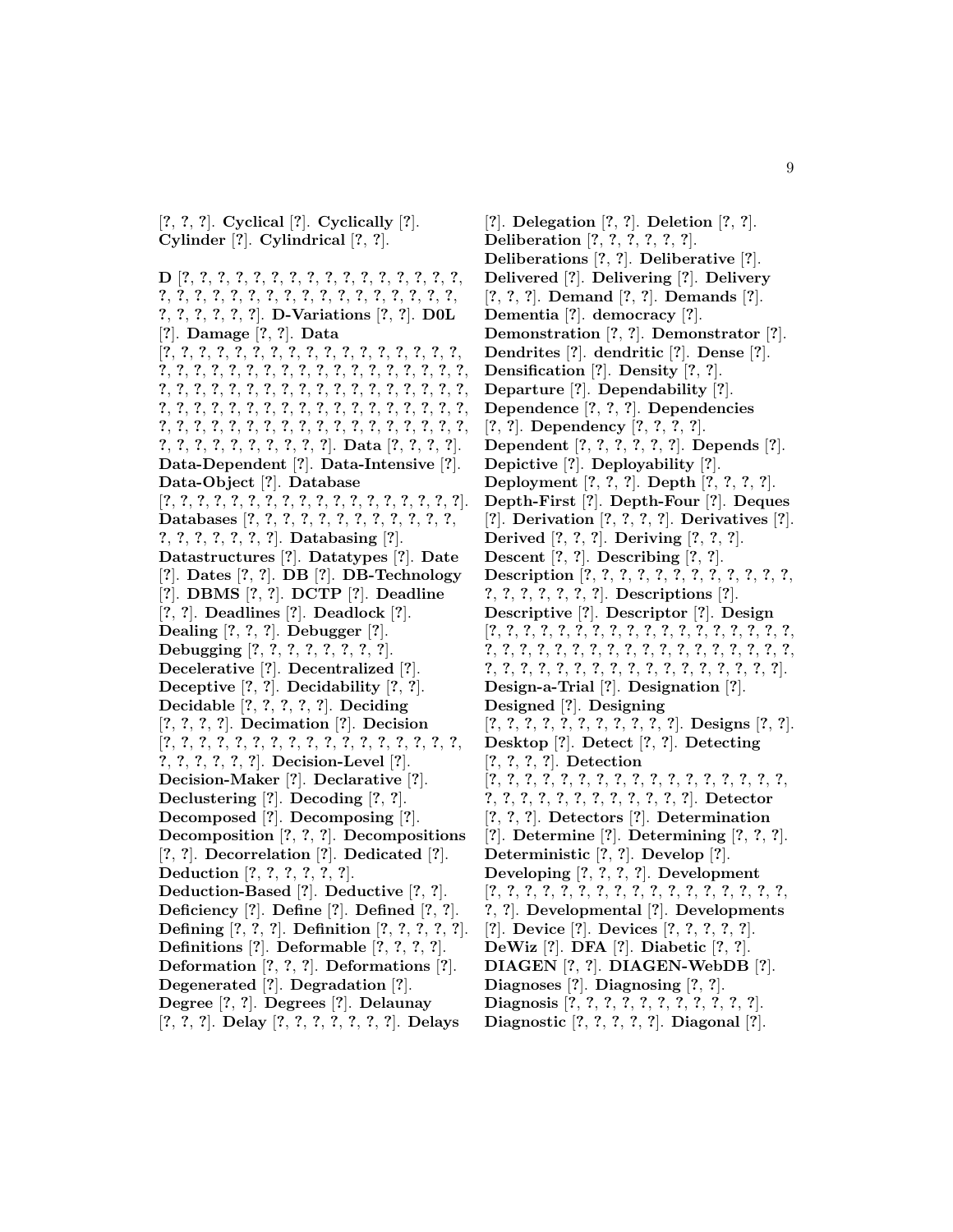**Diagram** [**?**, **?**]. **Diagrams** [**?**, **?**, **?**, **?**]. **DIALIGN** [**?**]. **Dialog** [**?**]. **Dialogs** [**?**]. **Dialogue** [**?**, **?**]. **Diameter** [**?**, **?**]. **DiCons** [**?**]. **Dictionary** [**?**]. **Diffcult** [**?**]. **Difference** [**?**, **?**]. **Difference-Bound** [**?**]. **Differences** [**?**, **?**, **?**]. **Different** [**?**, **?**, **?**, **?**, **?**, **?**, **?**, **?**]. **Differential** [**?**, **?**, **?**, **?**, **?**, **?**, **?**]. **Differential-Algebraic** [**?**]. **Differentiated** [**?**, **?**, **?**, **?**, **?**, **?**, **?**, **?**, **?**, **?**, **?**, **?**]. **Differentiation** [**?**, **?**, **?**]. **Difficult** [**?**, **?**]. **Difficulty** [**?**]. **Diffserv** [**?**, **?**, **?**, **?**]. **Diffusion** [**?**, **?**, **?**, **?**, **?**, **?**, **?**, **?**, **?**, **?**, **?**, **?**]. **Digest** [**?**]. **Digests** [**?**]. **Digital** [**?**, **?**, **?**, **?**, **?**, **?**, **?**, **?**, **?**, **?**, **?**, **?**, **?**, **?**, **?**, **?**, **?**, **?**]. **Digits** [**?**]. **Digraphs** [**?**]. **Dimension** [**?**, **?**, **?**, **?**, **?**, **?**]. **Dimensional** [**?**, **?**, **?**, **?**, **?**, **?**, **?**, **?**, **?**, **?**]. **Dimensionality** [**?**]. **Dimensions** [**?**, **?**, **?**, **?**, **?**, **?**]. **Diophantine** [**?**]. **Direct** [**?**, **?**, **?**, **?**]. **Directed** [**?**, **?**, **?**, **?**, **?**]. **Direction** [**?**]. **Directional** [**?**]. **Directions** [**?**]. **Directly** [**?**]. **Directory** [**?**]. **Disabilities** [**?**]. **Disambiguation** [**?**]. **Disassembly** [**?**]. **Discipline** [**?**]. **Disciplines** [**?**]. **Disconnection** [**?**]. **Discontinuities** [**?**]. **Discounted** [**?**]. **Discovering** [**?**, **?**, **?**, **?**, **?**]. **Discovery** [**?**, **?**, **?**, **?**, **?**, **?**]. **Discrepancy** [**?**]. **Discrete** [**?**, **?**, **?**, **?**, **?**, **?**, **?**, **?**, **?**, **?**, **?**, **?**, **?**]. **Discrete-Time** [**?**]. **Discriminability** [**?**]. **Discriminant** [**?**]. **Discriminating** [**?**]. **Discriminating-Reverse** [**?**]. **Discriminative** [**?**]. **Discussion** [**?**]. **Discussions** [**?**]. **Disease** [**?**, **?**, **?**, **?**, **?**]. **Disease-Specific** [**?**]. **Diseases** [**?**, **?**]. **Disinhibitory** [**?**]. **Disjunctions** [**?**]. **Disjunctive** [**?**, **?**, **?**, **?**]. **Disks** [**?**, **?**]. **Dispatch** [**?**]. **Dispersive** [**?**]. **Display** [**?**, **?**, **?**, **?**]. **Disregarding** [**?**]. **Dissection** [**?**]. **Dissections** [**?**, **?**, **?**]. **Dissimilarity** [**?**, **?**]. **Distance** [**?**, **?**, **?**, **?**, **?**, **?**, **?**, **?**, **?**, **?**, **?**]. **Distances**

[**?**, **?**]. **Distinction** [**?**]. **Distinctness** [**?**, **?**].

**Distortion** [**?**]. **Distributed** [**?**, **?**, **?**, **?**, **?**, **?**, **?**, **?**, **?**, **?**, **?**, **?**, **?**, **?**, **?**, **?**, **?**, **?**, **?**, **?**, **?**, **?**, **?**, **?**, **?**, **?**, **?**, **?**, **?**, **?**, **?**, **?**, **?**, **?**, **?**, **?**, **?**, **?**, **?**, **?**, **?**, **?**, **?**, **?**, **?**, **?**, **?**, **?**, **?**, **?**, **?**, **?**, **?**, **?**, **?**, **?**, **?**, **?**, **?**, **?**]. **Distribution** [**?**, **?**, **?**, **?**, **?**, **?**, **?**, **?**, **?**]. **Distributions** [**?**, **?**, **?**, **?**, **?**, **?**, **?**]. **Disturbances** [**?**]. **DIVA** [**?**]. **Diversity** [**?**]. **Divide** [**?**, **?**, **?**]. **Divided** [**?**]. **Divided-Data** [**?**]. **Divisible** [**?**, **?**, **?**]. **Division** [**?**]. **DL** [**?**, **?**]. **DL-Like** [**?**]. **DLP** [**?**]. **DMEFS** [**?**]. **DNA** [**?**, **?**, **?**, **?**, **?**, **?**, **?**, **?**, **?**, **?**, **?**, **?**, **?**]. **DNA-Based** [**?**]. **DNF** [**?**, **?**]. **Do** [**?**, **?**, **?**]. **Document** [**?**, **?**, **?**, **?**, **?**, **?**, **?**]. **Documentation** [**?**, **?**]. **Documents** [**?**, **?**, **?**, **?**, **?**]. **DOE** [**?**]. **Does** [**?**, **?**, **?**]. **Domain** [**?**, **?**, **?**, **?**, **?**, **?**, **?**, **?**, **?**, **?**, **?**]. **Domain-Specific** [**?**]. **Domains** [**?**, **?**, **?**, **?**, **?**, **?**, **?**, **?**, **?**]. **Domination** [**?**, **?**]. **done** [**?**]. **Door** [**?**]. **Double** [**?**]. **Down** [**?**, **?**, **?**, **?**, **?**]. **Down-Scaling** [**?**]. **Downgrading** [**?**]. **DPDA** [**?**]. **DRAM** [**?**]. **DRAMA** [**?**]. **DrawCAD** [**?**]. **Drawing** [**?**]. **Drawings** [**?**]. **Drawn** [**?**]. **Drifts** [**?**]. **Drilling** [**?**]. **Driven** [**?**, **?**, **?**, **?**, **?**, **?**, **?**, **?**, **?**, **?**]. **Driven-Tendon** [**?**]. **Driver** [**?**]. **Driving** [**?**]. **DS** [**?**]. **DSM** [**?**]. **DSMs** [**?**]. **DSP** [**?**]. **DSRC** [**?**]. **DTB** [**?**]. **DTCNN** [**?**]. **DTD** [**?**]. **Dual** [**?**, **?**]. **Duality** [**?**]. **DubLet** [**?**]. **Dudeney** [**?**]. **Due** [**?**]. **Due-Date** [**?**]. **d'un** [**?**]. **During** [**?**, **?**, **?**, **?**]. **Dutch** [**?**, **?**]. **Dye** [**?**]. **Dynamic** [**?**, **?**, **?**, **?**, **?**, **?**, **?**, **?**, **?**, **?**, **?**, **?**, **?**, **?**, **?**, **?**, **?**, **?**, **?**, **?**, **?**, **?**, **?**, **?**, **?**, **?**, **?**, **?**, **?**, **?**, **?**, **?**, **?**, **?**, **?**, **?**, **?**, **?**, **?**, **?**, **?**, **?**, **?**]. **Dynamical** [**?**, **?**, **?**]. **Dynamically** [**?**, **?**]. **Dynamics** [**?**, **?**, **?**, **?**, **?**, **?**, **?**, **?**, **?**, **?**, **?**, **?**, **?**, **?**]. **Dynamization** [**?**].

**E-Business** [**?**]. **E-Commerce** [**?**, **?**]. **e-Government** [**?**]. **e-Learning** [**?**]. **E-mails** [**?**]. **E-Management** [**?**]. **E-marketing** [**?**]. **E-Science** [**?**]. **E-Services** [**?**]. **Each** [**?**]. **Eager** [**?**, **?**].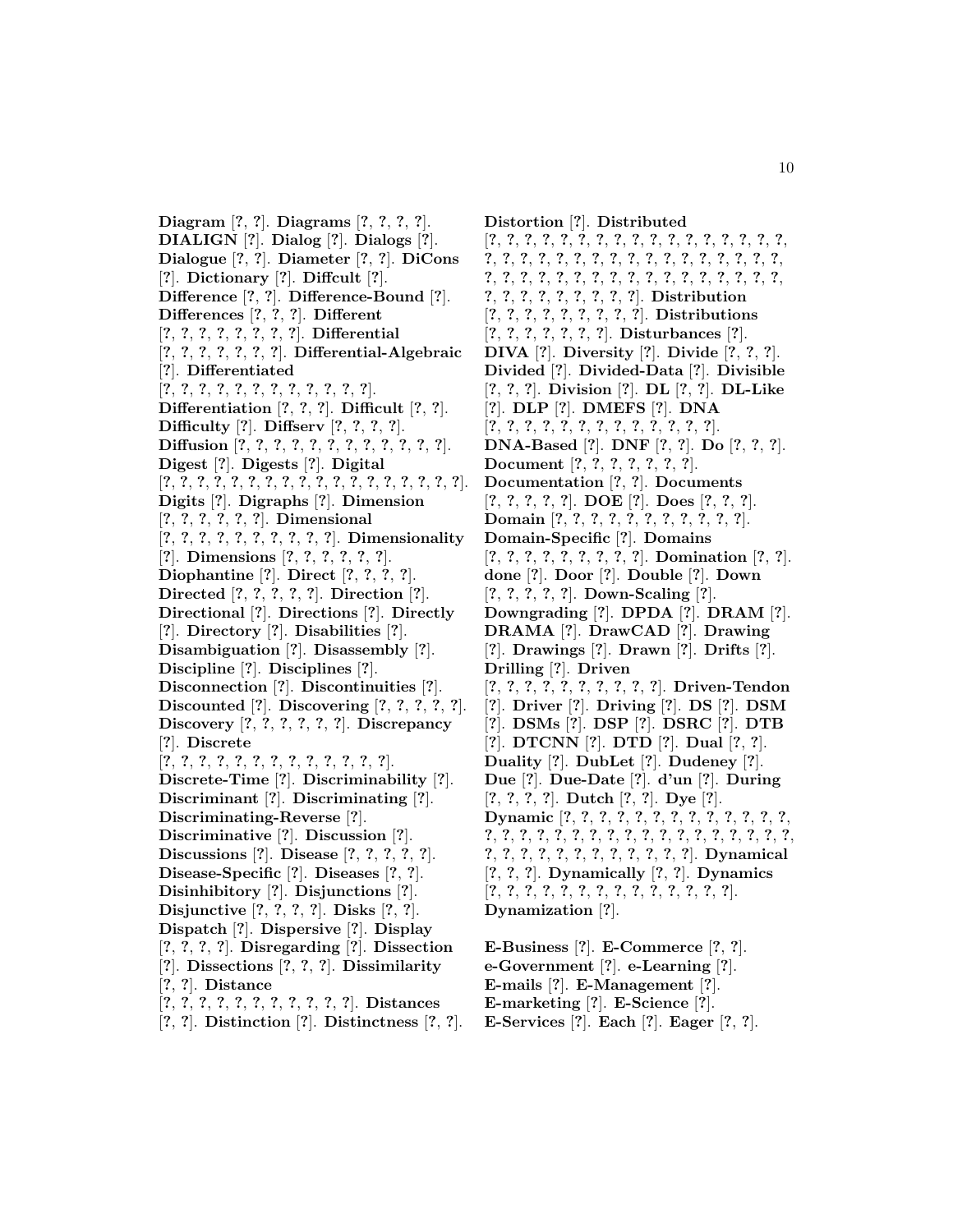**Earliest** [**?**]. **Early** [**?**]. **Earth** [**?**]. **Easier** [**?**]. **EASN** [**?**]. **Easy** [**?**, **?**, **?**]. **Echo** [**?**]. **Echocardiography** [**?**]. **ECN** [**?**, **?**]. **ECOC** [**?**, **?**]. **Ecology** [**?**]. **economic** [**?**]. **Economy** [**?**]. **Ecosystems** [**?**]. **Edge** [**?**, **?**, **?**, **?**, **?**, **?**, **?**, **?**, **?**, **?**, **?**]. **Edge-Coloring** [**?**]. **Edge-Orientation** [**?**]. **Edit** [**?**, **?**]. **Editing** [**?**, **?**]. **Education** [**?**, **?**, **?**, **?**, **?**, **?**]. **Educational** [**?**]. **EEG** [**?**, **?**, **?**]. **Effect** [**?**, **?**, **?**, **?**]. **Effective** [**?**, **?**, **?**, **?**, **?**, **?**, **?**, **?**, **?**, **?**, **?**]. **Effectiveness** [**?**, **?**]. **Effectivity** [**?**]. **Effects** [**?**, **?**, **?**, **?**]. **Efficiency** [**?**, **?**, **?**, **?**, **?**]. **Efficient** [**?**, **?**, **?**, **?**, **?**, **?**, **?**, **?**, **?**, **?**, **?**, **?**, **?**, **?**, **?**, **?**, **?**, **?**, **?**, **?**, **?**, **?**, **?**, **?**, **?**, **?**, **?**, **?**, **?**, **?**, **?**, **?**, **?**, **?**, **?**, **?**, **?**, **?**, **?**, **?**, **?**]. **Efficiently** [**?**, **?**, **?**]. **Effort** [**?**, **?**, **?**, **?**]. **Efforts** [**?**]. **Egg** [**?**]. **Egg-Yolk** [**?**]. **EigenGait** [**?**]. **Elan** [**?**]. **Elastic** [**?**, **?**, **?**, **?**]. **Electric** [**?**, **?**]. **Electrical** [**?**, **?**, **?**]. **Electroencephalographic** [**?**]. **Electronic** [**?**, **?**, **?**, **?**, **?**, **?**, **?**, **?**, **?**, **?**, **?**, **?**]. **Electroniques ´** [**?**]. **elegans** [**?**]. **Element** [**?**, **?**, **?**, **?**, **?**, **?**]. **Elementary** [**?**, **?**, **?**, **?**]. **Elements** [**?**, **?**, **?**]. **Elevations** [**?**]. **Eligibility** [**?**]. **Elimination** [**?**, **?**, **?**, **?**, **?**, **?**, **?**]. **Elliptic** [**?**]. **EM-Based** [**?**]. **Emancipatory** [**?**]. **Embedded** [**?**, **?**, **?**]. **Embeddings** [**?**, **?**, **?**]. **Embodied** [**?**, **?**]. **Embryonics** [**?**]. **Emergence** [**?**]. **Emergency** [**?**]. **EMG** [**?**]. **Emotions** [**?**, **?**, **?**]. **Emphasizing** [**?**]. **Empirical** [**?**, **?**, **?**, **?**, **?**]. **Empowering** [**?**]. **EMS** [**?**]. **EMS-Vision** [**?**]. **Emulation** [**?**, **?**]. **Emulator** [**?**]. **Enabled** [**?**, **?**, **?**]. **Enabling** [**?**, **?**]. **Encapsulation** [**?**]. **Encoding** [**?**]. **Encyclopedia** [**?**]. **End** [**?**, **?**, **?**, **?**, **?**, **?**, **?**, **?**]. **End-of-Life** [**?**]. **End-System** [**?**]. **End-to-Edge** [**?**]. **End-to-End** [**?**, **?**, **?**, **?**]. **Endgame** [**?**]. **Endgames** [**?**]. **Endoscopic** [**?**]. **Energy** [**?**, **?**]. **Energy/Performance** [**?**]. **Enforcement** [**?**, **?**]. **Engine** [**?**, **?**, **?**]. **Engineered** [**?**]. **Engineering** [**?**, **?**, **?**, **?**, **?**, **?**, **?**, **?**, **?**, **?**, **?**, **?**, **?**, **?**, **?**, **?**, **?**, **?**].

**Engines** [**?**, **?**]. **English** [**?**, **?**, **?**, **?**, **?**]. **Enhance** [**?**, **?**]. **Enhanced** [**?**, **?**, **?**, **?**, **?**]. **Enhancement** [**?**, **?**, **?**, **?**, **?**, **?**, **?**, **?**]. **Enhancing** [**?**, **?**]. **Enriched** [**?**]. **Enrichment** [**?**]. **Ensemble** [**?**, **?**, **?**, **?**, **?**]. **Ensembles** [**?**, **?**]. **Ensure** [**?**]. **Ensuring** [**?**]. **Entanglement** [**?**]. **Enterprise** [**?**, **?**, **?**, **?**, **?**]. **Entropy** [**?**, **?**, **?**, **?**]. **Enumerable** [**?**]. **Enumerating** [**?**]. **Enumerative** [**?**, **?**]. **Environment** [**?**, **?**, **?**, **?**, **?**, **?**, **?**, **?**, **?**, **?**, **?**, **?**, **?**, **?**, **?**, **?**, **?**, **?**, **?**, **?**, **?**, **?**, **?**, **?**, **?**, **?**, **?**, **?**, **?**, **?**]. **Environmental** [**?**, **?**, **?**]. **Environments** [**?**, **?**, **?**, **?**, **?**, **?**, **?**, **?**, **?**, **?**, **?**, **?**, **?**, **?**, **?**, **?**, **?**]. **Ephemeral** [**?**, **?**]. **Episode** [**?**]. **Episodes** [**?**]. **Epistemic** [**?**]. **Equality** [**?**, **?**]. **Equation** [**?**, **?**, **?**, **?**, **?**]. **Equational** [**?**, **?**]. **Equations** [**?**, **?**, **?**, **?**, **?**, **?**, **?**, **?**, **?**, **?**]. **Equi** [**?**]. **Equi-convergence** [**?**]. **Equivalence** [**?**, **?**, **?**, **?**, **?**]. **Erdos** [**?**]. **EREW** [**?**]. **Erosions** [**?**]. **Error** [**?**, **?**, **?**, **?**, **?**, **?**, **?**]. **Error-Correcting** [**?**]. **Errors** [**?**, **?**]. **Escrow** [**?**]. **Estimability** [**?**]. **Estimating** [**?**, **?**, **?**, **?**, **?**]. **Estimation** [**?**, **?**, **?**, **?**, **?**, **?**, **?**, **?**, **?**, **?**, **?**, **?**, **?**, **?**, **?**]. **ETSI** [**?**]. **Euclidean** [**?**, **?**, **?**, **?**, **?**, **?**]. **Euclidian** [**?**]. **EUGENE `** [**?**]. **Eukaryotic** [**?**]. **Europe** [**?**]. **European** [**?**, **?**]. **Eurospider** [**?**]. **Evaluating** [**?**, **?**, **?**, **?**, **?**, **?**, **?**, **?**]. **Evaluation** [**?**, **?**, **?**, **?**, **?**, **?**, **?**, **?**, **?**, **?**, **?**, **?**, **?**, **?**, **?**, **?**, **?**, **?**, **?**, **?**, **?**, **?**, **?**, **?**, **?**, **?**, **?**, **?**, **?**, **?**, **?**, **?**, **?**, **?**, **?**, **?**, **?**, **?**, **?**, **?**, **?**, **?**, **?**, **?**, **?**, **?**]. **Evaluative** [**?**, **?**]. **Evaporation** [**?**]. **Evasion** [**?**]. **EVC** [**?**]. **Even** [**?**]. **Evenet** [**?**]. **Event** [**?**, **?**, **?**, **?**]. **Event-Time** [**?**]. **Events** [**?**, **?**]. **Everything** [**?**]. **Evidence** [**?**, **?**, **?**, **?**]. **Evidence-Based** [**?**]. **Evolution** [**?**, **?**, **?**, **?**, **?**, **?**, **?**, **?**, **?**, **?**, **?**, **?**, **?**, **?**, **?**]. **evolutionarily** [**?**]. **Evolutionary** [**?**, **?**, **?**, **?**, **?**, **?**, **?**, **?**, **?**, **?**, **?**, **?**, **?**, **?**, **?**, **?**, **?**]. **Evolve** [**?**, **?**]. **Evolving** [**?**, **?**, **?**, **?**, **?**, **?**, **?**, **?**, **?**]. **Exact** [**?**, **?**, **?**, **?**, **?**, **?**, **?**]. **Exam** [**?**]. **Examination**

11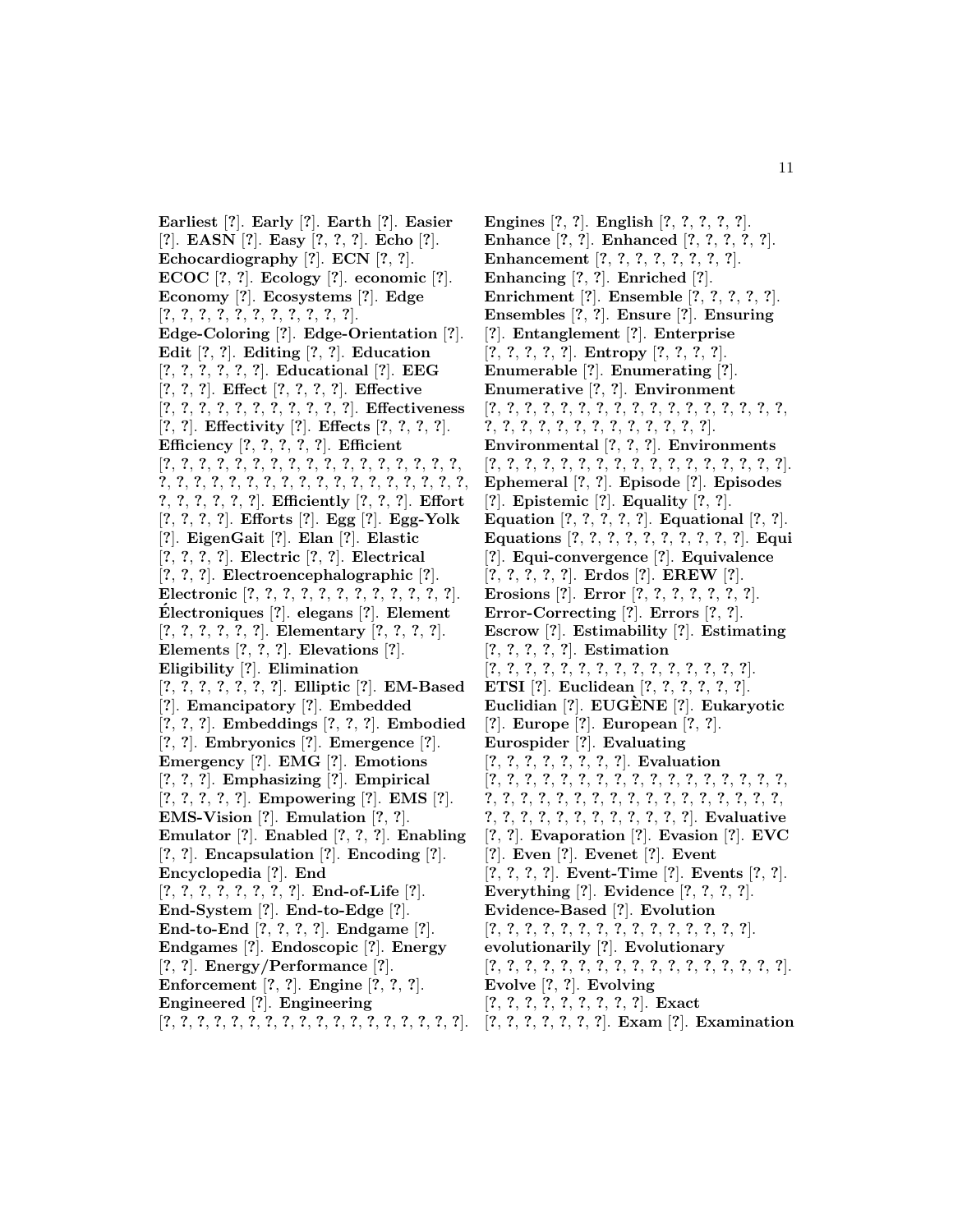[**?**, **?**, **?**, **?**]. **Examinations** [**?**]. **Examining** [**?**]. **Example** [**?**, **?**]. **Examples** [**?**, **?**]. **Exceptions** [**?**]. **Exchanges** [**?**, **?**, **?**]. **Exchanging** [**?**]. **Exclusion** [**?**, **?**]. **Executable** [**?**]. **Executing** [**?**]. **Execution** [**?**, **?**, **?**, **?**, **?**, **?**, **?**]. **Executions** [**?**]. **Exercises** [**?**]. **Existing** [**?**]. **Expansion** [**?**]. **Expansive** [**?**]. **Expectation** [**?**]. **Expectation-Maximisation** [**?**]. **Experience** [**?**, **?**, **?**, **?**]. **Experiences** [**?**, **?**]. **Experiment** [**?**]. **Experimental** [**?**, **?**, **?**, **?**, **?**, **?**, **?**, **?**, **?**]. **Experiments** [**?**, **?**, **?**, **?**, **?**, **?**, **?**, **?**]. **Expert** [**?**, **?**, **?**, **?**, **?**, **?**, **?**]. **Experts** [**?**]. **Explainer** [**?**]. **Explanation** [**?**, **?**]. **Explanations** [**?**, **?**]. **Explicit** [**?**, **?**, **?**]. **Exploiting** [**?**, **?**, **?**, **?**, **?**, **?**, **?**, **?**, **?**]. **Exploration** [**?**, **?**, **?**, **?**]. **Explorative** [**?**]. **Exploratory** [**?**, **?**]. **Exploring** [**?**, **?**]. **Explosion** [**?**]. **Exponential** [**?**]. **Exponentially** [**?**]. **Exponentiation** [**?**]. **Exponents** [**?**]. **Express** [**?**]. **Expression** [**?**, **?**, **?**, **?**, **?**, **?**, **?**, **?**]. **Expressions** [**?**, **?**, **?**]. **Expressive** [**?**, **?**, **?**]. **Extended** [**?**, **?**, **?**, **?**, **?**, **?**, **?**, **?**, **?**, **?**, **?**, **?**, **?**, **?**, **?**, **?**, **?**, **?**, **?**, **?**, **?**, **?**, **?**]. **Extendible** [**?**]. **Extending** [**?**, **?**, **?**, **?**]. **Extensible** [**?**]. **Extension** [**?**, **?**, **?**, **?**, **?**, **?**, **?**]. **Extensions** [**?**, **?**, **?**, **?**, **?**, **?**, **?**]. **External** [**?**]. **Extracted** [**?**]. **Extracting** [**?**]. **Extraction** [**?**, **?**, **?**, **?**, **?**, **?**, **?**, **?**, **?**, **?**, **?**, **?**, **?**, **?**, **?**, **?**, **?**]. **Extractor** [**?**]. **Extrapolator** [**?**]. **Extreme** [**?**]. **Eye** [**?**].

**Fabric** [**?**]. **Fabrication** [**?**]. **Face** [**?**, **?**, **?**, **?**, **?**, **?**, **?**, **?**, **?**, **?**, **?**, **?**, **?**, **?**, **?**, **?**, **?**, **?**, **?**, **?**, **?**]. **Face/Non** [**?**]. **Face/Non-face** [**?**]. **Facets** [**?**, **?**]. **Facial** [**?**, **?**]. **Facility** [**?**, **?**, **?**, **?**, **?**, **?**]. **Factor** [**?**, **?**]. **Factor-Driven** [**?**]. **Factorization** [**?**]. **Factorizations** [**?**, **?**]. **Factors** [**?**, **?**]. **Factory** [**?**]. **Facts** [**?**]. **Failure** [**?**]. **Fair** [**?**, **?**]. **Fairing** [**?**]. **Fairness** [**?**, **?**]. **False** [**?**, **?**]. **Families** [**?**, **?**, **?**]. **Family** [**?**, **?**].

**FAQ** [**?**, **?**]. **Far** [**?**]. **Farthest** [**?**]. **FasArt** [**?**]. **Fashion** [**?**]. **Fast** [**?**, **?**, **?**, **?**, **?**, **?**, **?**, **?**, **?**, **?**, **?**, **?**, **?**, **?**, **?**, **?**, **?**, **?**, **?**, **?**, **?**]. **Faster** [**?**]. **FastFDs** [**?**]. **Fault** [**?**, **?**, **?**, **?**, **?**, **?**, **?**, **?**]. **Fault-Tolerance** [**?**, **?**]. **Fault-Tolerant** [**?**, **?**]. **Faults** [**?**, **?**, **?**]. **Faulty** [**?**]. **FCC** [**?**]. **FEAST** [**?**]. **Feature** [**?**, **?**, **?**, **?**, **?**, **?**, **?**, **?**, **?**, **?**, **?**, **?**, **?**, **?**, **?**, **?**, **?**, **?**, **?**, **?**, **?**, **?**, **?**, **?**, **?**, **?**]. **Feature-Based** [**?**]. **Features** [**?**, **?**, **?**, **?**, **?**, **?**, **?**, **?**, **?**, **?**, **?**, **?**, **?**, **?**]. **FEC** [**?**]. **Federated** [**?**, **?**]. **Feed** [**?**, **?**]. **Feed-Forward** [**?**, **?**]. **Feedback** [**?**, **?**, **?**, **?**, **?**, **?**, **?**, **?**, **?**]. **Feedback-Controlled** [**?**]. **Feedforward** [**?**, **?**, **?**, **?**]. **Feeling** [**?**, **?**]. **Feeling-Based** [**?**]. **Female** [**?**]. **Fences** [**?**]. **Fetal** [**?**]. **Few** [**?**]. **Feynman** [**?**]. **FFT** [**?**]. **Fiber** [**?**]. **Fiddle** [**?**]. **Fidelity** [**?**, **?**]. **Field** [**?**, **?**, **?**, **?**, **?**, **?**]. **Field-Programmable** [**?**]. **Fields** [**?**, **?**, **?**, **?**, **?**]. **File** [**?**]. **Filesystem** [**?**]. **Films** [**?**]. **Filter** [**?**, **?**]. **Filtering** [**?**, **?**, **?**, **?**, **?**, **?**, **?**, **?**, **?**, **?**, **?**]. **Filters** [**?**, **?**]. **Finance** [**?**]. **Financial** [**?**, **?**, **?**, **?**, **?**]. **Find** [**?**]. **Finder** [**?**]. **Finding** [**?**, **?**, **?**, **?**, **?**, **?**, **?**, **?**]. **Fine** [**?**, **?**, **?**, **?**]. **Fine-Continuous** [**?**]. **Fine-Grained** [**?**, **?**]. **Fine-Structure** [**?**]. **Finger** [**?**]. **Fingered** [**?**]. **Fingerprint** [**?**, **?**, **?**, **?**, **?**, **?**, **?**, **?**, **?**, **?**, **?**, **?**, **?**]. **Fingerprints** [**?**]. **Finite** [**?**, **?**, **?**, **?**, **?**, **?**, **?**, **?**, **?**, **?**, **?**, **?**, **?**, **?**, **?**, **?**, **?**, **?**, **?**]. **Finite-State** [**?**, **?**, **?**, **?**, **?**]. **Finitely** [**?**]. **Finnish** [**?**]. **FIPA** [**?**]. **Fire** [**?**]. **Firing** [**?**]. **Firms** [**?**]. **First** [**?**, **?**, **?**, **?**]. **First-Order** [**?**, **?**]. **Fit** [**?**]. **Fitness** [**?**]. **Fitting** [**?**]. **Fixed** [**?**, **?**, **?**, **?**]. **Flames** [**?**]. **Flat** [**?**]. **Flattening** [**?**]. **Flaw** [**?**]. **Fleet** [**?**]. **FlexCache** [**?**]. **Flexibility** [**?**]. **Flexible** [**?**, **?**, **?**, **?**, **?**, **?**, **?**, **?**, **?**, **?**]. **FlexRAM** [**?**]. **Flight** [**?**, **?**]. **Flipping** [**?**]. **Flips** [**?**]. **Flood** [**?**]. **Floodlights** [**?**]. **Floor** [**?**]. **Flow** [**?**, **?**, **?**, **?**, **?**, **?**, **?**, **?**, **?**, **?**, **?**, **?**, **?**]. **Flow-Level** [**?**]. **Flows** [**?**, **?**, **?**]. **Fluid**

[**?**, **?**]. **fluorescein** [**?**]. **Flux** [**?**, **?**]. **fMRI**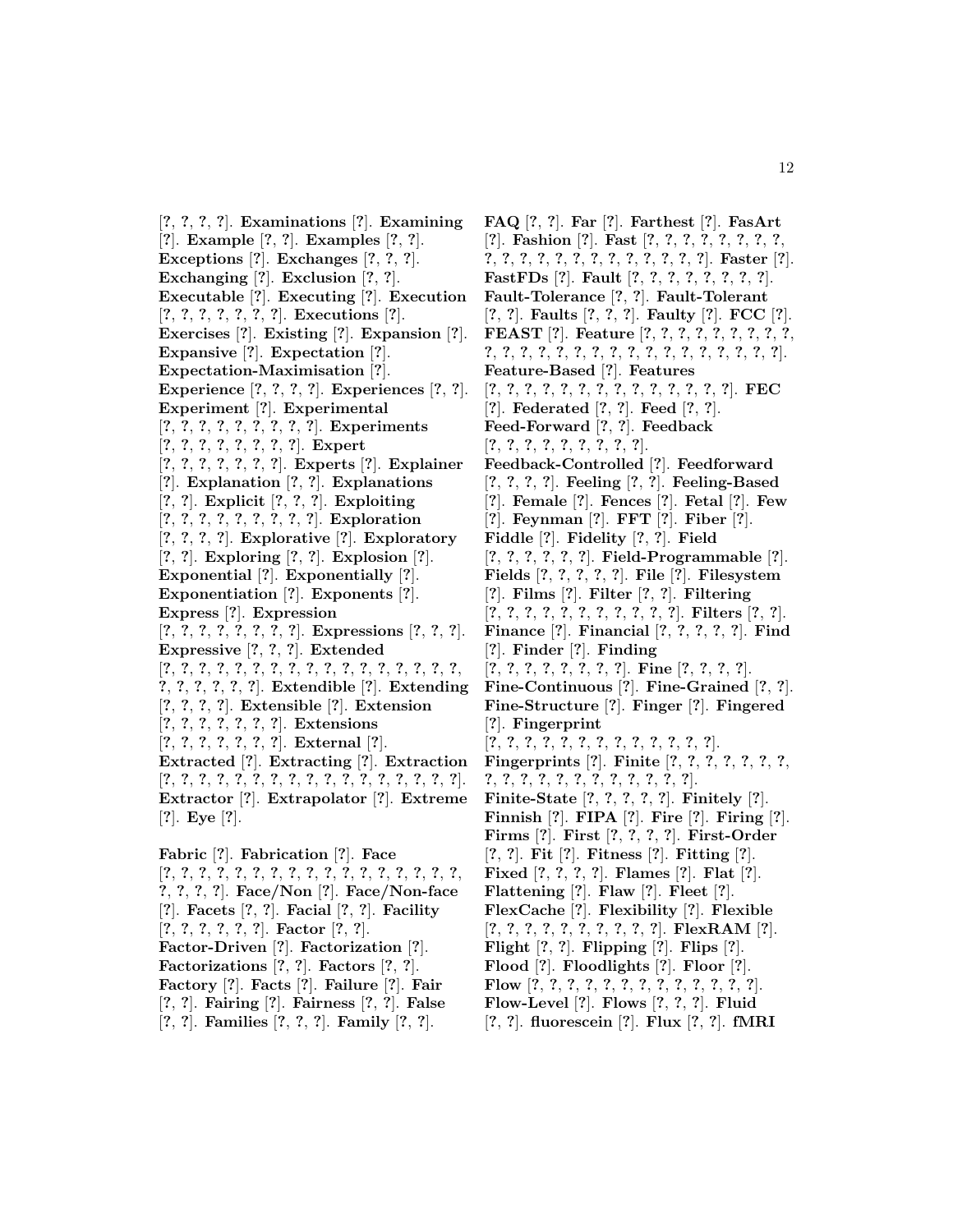[**?**, **?**, **?**]. **FMS** [**?**]. **Focus** [**?**, **?**]. **Focused** [**?**]. **Foetal** [**?**]. **Foil** [**?**]. **Folded** [**?**, **?**]. **Folders** [**?**]. **Folding** [**?**]. **Folds** [**?**]. **Folklore** [**?**]. **Following** [**?**]. **Force** [**?**, **?**, **?**]. **Forced** [**?**]. **Forced-Choice** [**?**]. **Forces** [**?**]. **Forecast** [**?**, **?**, **?**]. **Forecaster** [**?**]. **Forecasting** [**?**, **?**, **?**, **?**, **?**]. **Forest** [**?**]. **Forests** [**?**]. **Form** [**?**, **?**, **?**]. **Formal** [**?**, **?**, **?**, **?**, **?**, **?**, **?**, **?**, **?**, **?**, **?**, **?**, **?**]. **Formalisation** [**?**]. **Formalism** [**?**]. **Formalization** [**?**]. **Formalizing** [**?**]. **Format** [**?**]. **Formation** [**?**, **?**]. **Formats** [**?**]. **Forms** [**?**]. **Formula** [**?**, **?**]. **Formula-Dependent** [**?**]. **Formulae** [**?**, **?**]. **Formulas** [**?**, **?**, **?**]. **Formulation** [**?**, **?**, **?**, **?**, **?**]. **Forward** [**?**, **?**, **?**, **?**]. **Forwarding** [**?**, **?**, **?**]. **Foundations** [**?**, **?**]. **Founded** [**?**]. **Four** [**?**]. **Fourier** [**?**]. **FPCF** [**?**]. **FPGA** [**?**]. **FPGAs** [**?**]. **FPTAS** [**?**]. **Fractal** [**?**, **?**]. **Fractional** [**?**, **?**]. **Fragment** [**?**, **?**, **?**, **?**]. **Fragment-Based** [**?**]. **Fragtique** [**?**]. **Frame** [**?**]. **Framework** [**?**, **?**, **?**, **?**, **?**, **?**, **?**, **?**, **?**, **?**, **?**, **?**, **?**, **?**, **?**, **?**, **?**, **?**, **?**, **?**, **?**, **?**, **?**, **?**, **?**, **?**, **?**, **?**, **?**, **?**, **?**, **?**, **?**, **?**, **?**, **?**, **?**, **?**, **?**, **?**, **?**, **?**, **?**, **?**]. **Frameworks** [**?**, **?**, **?**]. **Free** [**?**, **?**, **?**, **?**, **?**, **?**, **?**, **?**, **?**, **?**, **?**]. **Free-Hand** [**?**]. **Free-Variable** [**?**]. **Freezing** [**?**]. **French** [**?**]. **Frequency** [**?**, **?**, **?**, **?**]. **Frequent** [**?**, **?**]. **Frequently** [**?**]. **Friendly** [**?**]. **Front** [**?**]. **Front-End** [**?**]. **FSQL** [**?**]. **FTL** [**?**]. **Full** [**?**, **?**]. **Full-Text** [**?**]. **Function** [**?**, **?**, **?**, **?**, **?**, **?**, **?**, **?**, **?**, **?**, **?**, **?**, **?**, **?**]. **Functional** [**?**, **?**, **?**, **?**, **?**, **?**, **?**, **?**, **?**, **?**]. **Functional-Neural** [**?**]. **Functionality** [**?**]. **Functionally** [**?**]. **Functionals** [**?**]. **Functions** [**?**, **?**, **?**, **?**, **?**, **?**, **?**, **?**, **?**, **?**, **?**, **?**, **?**, **?**]. **Further** [**?**]. **Fusion** [**?**, **?**, **?**, **?**, **?**, **?**, **?**, **?**, **?**, **?**]. **Futile** [**?**]. **Future** [**?**, **?**, **?**, **?**]. **Fuzzy** [**?**, **?**, **?**, **?**, **?**, **?**, **?**, **?**, **?**, **?**, **?**, **?**, **?**, **?**, **?**, **?**, **?**, **?**, **?**, **?**, **?**, **?**, **?**, **?**, **?**, **?**, **?**, **?**, **?**]. **Fuzzy-Rough** [**?**].

**G** [**?**]. **GA** [**?**, **?**]. **GABIOS** [**?**]. **GABIOS-LIB** [**?**]. **Gabor** [**?**]. **Gait** [**?**, **?**, **?**, **?**]. **Galleries** [**?**]. **Galois** [**?**]. **Game** [**?**, **?**, **?**, **?**, **?**, **?**, **?**, **?**, **?**, **?**]. **Games** [**?**, **?**, **?**, **?**, **?**, **?**, **?**, **?**, **?**, **?**, **?**]. **Ganglia** [**?**]. **Ganglions** [**?**]. **Gap** [**?**, **?**]. **Gapped** [**?**]. **Garbage** [**?**]. **GAs** [**?**]. **Gate** [**?**]. **Gatekeeper** [**?**]. **Gathering** [**?**, **?**]. **Gaussian** [**?**, **?**, **?**, **?**]. **GEA** [**?**]. **Gel** [**?**]. **Gel-Based** [**?**]. **GeMCore** [**?**]. **Gender** [**?**]. **Genders** [**?**]. **Gene** [**?**, **?**, **?**, **?**, **?**]. **General** [**?**, **?**, **?**, **?**, **?**, **?**, **?**, **?**, **?**, **?**, **?**, **?**, **?**, **?**]. **Generalisation** [**?**]. **Generalization** [**?**, **?**, **?**, **?**, **?**, **?**, **?**]. **Generalized** [**?**, **?**, **?**, **?**, **?**, **?**, **?**, **?**, **?**, **?**, **?**, **?**, **?**, **?**, **?**, **?**]. **Generalizing** [**?**]. **Generate** [**?**]. **Generated** [**?**, **?**, **?**, **?**]. **Generating** [**?**, **?**, **?**, **?**, **?**, **?**, **?**, **?**, **?**, **?**]. **Generation** [**?**, **?**, **?**, **?**, **?**, **?**, **?**, **?**, **?**, **?**, **?**, **?**, **?**, **?**, **?**, **?**, **?**, **?**, **?**, **?**, **?**, **?**, **?**, **?**]. **Generative** [**?**, **?**]. **Generative-Enumerative** [**?**]. **Generators** [**?**]. **Generic** [**?**, **?**, **?**, **?**, **?**, **?**, **?**, **?**, **?**, **?**]. **Genetic** [**?**, **?**, **?**, **?**, **?**, **?**, **?**, **?**, **?**, **?**, **?**, **?**, **?**, **?**, **?**, **?**, **?**, **?**, **?**, **?**, **?**, **?**, **?**, **?**, **?**, **?**, **?**, **?**, **?**, **?**, **?**, **?**, **?**, **?**, **?**]. **Genome** [**?**, **?**, **?**]. **Genomes** [**?**]. **Gentzen** [**?**]. **Gentzen-Type** [**?**]. **Geo** [**?**]. **Geo/D/1/K** [**?**]. **Geodesic** [**?**]. **GeoFEM** [**?**]. **Geographical** [**?**]. **Geometric** [**?**, **?**, **?**, **?**, **?**, **?**, **?**, **?**, **?**, **?**, **?**, **?**, **?**, **?**, **?**, **?**]. **Geometrical** [**?**, **?**]. **Geometry** [**?**, **?**, **?**, **?**, **?**, **?**, **?**, **?**, **?**, **?**]. **German** [**?**, **?**]. **Gesture** [**?**, **?**]. **Get** [**?**]. **Getting** [**?**, **?**]. **GF** [**?**]. **GIS** [**?**]. **Given** [**?**]. **Glaucoma** [**?**]. **Glimpse** [**?**]. **Glivenko** [**?**]. **Glivenko-Cantelli** [**?**]. **Global** [**?**, **?**, **?**, **?**, **?**, **?**, **?**, **?**, **?**, **?**, **?**]. **Globus** [**?**]. **Glushkov** [**?**]. **GMRP** [**?**]. **Go** [**?**, **?**, **?**]. **Goal** [**?**]. **Goal-Driven** [**?**]. **Goals** [**?**, **?**, **?**]. **Going** [**?**]. **GOLAP** [**?**]. **Gold** [**?**]. **Gonzalo** [**?**]. **Good** [**?**, **?**, **?**]. **Gossiping** [**?**, **?**]. **Government** [**?**, **?**, **?**]. **GP** [**?**]. **GPRS** [**?**, **?**]. **GPS** [**?**]. **Gradations** [**?**]. **grade** [**?**]. **Gradient** [**?**, **?**, **?**, **?**, **?**, **?**, **?**].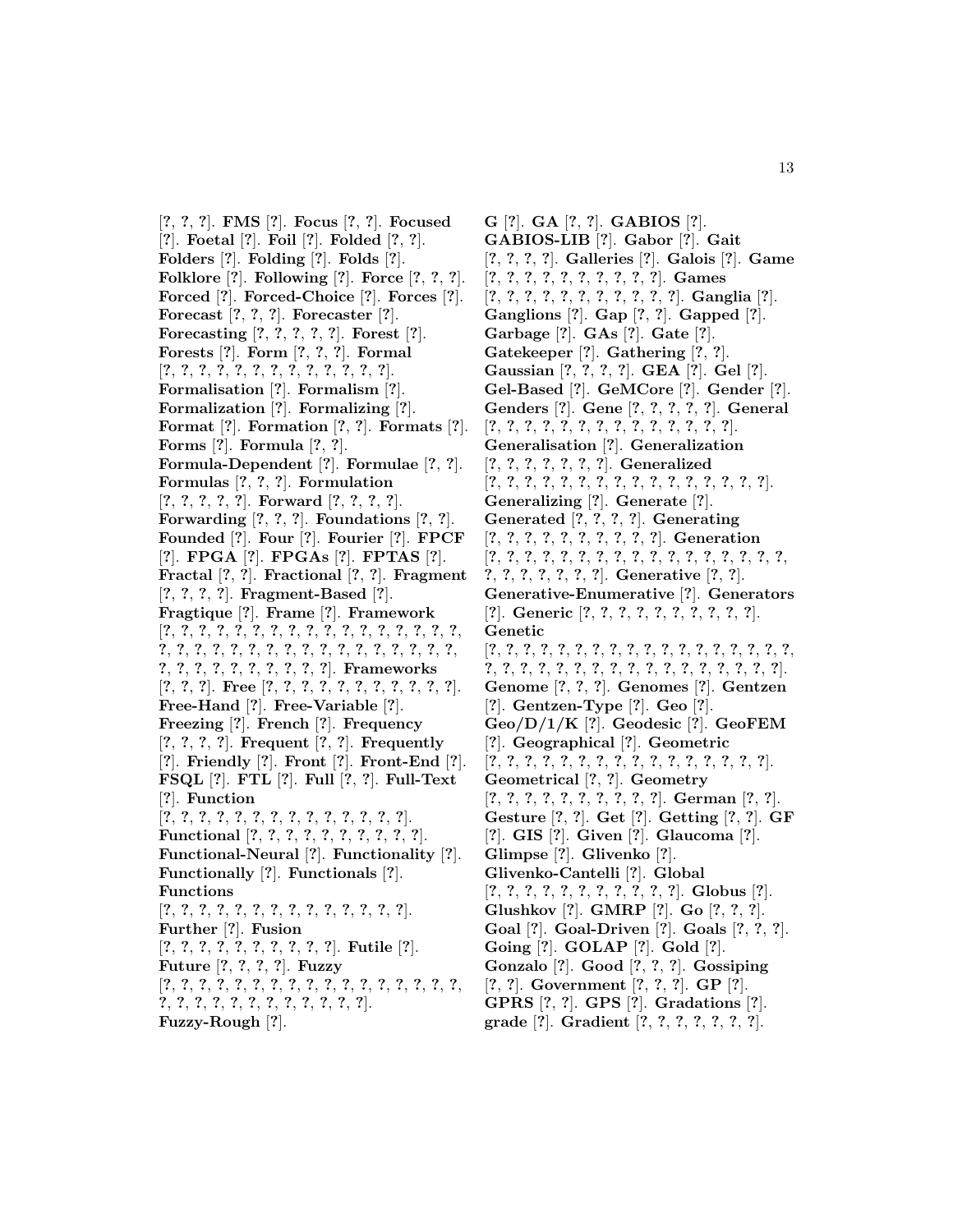**Graduate** [**?**]. **Grained** [**?**, **?**, **?**, **?**, **?**]. **Grammar** [**?**]. **Grammars** [**?**, **?**, **?**, **?**, **?**, **?**, **?**]. **Grams** [**?**]. **Grande** [**?**]. **Granular** [**?**, **?**]. **Granularity** [**?**]. **Graph** [**?**, **?**, **?**, **?**, **?**, **?**, **?**, **?**, **?**, **?**, **?**, **?**, **?**, **?**, **?**, **?**, **?**, **?**, **?**, **?**, **?**, **?**, **?**, **?**, **?**, **?**]. **Graph-Based** [**?**]. **Graph-Controlled** [**?**]. **Graph-Theoretic** [**?**]. **Graphic** [**?**]. **Graphical** [**?**, **?**, **?**]. **Graphs** [**?**, **?**, **?**, **?**, **?**, **?**, **?**, **?**, **?**, **?**, **?**, **?**, **?**, **?**, **?**, **?**, **?**, **?**, **?**, **?**, **?**, **?**, **?**, **?**, **?**, **?**, **?**, **?**, **?**, **?**]. **GraphsWork** [**?**]. **Grasps** [**?**]. **Grating** [**?**]. **Gravitational** [**?**]. **Gray** [**?**]. **Gray-Scale** [**?**]. **GRB** [**?**]. **Greedy** [**?**, **?**]. **Greenhouses** [**?**]. **GREMLIN** [**?**]. **Grey** [**?**]. **Grid** [**?**, **?**, **?**, **?**, **?**, **?**, **?**, **?**, **?**, **?**, **?**]. **Gridding** [**?**]. **Grids** [**?**, **?**, **?**, **?**]. **GRM** [**?**]. **Ground** [**?**, **?**, **?**]. **Group** [**?**, **?**, **?**, **?**, **?**, **?**, **?**]. **GroupBy** [**?**]. **GroupBy-Before-Join** [**?**]. **Grouping** [**?**, **?**, **?**]. **Groups** [**?**, **?**, **?**, **?**]. **Groupware** [**?**]. **Grover** [**?**]. **Growing** [**?**]. **Guarantee** [**?**, **?**, **?**]. **Guaranteed** [**?**, **?**, **?**]. **Guarantees** [**?**]. **Guarded** [**?**]. **Guards** [**?**]. **Guide** [**?**, **?**, **?**]. **Guided** [**?**, **?**, **?**, **?**]. **Guidelines** [**?**, **?**, **?**]. **Guides** [**?**]. **H.323** [**?**, **?**, **?**]. **HAC** [**?**]. **Half** [**?**, **?**]. **Half-Spaces** [**?**]. **Hamilton** [**?**].

**Hamiltonian** [**?**]. **Hamming** [**?**]. **Hand** [**?**, **?**, **?**, **?**, **?**, **?**]. **Hand-Based** [**?**]. **Hand-Held** [**?**]. **Hand-Shaped** [**?**]. **Handle** [**?**]. **Handles** [**?**]. **Handling** [**?**, **?**]. **Handoff** [**?**, **?**]. **Handover** [**?**, **?**, **?**]. **Handover-Supporting** [**?**]. **Handwriting** [**?**]. **Handwritten** [**?**]. **Hannenhalli** [**?**]. **Hannenhalli-Pevzner** [**?**]. **Haptic** [**?**, **?**, **?**, **?**, **?**, **?**, **?**, **?**, **?**, **?**, **?**, **?**]. **Haptic-Stereo** [**?**]. **Hard** [**?**, **?**, **?**, **?**]. **Hard-Core** [**?**]. **Hard-Core/Continuous** [**?**]. **Hard-Spheres** [**?**]. **Harder** [**?**]. **Hardness** [**?**, **?**]. **Hardware** [**?**, **?**, **?**, **?**, **?**, **?**]. **Harmful** [**?**]. **Harness** [**?**, **?**, **?**, **?**, **?**, **?**]. **Harnessing** [**?**]. **HARPIC** [**?**]. **Hashes** [**?**]. **Hashimoto** [**?**]. **Hastings** [**?**]. **Hatching** [**?**]. **Hausdorff** [**?**]. **Having**

[**?**]. **HBM** [**?**]. **Head** [**?**, **?**, **?**]. **Healing** [**?**, **?**]. **Health** [**?**]. **Heart** [**?**, **?**]. **Heat** [**?**]. **Heavyweight** [**?**]. **Hebbian** [**?**]. **Hedges** [**?**]. **Held** [**?**]. **Help** [**?**, **?**, **?**, **?**]. **Helping** [**?**]. **Hemodialyzed** [**?**]. **Henneberg** [**?**]. **Hepatocellular** [**?**]. **HEPGRID2001** [**?**]. **Heteroassociative** [**?**]. **Heterogeneous** [**?**, **?**, **?**, **?**, **?**, **?**, **?**, **?**, **?**, **?**, **?**, **?**, **?**]. **Heuristic** [**?**, **?**, **?**, **?**, **?**, **?**]. **Heuristic-Driven** [**?**]. **Heuristics** [**?**, **?**, **?**, **?**, **?**]. **Hexapod** [**?**]. **Hidden** [**?**]. **Hide** [**?**]. **Hierarchical** [**?**, **?**, **?**, **?**, **?**, **?**, **?**, **?**, **?**, **?**, **?**, **?**, **?**]. **Hierarchically** [**?**]. **Hierarchies** [**?**, **?**, **?**, **?**]. **Hierarchy** [**?**, **?**, **?**, **?**]. **High** [**?**, **?**, **?**, **?**, **?**, **?**, **?**, **?**, **?**, **?**, **?**, **?**, **?**, **?**, **?**, **?**, **?**, **?**, **?**, **?**, **?**, **?**, **?**, **?**, **?**, **?**, **?**, **?**, **?**]. **High-Dimensional** [**?**, **?**]. **High-Layer** [**?**]. **High-Level** [**?**, **?**, **?**]. **High-Order** [**?**]. **High-Performance** [**?**, **?**, **?**, **?**, **?**, **?**, **?**, **?**]. **High-Posterior** [**?**]. **High-Quality** [**?**]. **High-Resolution** [**?**]. **High-Temperature** [**?**]. **Higher** [**?**, **?**, **?**]. **Higher-Order** [**?**, **?**, **?**]. **Highlights** [**?**]. **Highly** [**?**, **?**]. **Highway** [**?**, **?**]. **Highways** [**?**]. **Hilbert** [**?**]. **Hilberticus** [**?**]. **Hill** [**?**]. **Hill-Climbing** [**?**]. **Him** [**?**]. **HIPERLAN** [**?**]. **HIPERLAN/2** [**?**]. **Histogram** [**?**]. **Histograms** [**?**, **?**, **?**]. **History** [**?**, **?**]. **HISYS1** [**?**]. **Hit** [**?**, **?**]. **HITACHI** [**?**]. **HMM** [**?**, **?**]. **HMM-Based** [**?**]. **HMM/ANN** [**?**]. **HMSCs** [**?**]. **HOAS** [**?**]. **Hoc** [**?**, **?**, **?**, **?**]. **Hodgkin** [**?**]. **Holes** [**?**]. **Holonic** [**?**]. **Home** [**?**, **?**]. **Homogeneity** [**?**]. **Homogeneous** [**?**, **?**]. **Honeywell** [**?**]. **Hop** [**?**, **?**, **?**, **?**]. **Horopter** [**?**]. **Horse** [**?**]. **Hospital** [**?**]. **Hospitals** [**?**]. **Host** [**?**, **?**, **?**]. **Host-Based** [**?**]. **Hosts** [**?**]. **Hot** [**?**]. **Hotspots** [**?**]. **Household** [**?**]. **HSF** [**?**]. **HTML** [**?**]. **HTTP** [**?**]. **Hull** [**?**]. **Hulls** [**?**]. **Human** [**?**, **?**, **?**, **?**, **?**, **?**, **?**, **?**, **?**, **?**, **?**]. **Human-Centered** [**?**]. **Human-Centric** [**?**]. **Human-Cooperative** [**?**]. **Human-Observer** [**?**]. **Human-Scale** [**?**].

**HUMANN** [**?**]. **Humanoid** [**?**]. **Hungary**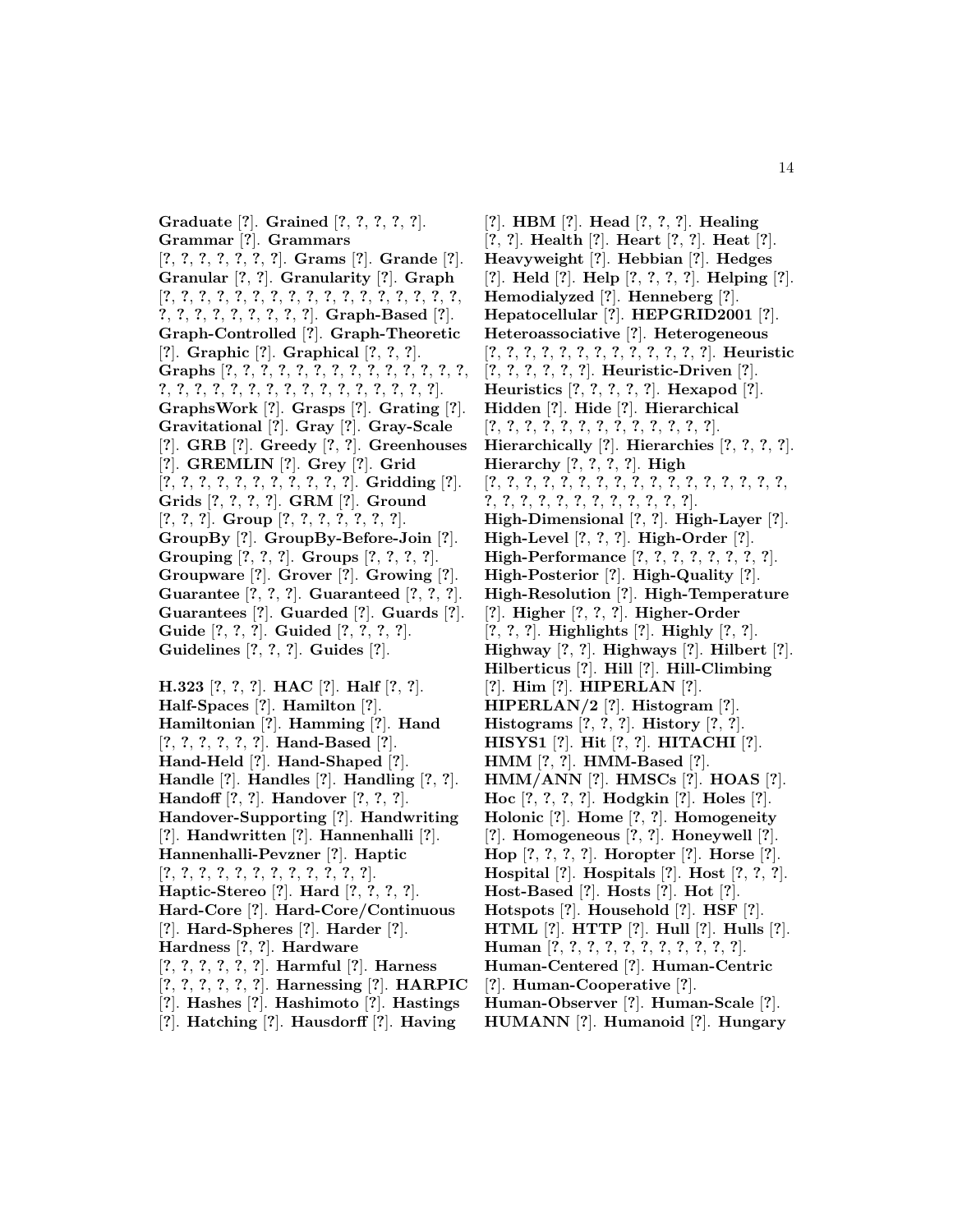[**?**]. **Hybrid** [**?**, **?**, **?**, **?**, **?**, **?**, **?**, **?**, **?**, **?**, **?**, **?**, **?**, **?**, **?**, **?**, **?**, **?**, **?**, **?**, **?**, **?**]. **Hybrid-** [**?**]. **Hybrids** [**?**]. **Hydrogenated** [**?**]. **Hydrophobic** [**?**]. **Hyper** [**?**]. **Hyper-planes** [**?**]. **Hypercolumn** [**?**]. **Hypercube** [**?**]. **Hypergraph** [**?**]. **Hypergraphs** [**?**]. **Hyperheuristic** [**?**]. **Hyperintensional** [**?**]. **Hypermedia** [**?**, **?**]. **HyperMSCs** [**?**]. **Hyperspectral** [**?**]. **Hypersphere** [**?**]. **Hypertext** [**?**]. **Hypertree** [**?**]. **Hypertree-Width** [**?**]. **Hypotheses** [**?**, **?**]. **Hypothesis** [**?**]. **Hypothetical** [**?**]. **HyREX** [**?**].

**I-Help** [**?**]. **i.i.d** [**?**, **?**]. **I/O** [**?**, **?**]. **Iberian** [**?**]. **IC** [**?**, **?**]. **ICA** [**?**, **?**, **?**, **?**]. **IceT** [**?**]. **ickle** [**?**]. **Iconic** [**?**]. **ICS** [**?**]. **Ideal** [**?**]. **Identification** [**?**, **?**, **?**, **?**, **?**, **?**, **?**, **?**, **?**, **?**, **?**, **?**, **?**, **?**, **?**, **?**, **?**]. **Identifying** [**?**, **?**, **?**]. **IE** [**?**, **?**]. **IE-Rules** [**?**]. **IEEE** [**?**]. **if** [**?**]. **Ignition** [**?**]. **II** [**?**, **?**, **?**]. **Illuminating** [**?**, **?**]. **Illumination** [**?**]. **Image** [**?**, **?**, **?**, **?**, **?**, **?**, **?**, **?**, **?**, **?**, **?**, **?**, **?**, **?**, **?**, **?**, **?**, **?**, **?**, **?**, **?**, **?**, **?**, **?**, **?**, **?**, **?**, **?**, **?**, **?**, **?**, **?**, **?**, **?**, **?**, **?**, **?**, **?**, **?**, **?**, **?**, **?**, **?**]. **Image-Guided** [**?**]. **Imagery** [**?**, **?**]. **Images** [**?**, **?**, **?**, **?**, **?**, **?**, **?**, **?**, **?**, **?**, **?**, **?**, **?**, **?**, **?**, **?**, **?**, **?**, **?**, **?**, **?**, **?**, **?**, **?**, **?**, **?**, **?**, **?**, **?**, **?**, **?**, **?**, **?**, **?**, **?**, **?**]. **Imaging** [**?**, **?**, **?**, **?**]. **Imbalanced** [**?**]. **Imbalances** [**?**]. **Imitation** [**?**]. **Imitative** [**?**]. **ImmersaDesk** [**?**]. **Immersed** [**?**]. **Immersive** [**?**]. **Immunity** [**?**, **?**]. **Impact** [**?**, **?**, **?**, **?**]. **Impacts** [**?**, **?**]. **Imperfect** [**?**, **?**, **?**]. **Implement** [**?**]. **Implementation** [**?**, **?**, **?**, **?**, **?**, **?**, **?**, **?**, **?**, **?**, **?**, **?**, **?**, **?**, **?**, **?**, **?**, **?**, **?**, **?**, **?**, **?**, **?**, **?**, **?**, **?**, **?**, **?**, **?**, **?**, **?**, **?**, **?**]. **Implementations** [**?**, **?**, **?**, **?**, **?**]. **Implementing** [**?**, **?**, **?**, **?**, **?**]. **Implements** [**?**]. **Implication** [**?**]. **Implications** [**?**, **?**]. **Implicit** [**?**, **?**, **?**, **?**, **?**, **?**, **?**, **?**]. **Importance** [**?**]. **Important** [**?**]. **Imposing** [**?**]. **Impossible** [**?**]. **Impostor** [**?**]. **Imprecise** [**?**, **?**]. **Improve** [**?**, **?**, **?**, **?**, **?**, **?**]. **Improved**

[**?**, **?**, **?**, **?**, **?**, **?**, **?**, **?**, **?**, **?**]. **Improvement** [**?**, **?**]. **Improvements** [**?**, **?**]. **Improving** [**?**, **?**, **?**, **?**, **?**, **?**, **?**, **?**, **?**, **?**, **?**, **?**, **?**, **?**, **?**, **?**, **?**, **?**]. **In-situ** [**?**]. **Inaccessible** [**?**]. **Incidence** [**?**]. **Inclination** [**?**]. **Including** [**?**, **?**]. **Inclusion** [**?**, **?**, **?**]. **Inclusion-Based** [**?**]. **Incomplete** [**?**, **?**, **?**]. **Inconsistency** [**?**]. **Incorporating** [**?**, **?**, **?**, **?**, **?**]. **Increase** [**?**, **?**]. **Increased** [**?**, **?**]. **Increasing** [**?**, **?**]. **Incremental** [**?**, **?**, **?**, **?**, **?**, **?**, **?**, **?**, **?**, **?**, **?**, **?**]. **Indentation** [**?**]. **Independence** [**?**]. **Independent** [**?**, **?**, **?**, **?**, **?**, **?**, **?**, **?**, **?**]. **Indeterminacies** [**?**]. **Indeterminate** [**?**]. **Index** [**?**, **?**, **?**, **?**, **?**, **?**, **?**, **?**, **?**, **?**, **?**, **?**, **?**, **?**, **?**, **?**, **?**, **?**, **?**, **?**, **?**, **?**, **?**, **?**, **?**, **?**, **?**, **?**, **?**, **?**, **?**, **?**, **?**, **?**, **?**, **?**, **?**, **?**, **?**, **?**, **?**, **?**, **?**, **?**, **?**, **?**, **?**, **?**, **?**, **?**, **?**, **?**, **?**, **?**, **?**, **?**, **?**, **?**, **?**, **?**, **?**, **?**, **?**, **?**, **?**, **?**, **?**, **?**, **?**]. **Index-Based** [**?**]. **Indexes** [**?**]. **Indexing** [**?**, **?**, **?**, **?**, **?**, **?**, **?**]. **Indices** [**?**]. **Individual** [**?**, **?**]. **Individuals** [**?**]. **Induce** [**?**]. **Induced** [**?**]. **Induction** [**?**]. **Inductive** [**?**, **?**, **?**, **?**, **?**, **?**, **?**, **?**, **?**]. **Industrial** [**?**, **?**, **?**, **?**]. **Industry** [**?**, **?**, **?**, **?**, **?**]. **Inequalities** [**?**, **?**, **?**]. **Inequality** [**?**]. **Infectious** [**?**]. **Inference** [**?**, **?**, **?**, **?**, **?**, **?**]. **Inferences** [**?**]. **Inferring** [**?**]. **Infinite** [**?**, **?**, **?**, **?**]. **Infinite-State** [**?**]. **Infinitesimal** [**?**]. **Infinity** [**?**]. **Influence** [**?**, **?**, **?**, **?**]. **Influences** [**?**]. **Information** [**?**, **?**, **?**, **?**, **?**, **?**, **?**, **?**, **?**, **?**, **?**, **?**, **?**, **?**, **?**, **?**, **?**, **?**, **?**, **?**, **?**, **?**, **?**, **?**, **?**, **?**, **?**, **?**, **?**, **?**, **?**, **?**, **?**, **?**, **?**, **?**, **?**, **?**, **?**, **?**, **?**, **?**, **?**, **?**, **?**, **?**, **?**, **?**, **?**, **?**, **?**, **?**, **?**, **?**, **?**, **?**, **?**, **?**, **?**, **?**, **?**, **?**, **?**, **?**, **?**, **?**, **?**, **?**, **?**, **?**, **?**, **?**, **?**, **?**, **?**, **?**, **?**, **?**, **?**, **?**, **?**]. **Information-Driven** [**?**]. **Information-Theoretic** [**?**]. **INFOSHOP** [**?**]. **Infrared** [**?**, **?**, **?**, **?**]. **Infrastructure** [**?**, **?**, **?**, **?**]. **Infrastructures** [**?**, **?**, **?**]. **ingress** [**?**]. **Inheritance** [**?**, **?**]. **Inhibition** [**?**]. **Inhibitory** [**?**]. **Initial** [**?**, **?**, **?**]. **Initialization** [**?**, **?**, **?**]. **Initiative** [**?**]. **Initiatives** [**?**]. **Initio** [**?**]. **Innovation** [**?**]. **Input** [**?**, **?**, **?**, **?**]. **Input-Output** [**?**]. **Input-Queued** [**?**]. **Inputs** [**?**]. **INR** [**?**].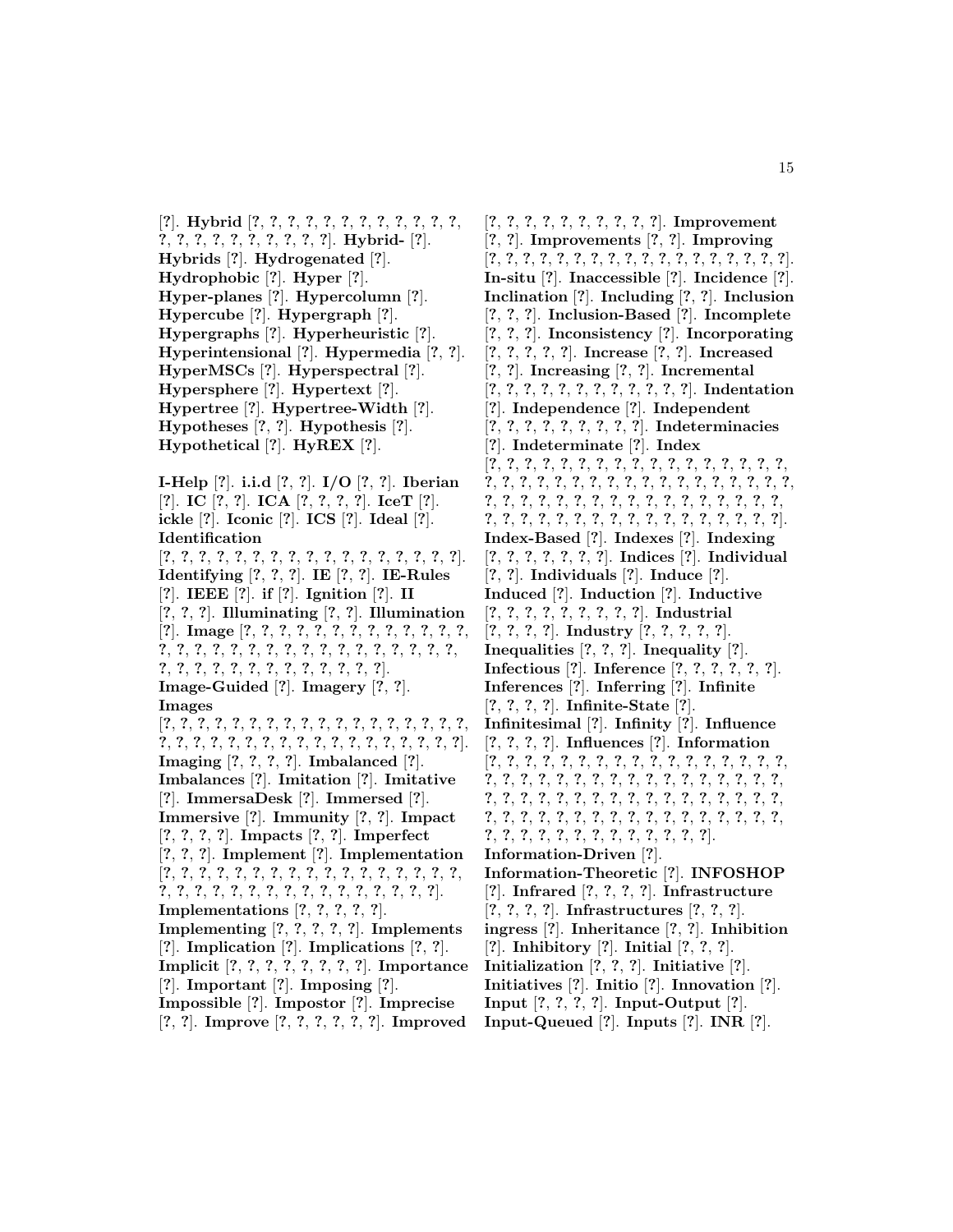**INRECA** [**?**]. **Insertion** [**?**]. **Insight** [**?**]. **Inspectability** [**?**]. **Inspection** [**?**, **?**, **?**]. **Inspired** [**?**, **?**, **?**]. **Instability** [**?**]. **Installed** [**?**]. **Instance** [**?**, **?**, **?**]. **Instance-Based** [**?**]. **Instances** [**?**, **?**, **?**]. **Instantiations** [**?**]. **Instructing** [**?**]. **Instructor** [**?**]. **Instrumentation** [**?**, **?**]. **Insulin** [**?**]. **Insurance** [**?**]. **Integer** [**?**, **?**, **?**, **?**]. **Integral** [**?**, **?**, **?**]. **Integrality** [**?**]. **Integrals** [**?**, **?**]. **Integrate** [**?**, **?**]. **Integrated** [**?**, **?**, **?**, **?**, **?**, **?**, **?**, **?**, **?**, **?**, **?**, **?**, **?**, **?**]. **Integrating** [**?**, **?**, **?**, **?**, **?**, **?**, **?**, **?**, **?**, **?**, **?**, **?**, **?**, **?**]. **Integration** [**?**, **?**, **?**, **?**, **?**, **?**, **?**, **?**, **?**, **?**, **?**, **?**, **?**, **?**, **?**, **?**, **?**, **?**, **?**, **?**, **?**, **?**, **?**]. **Integrity** [**?**, **?**, **?**]. **Intel** [**?**]. **Intelligence** [**?**, **?**, **?**, **?**, **?**, **?**, **?**]. **Intelligent** [**?**, **?**, **?**, **?**, **?**, **?**, **?**, **?**, **?**, **?**, **?**, **?**, **?**, **?**, **?**, **?**, **?**, **?**, **?**, **?**, **?**, **?**, **?**, **?**, **?**, **?**, **?**, **?**, **?**]. **Intensity** [**?**]. **Intensity-Based** [**?**]. **Intensive** [**?**, **?**, **?**, **?**, **?**, **?**, **?**]. **Intentionality** [**?**]. **Inter** [**?**, **?**, **?**, **?**, **?**, **?**, **?**, **?**, **?**]. **Inter-AS** [**?**]. **Inter-City** [**?**]. **Inter-document** [**?**]. **Inter-Domain** [**?**]. **Inter-organizational** [**?**]. **Inter-receiver** [**?**]. **Inter-segment** [**?**]. **Inter-transaction** [**?**]. **Inter-transactional** [**?**]. **Interaction** [**?**, **?**, **?**, **?**, **?**, **?**, **?**, **?**, **?**, **?**, **?**, **?**, **?**, **?**, **?**]. **Interactions** [**?**]. **Interactive** [**?**, **?**, **?**, **?**, **?**, **?**, **?**, **?**, **?**, **?**, **?**, **?**, **?**, **?**]. **Interarrival** [**?**]. **Intercellular** [**?**]. **Interchange** [**?**]. **Interchangeabilities** [**?**]. **Interconnection** [**?**]. **InterDB** [**?**]. **Interests** [**?**]. **Interethnic** [**?**]. **Interface** [**?**, **?**, **?**, **?**, **?**, **?**, **?**, **?**, **?**, **?**, **?**, **?**, **?**, **?**, **?**, **?**]. **Interfaces** [**?**, **?**, **?**]. **Interfacing** [**?**]. **Interference** [**?**]. **InterGroup** [**?**]. **Intermediate** [**?**]. **Internet** [**?**, **?**, **?**, **?**, **?**, **?**, **?**, **?**, **?**, **?**, **?**, **?**, **?**, **?**, **?**, **?**, **?**, **?**, **?**, **?**, **?**, **?**, **?**, **?**, **?**, **?**, **?**, **?**, **?**, **?**]. **Internet-Based** [**?**, **?**, **?**]. **Interoperability** [**?**, **?**, **?**]. **Interoperation** [**?**, **?**]. **Interorganizational** [**?**, **?**]. **Interpolating**

[**?**]. **Interpolation** [**?**, **?**, **?**, **?**]. **Interpolator** [**?**]. **Interpretable** [**?**]. **Interpretation** [**?**, **?**, **?**, **?**]. **Interpreter** [**?**]. **Interpreting** [**?**]. **Interruptlets** [**?**]. **Intersecting** [**?**]. **Intersection** [**?**, **?**]. **Interval** [**?**, **?**, **?**, **?**]. **Intervals** [**?**, **?**]. **Interventions** [**?**]. **Interviewing** [**?**]. **Intra** [**?**, **?**, **?**]. **Intra-media** [**?**]. **Intra-Nets** [**?**, **?**]. **Intracortical** [**?**]. **Intrinsic** [**?**, **?**, **?**]. **Intrinsically** [**?**]. **Introducing** [**?**, **?**]. **Introduction** [**?**, **?**, **?**, **?**, **?**, **?**, **?**]. **Intuitionistic** [**?**, **?**]. **Intuitive** [**?**]. **Invariance** [**?**]. **Invariant** [**?**, **?**, **?**, **?**, **?**, **?**]. **Invariants** [**?**]. **INVENT** [**?**]. **Inventory** [**?**]. **Inverse** [**?**, **?**, **?**, **?**, **?**]. **Investigating** [**?**, **?**, **?**]. **Investigation** [**?**, **?**, **?**]. **Investigations** [**?**]. **Invited** [**?**, **?**, **?**, **?**]. **Invocations** [**?**]. **Involving** [**?**, **?**]. **IO** [**?**]. **IP** [**?**, **?**, **?**, **?**, **?**, **?**, **?**, **?**, **?**, **?**, **?**, **?**, **?**, **?**, **?**, **?**, **?**, **?**]. **IP-Based** [**?**, **?**]. **IP-QoS** [**?**]. **IPN** [**?**]. **IR** [**?**]. **Iris** [**?**]. **Iron** [**?**]. **Iron-Deficiency** [**?**]. **Ironmaking** [**?**]. **iRRAM** [**?**]. **Irregular** [**?**, **?**, **?**, **?**]. **Irrigation** [**?**]. **irst** [**?**]. **Ishikawa** [**?**]. **Islands** [**?**]. **Isomorphism** [**?**]. **Issues** [**?**, **?**, **?**, **?**, **?**, **?**, **?**, **?**, **?**, **?**]. **ISTF** [**?**]. **Italian** [**?**, **?**]. **ITC** [**?**]. **ITC-irst** [**?**]. **Item** [**?**, **?**]. **Iterating** [**?**]. **Iterations** [**?**]. **Iterative** [**?**].

**J.** [**?**]. **Jacobi** [**?**]. **Jacobsthal** [**?**]. **Janus** [**?**]. **Japanese** [**?**]. **Japanese-** [**?**]. **Java** [**?**, **?**, **?**, **?**, **?**, **?**, **?**, **?**, **?**, **?**, **?**, **?**, **?**, **?**, **?**, **?**, **?**, **?**, **?**, **?**, **?**, **?**, **?**, **?**, **?**]. **Java-Based** [**?**]. **Java-like** [**?**]. **Java-Specific** [**?**].  $JavaBeans^{TM}$  [?].  $JavaSpaces$  [?, ?]. **Javelin** [**?**]. **JC** [**?**]. **JC-Nets** [**?**]. **Jet** [**?**]. **Jini** [**?**]. **Jini-Like** [**?**]. **Jinni** [**?**]. **Jitter** [**?**]. **JMessengers** [**?**]. **Job** [**?**, **?**, **?**, **?**]. **Job-Shop** [**?**, **?**]. **JoBS** [**?**]. **Join** [**?**, **?**]. **Joinability** [**?**]. **Joining** [**?**]. **Joins** [**?**]. **Joint** [**?**, **?**]. **Jones** [**?**]. **Jones-Optimality** [**?**]. **JProver** [**?**]. **JTrader** [**?**]. **Judging** [**?**]. **Judgments** [**?**]. **Junction** [**?**]. **Jungle** [**?**].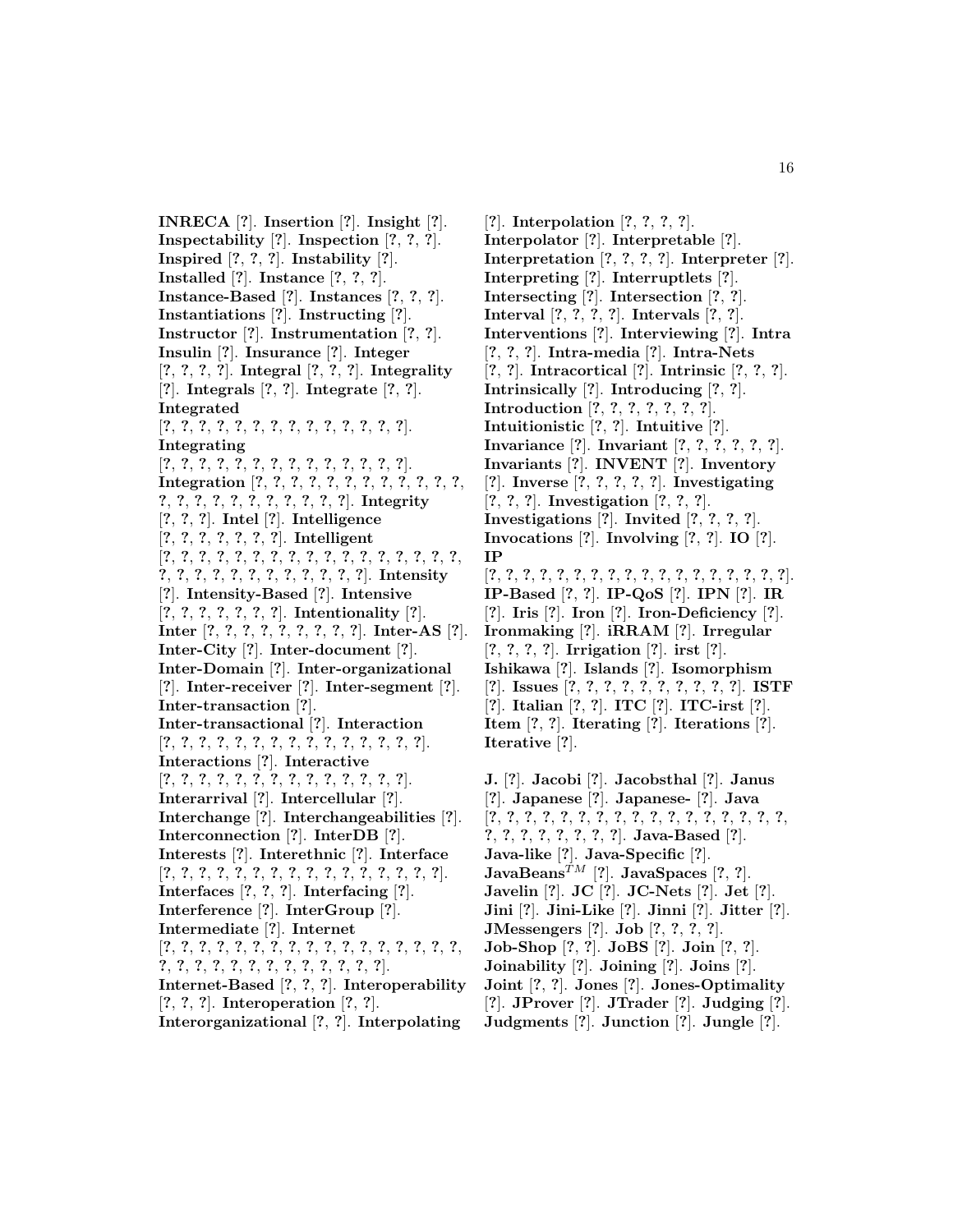**Kac** [**?**]. **Kautz** [**?**]. **Kerala** [**?**]. **Kernel** [**?**, **?**, **?**, **?**]. **Kernels** [**?**, **?**]. **Key** [**?**, **?**, **?**]. **Key-Region** [**?**]. **Keynote** [**?**]. **Keys** [**?**]. **Kinds** [**?**, **?**, **?**, **?**]. **Kinetic** [**?**]. **Kinetics** [**?**, **?**]. **Knapsack** [**?**, **?**]. **Know** [**?**]. **Knowledge** [**?**, **?**, **?**, **?**, **?**, **?**, **?**, **?**, **?**, **?**, **?**, **?**, **?**, **?**, **?**, **?**, **?**, **?**, **?**, **?**, **?**, **?**, **?**, **?**, **?**, **?**, **?**, **?**, **?**, **?**, **?**, **?**, **?**, **?**, **?**, **?**, **?**, **?**, **?**, **?**, **?**, **?**, **?**, **?**, **?**, **?**, **?**]. **Knowledge-Based** [**?**, **?**, **?**]. **Knows** [**?**]. **Knuth** [**?**]. **Koenderink** [**?**]. **Kohn** [**?**]. **Kohonen** [**?**, **?**, **?**]. **Kolmogorov** [**?**]. **Korean** [**?**]. **Krasnoselski** [**?**]. **Kriegspiel** [**?**]. **Kriegspiel-Like** [**?**]. **Krka** [**?**]. **Kronecker** [**?**]. **Kutta** [**?**]. **KVM** [**?**]. **KVM/CLDC** [**?**].

**Label** [**?**, **?**]. **Label-Switched** [**?**]. **Labeled** [**?**]. **Labeling** [**?**, **?**]. **Laboratories** [**?**]. **Laboratory** [**?**, **?**]. **Laconic** [**?**]. **Ladders** [**?**]. **Lagrangean** [**?**]. **Laman** [**?**]. **Lambda** [**?**]. **Lambda-Search** [**?**]. **Lambek** [**?**, **?**]. **LAN** [**?**]. **Land** [**?**]. **Land-Cover** [**?**]. **Landmark** [**?**, **?**, **?**]. **Landmarking** [**?**]. **Language** [**?**, **?**, **?**, **?**, **?**, **?**, **?**, **?**, **?**, **?**, **?**, **?**, **?**, **?**, **?**, **?**, **?**, **?**, **?**, **?**, **?**, **?**, **?**, **?**, **?**, **?**, **?**, **?**, **?**, **?**, **?**, **?**, **?**, **?**, **?**, **?**]. **Language-Independent** [**?**]. **Language-Specific** [**?**]. **Languages** [**?**, **?**, **?**, **?**, **?**, **?**, **?**, **?**, **?**, **?**, **?**, **?**, **?**, **?**]. **LANs** [**?**]. **LAPACK** [**?**]. **Large** [**?**, **?**, **?**, **?**, **?**, **?**, **?**, **?**, **?**, **?**, **?**, **?**, **?**, **?**, **?**]. **Large-Scale** [**?**, **?**, **?**, **?**]. **Laser** [**?**]. **LaSIE** [**?**]. **Last** [**?**]. **Lateral** [**?**, **?**]. **Latin** [**?**]. **Lattice** [**?**, **?**]. **Lawrence** [**?**]. **Laws** [**?**]. **Layer** [**?**, **?**, **?**, **?**, **?**, **?**, **?**, **?**, **?**, **?**]. **Layered** [**?**, **?**, **?**, **?**, **?**]. **Layers** [**?**]. **Layout** [**?**, **?**]. **Lazy** [**?**]. **LB** [**?**]. **LCC** [**?**]. **LCS** [**?**]. **Leader** [**?**]. **Leak** [**?**]. **Lean** [**?**]. **Leapfrogging** [**?**]. **Learn** [**?**, **?**, **?**]. **Learned** [**?**, **?**, **?**]. **Learner** [**?**]. **Learners** [**?**, **?**]. **Learning**

[**?**, **?**, **?**, **?**, **?**, **?**, **?**, **?**, **?**, **?**, **?**, **?**, **?**, **?**, **?**, **?**, **?**,

**?**, **?**, **?**, **?**, **?**, **?**, **?**, **?**, **?**, **?**, **?**, **?**, **?**, **?**, **?**, **?**, **?**, **?**, **?**, **?**, **?**, **?**, **?**, **?**, **?**, **?**, **?**, **?**, **?**, **?**, **?**, **?**, **?**, **?**, **?**, **?**, **?**, **?**, **?**, **?**, **?**, **?**, **?**, **?**, **?**, **?**, **?**, **?**, **?**, **?**, **?**, **?**, **?**, **?**, **?**, **?**, **?**, **?**, **?**, **?**, **?**, **?**, **?**, **?**, **?**, **?**, **?**, **?**, **?**]. **Learning-Data** [**?**]. **Learnt** [**?**]. **Least** [**?**, **?**, **?**, **?**, **?**, **?**, **?**]. **Least-Certainty** [**?**]. **Least-Cost** [**?**, **?**]. **Leave** [**?**]. **Leave-One-out** [**?**]. **Leaves** [**?**]. **Lecture** [**?**, **?**, **?**]. **Legacy** [**?**, **?**, **?**]. **Legion** [**?**]. **Legionella** [**?**]. **Lehman** [**?**]. **Lemma** [**?**, **?**]. **Lempel** [**?**, **?**]. **Length** [**?**, **?**, **?**, **?**, **?**, **?**, **?**]. **Lengths** [**?**]. **Lesions** [**?**, **?**]. **Lesson** [**?**]. **Lessons** [**?**, **?**, **?**, **?**]. **Level** [**?**, **?**, **?**, **?**, **?**, **?**, **?**, **?**, **?**, **?**, **?**, **?**, **?**, **?**, **?**, **?**, **?**]. **Levelings** [**?**]. **Levels** [**?**, **?**]. **Lexical** [**?**, **?**, **?**]. **Lexicon** [**?**]. **LFU** [**?**]. **LIB** [**?**]. **Libraries** [**?**, **?**]. **Library** [**?**, **?**, **?**, **?**, **?**, **?**, **?**]. **License** [**?**]. **Life** [**?**, **?**, **?**, **?**]. **Life-Cycle** [**?**]. **Ligation** [**?**]. **Lighting** [**?**]. **Lights** [**?**]. **Lightweight** [**?**]. **LIGO** [**?**]. **Like** [**?**, **?**, **?**, **?**, **?**, **?**]. **Likelihood** [**?**]. **Limit** [**?**, **?**]. **Limitations** [**?**, **?**]. **Limited** [**?**]. **Limiting** [**?**, **?**]. **Limits** [**?**]. **Line** [**?**, **?**, **?**, **?**, **?**, **?**, **?**, **?**, **?**, **?**, **?**, **?**, **?**, **?**, **?**, **?**, **?**, **?**, **?**, **?**, **?**, **?**]. **Line-Size** [**?**]. **Linear** [**?**, **?**, **?**, **?**, **?**, **?**, **?**, **?**, **?**, **?**, **?**, **?**, **?**, **?**, **?**, **?**, **?**, **?**, **?**, **?**, **?**, **?**, **?**, **?**, **?**, **?**, **?**, **?**, **?**]. **Linear-Time** [**?**]. **Linearly** [**?**]. **Lingual** [**?**]. **Linguistic** [**?**, **?**]. **Linguistics** [**?**]. **Lingware** [**?**]. **Link** [**?**, **?**, **?**, **?**]. **Link-Level** [**?**]. **Linkages** [**?**]. **Linking** [**?**, **?**, **?**]. **Links** [**?**, **?**, **?**, **?**, **?**]. **Linux** [**?**, **?**]. **Lip** [**?**, **?**]. **Liquid** [**?**, **?**, **?**]. **Literal** [**?**, **?**]. **Literal-Once** [**?**]. **Literary** [**?**]. **Literature** [**?**]. **Liveness** [**?**, **?**]. **Livestock** [**?**]. **Living** [**?**, **?**]. **Load** [**?**, **?**, **?**, **?**, **?**, **?**, **?**, **?**, **?**, **?**, **?**, **?**]. **Load-Balancing** [**?**]. **Loaded** [**?**]. **Loader** [**?**]. **Loading** [**?**, **?**]. **Lob** [**?**]. **Lobe** [**?**]. **Local** [**?**, **?**, **?**, **?**, **?**, **?**, **?**, **?**, **?**, **?**, **?**, **?**, **?**, **?**, **?**, **?**, **?**, **?**, **?**]. **Locality** [**?**, **?**]. **Localization** [**?**, **?**, **?**]. **Localized** [**?**]. **Location** [**?**, **?**, **?**, **?**, **?**, **?**, **?**, **?**, **?**]. **Locations** [**?**]. **Lock** [**?**]. **Locking** [**?**]. **Lockout** [**?**]. **Log** [**?**, **?**]. **Log-Space** [**?**]. **Logging** [**?**]. **Logic**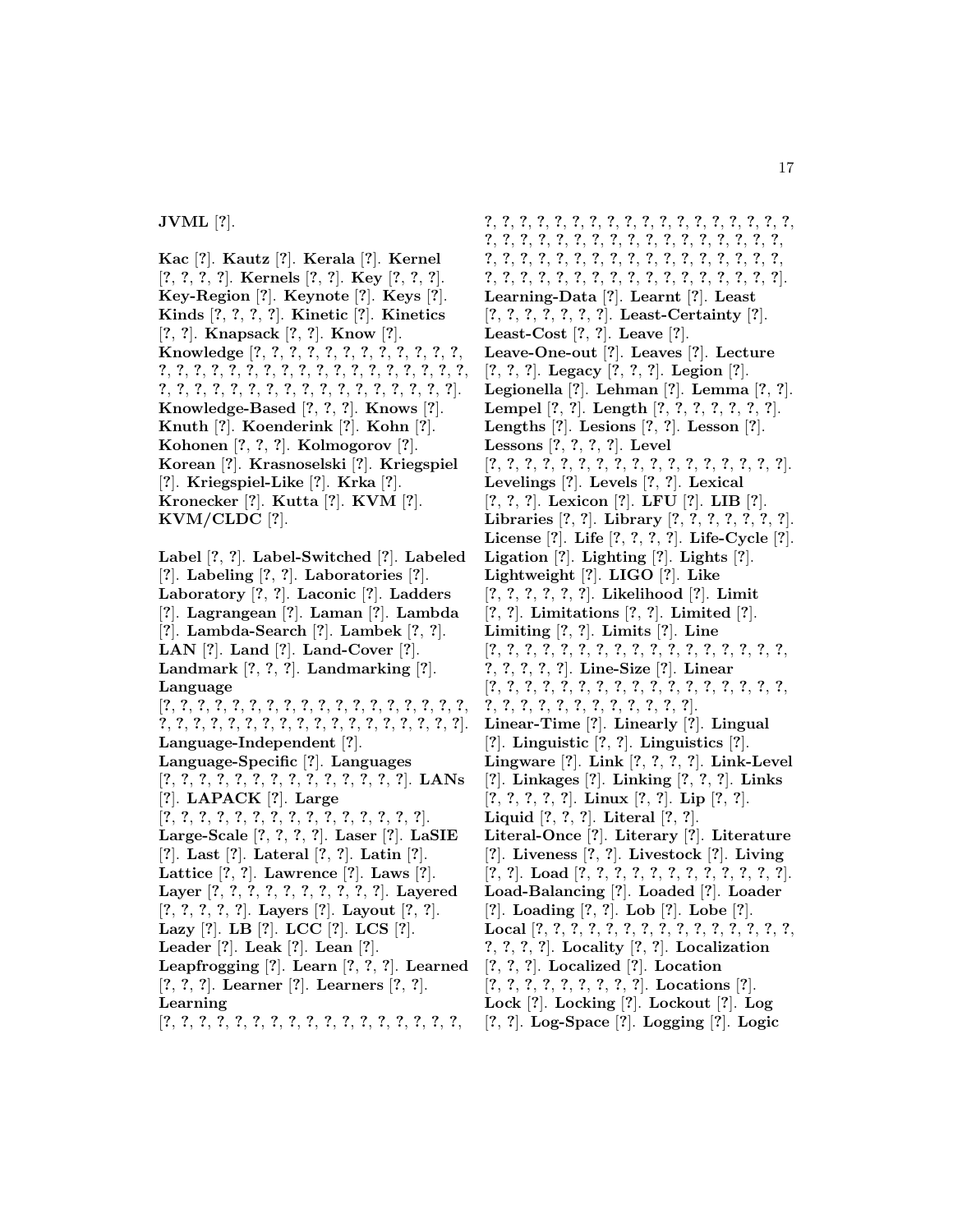[**?**, **?**, **?**, **?**, **?**, **?**, **?**, **?**, **?**, **?**, **?**, **?**, **?**, **?**, **?**, **?**, **?**, **?**, **?**, **?**, **?**, **?**, **?**, **?**, **?**, **?**, **?**, **?**]. **Logic-Based** [**?**, **?**]. **Logical** [**?**, **?**, **?**, **?**, **?**, **?**, **?**, **?**]. **Logics** [**?**, **?**, **?**, **?**, **?**, **?**]. **Logistics** [**?**]. **Logo** [**?**]. **Logs** [**?**]. **LOIS** [**?**]. **lolliCop** [**?**]. **Long** [**?**, **?**]. **Long-Term** [**?**]. **Longer** [**?**, **?**]. **Longer-Term** [**?**]. **Longest** [**?**, **?**]. **Longest-Common-Prefix** [**?**]. **Look** [**?**, **?**]. **Looping** [**?**]. **Loss** [**?**, **?**]. **Loss-Rate** [**?**]. **Losses** [**?**]. **Lossy** [**?**, **?**, **?**, **?**]. **Lotrec** [**?**]. **Lottery** [**?**]. **Low** [**?**, **?**, **?**, **?**, **?**, **?**, **?**, **?**]. **Low-Discrepancy** [**?**]. **Low-Level** [**?**]. **Low-Scan** [**?**]. **Lower** [**?**, **?**, **?**, **?**, **?**, **?**, **?**]. **LP** [**?**, **?**, **?**]. **LSA** [**?**]. **LSC** [**?**]. **LTL** [**?**, **?**, **?**, **?**]. **Lukasiewicz** [**?**]. **Lymphocytic** [**?**].

**Mach** [**?**]. **Machine** [**?**, **?**, **?**, **?**, **?**, **?**, **?**, **?**, **?**, **?**, **?**, **?**, **?**, **?**, **?**, **?**, **?**, **?**]. **Machines** [**?**, **?**, **?**, **?**, **?**, **?**, **?**, **?**, **?**, **?**, **?**, **?**, **?**, **?**, **?**, **?**, **?**]. **Macro** [**?**, **?**, **?**]. **Macrostep** [**?**]. **Made** [**?**]. **Magnetic** [**?**, **?**]. **Magnetic-Field** [**?**]. **Magnitude** [**?**]. **Mahalanobis** [**?**]. **Mail** [**?**]. **mails** [**?**]. **Main** [**?**, **?**]. **Main-Memory** [**?**]. **Maintainability** [**?**]. **Maintaining** [**?**]. **Maintenance** [**?**, **?**, **?**, **?**, **?**, **?**, **?**, **?**, **?**, **?**, **?**, **?**]. **Majority** [**?**, **?**]. **Make** [**?**]. **Maker** [**?**]. **Making** [**?**, **?**, **?**, **?**, **?**, **?**, **?**]. **Malaria** [**?**]. **Malaysia** [**?**]. **Male** [**?**]. **Malicious** [**?**]. **MAMA** [**?**]. **Mammalian** [**?**]. **Mammograms** [**?**, **?**, **?**]. **Mammography** [**?**]. **Man** [**?**, **?**]. **Man-Machine** [**?**]. **Manageable** [**?**]. **Management** [**?**, **?**, **?**, **?**, **?**, **?**, **?**, **?**, **?**, **?**, **?**, **?**, **?**, **?**, **?**, **?**, **?**, **?**, **?**, **?**, **?**, **?**, **?**, **?**, **?**, **?**, **?**, **?**, **?**, **?**, **?**, **?**, **?**, **?**, **?**, **?**, **?**, **?**, **?**, **?**, **?**, **?**, **?**, **?**, **?**, **?**, **?**, **?**, **?**, **?**, **?**, **?**, **?**, **?**, **?**, **?**]. **Manager** [**?**]. **Managing** [**?**, **?**, **?**, **?**]. **Maneuvering** [**?**]. **manifold** [**?**]. **Manifolds** [**?**]. **Manipulation** [**?**, **?**, **?**, **?**]. **Mankind** [**?**]. **Manner** [**?**]. **Manual** [**?**]. **Manufacturing** [**?**, **?**, **?**, **?**, **?**, **?**, **?**, **?**, **?**].

**Many** [**?**, **?**, **?**]. **Many-to-many** [**?**]. **Maori**

[**?**]. **Map** [**?**, **?**, **?**, **?**, **?**, **?**]. **Mapping** [**?**, **?**, **?**, **?**, **?**, **?**]. **Maps** [**?**, **?**, **?**, **?**, **?**, **?**, **?**, **?**, **?**, **?**, **?**, **?**, **?**]. **Margin** [**?**, **?**]. **Margin-Based** [**?**]. **Margins** [**?**, **?**]. **Marine** [**?**]. **Market** [**?**, **?**, **?**, **?**, **?**, **?**]. **Marketing** [**?**, **?**, **?**]. **Marketplace** [**?**]. **Markets** [**?**]. **Markov** [**?**, **?**, **?**, **?**, **?**, **?**]. **Markovian** [**?**, **?**]. **MARS** [**?**, **?**]. **Marts** [**?**]. **Maryland** [**?**]. **MASCARA** [**?**]. **Mask** [**?**]. **Mass** [**?**]. **Mass-Customized** [**?**]. **Massively** [**?**, **?**]. **Match** [**?**]. **Matching** [**?**, **?**, **?**, **?**, **?**, **?**, **?**, **?**, **?**, **?**, **?**, **?**, **?**, **?**, **?**, **?**, **?**, **?**, **?**, **?**, **?**, **?**]. **Matchmaking** [**?**]. **Material** [**?**, **?**]. **Materialized** [**?**]. **Materials** [**?**, **?**, **?**, **?**]. **Mathematical** [**?**, **?**, **?**]. **Mathematics** [**?**, **?**, **?**]. **Matrices** [**?**, **?**]. **Matrix** [**?**, **?**, **?**, **?**, **?**, **?**]. **Matroid** [**?**]. **Matroids** [**?**]. **MAX** [**?**, **?**, **?**]. **Maximal** [**?**, **?**, **?**, **?**]. **Maximisation** [**?**]. **Maximum** [**?**, **?**, **?**]. **Maximum-Cardinality** [**?**]. **Mazur** [**?**]. **mcd.d** [**?**]. **MDT** [**?**]. **Me** [**?**]. **Meaningful** [**?**]. **Means** [**?**, **?**, **?**]. **Measure** [**?**, **?**, **?**, **?**]. **Measured** [**?**]. **Measurement** [**?**, **?**, **?**, **?**, **?**, **?**, **?**]. **Measurement-Based** [**?**, **?**, **?**]. **Measures** [**?**, **?**, **?**, **?**, **?**]. **Measuring** [**?**, **?**]. **Mechanical** [**?**]. **Mechanics** [**?**]. **Mechanism** [**?**, **?**, **?**, **?**, **?**, **?**, **?**]. **Mechanisms** [**?**, **?**, **?**, **?**, **?**]. **Media** [**?**, **?**, **?**, **?**]. **Medial** [**?**, **?**]. **Median** [**?**]. **Mediate** [**?**]. **Mediated** [**?**, **?**]. **Medical** [**?**, **?**, **?**, **?**, **?**, **?**, **?**, **?**, **?**, **?**, **?**, **?**, **?**, **?**, **?**, **?**, **?**, **?**, **?**, **?**, **?**, **?**, **?**, **?**]. **Medicine** [**?**, **?**, **?**]. **Medium** [**?**]. **Meeting** [**?**]. **MEG** [**?**, **?**]. **MEG/EEG** [**?**]. **Melanoma** [**?**]. **Members** [**?**]. **Membership** [**?**, **?**, **?**, **?**, **?**]. **Membrane** [**?**]. **Membranes** [**?**]. **Memories** [**?**, **?**, **?**]. **Memory** [**?**, **?**, **?**, **?**, **?**, **?**, **?**, **?**, **?**, **?**, **?**, **?**, **?**, **?**, **?**, **?**, **?**, **?**, **?**, **?**, **?**, **?**, **?**, **?**, **?**, **?**, **?**, **?**]. **Memory-Aware** [**?**]. **Men** [**?**]. **Mengerian** [**?**]. **Mental** [**?**]. **Mercure** [**?**]. **Mereology** [**?**]. **Merge** [**?**]. **Merging** [**?**, **?**, **?**]. **Merit** [**?**, **?**]. **Merits** [**?**]. **MERLin** [**?**]. **Mesh** [**?**, **?**, **?**]. **Mesh-Torus** [**?**]. **Meshes**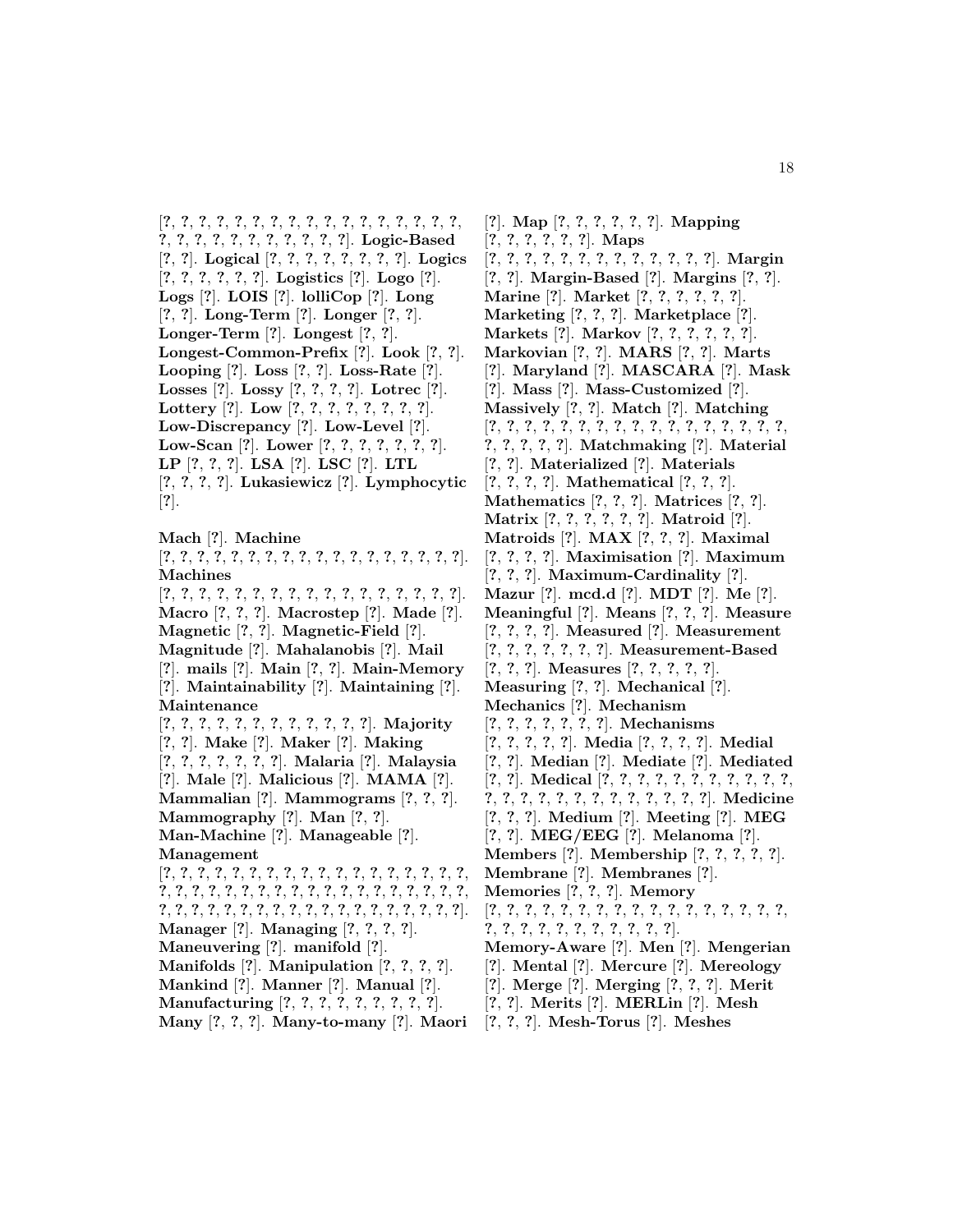[**?**, **?**, **?**, **?**]. **Mesochronous** [**?**]. **Mesoscopic** [**?**]. **Message** [**?**, **?**, **?**, **?**, **?**, **?**, **?**, **?**]. **Message-Passing** [**?**]. **Messages** [**?**, **?**]. **Meta** [**?**, **?**, **?**, **?**, **?**, **?**, **?**, **?**]. **Meta-BDDs** [**?**]. **Meta-case-Based** [**?**]. **Meta-complexity** [**?**]. **Meta-computing** [**?**]. **Meta-data** [**?**]. **Meta-Search** [**?**, **?**]. **Metabolic** [**?**]. **Metaclasses** [**?**]. **Metacomputer** [**?**]. **Metacomputing** [**?**, **?**, **?**, **?**, **?**]. **Metadata** [**?**, **?**, **?**]. **Metamodel** [**?**]. **Metamodeling** [**?**]. **Metaphor** [**?**, **?**]. **Metaphors** [**?**]. **Metareasoning** [**?**]. **Metasystem** [**?**]. **Meteorological** [**?**]. **Meteosat** [**?**]. **Metering** [**?**]. **Methanol** [**?**]. **Method** [**?**, **?**, **?**, **?**, **?**, **?**, **?**, **?**, **?**, **?**, **?**, **?**, **?**, **?**, **?**, **?**, **?**, **?**, **?**, **?**, **?**, **?**, **?**, **?**, **?**, **?**, **?**, **?**, **?**, **?**, **?**, **?**, **?**, **?**, **?**, **?**, **?**, **?**, **?**, **?**, **?**, **?**, **?**, **?**, **?**, **?**, **?**, **?**, **?**, **?**, **?**]. **Methodological** [**?**]. **Methodologies** [**?**, **?**]. **Methodology** [**?**, **?**, **?**, **?**, **?**, **?**, **?**, **?**]. **Methods** [**?**, **?**, **?**, **?**, **?**, **?**, **?**, **?**, **?**, **?**, **?**, **?**, **?**, **?**, **?**, **?**, **?**, **?**, **?**, **?**, **?**, **?**, **?**, **?**, **?**, **?**, **?**, **?**, **?**, **?**, **?**, **?**, **?**, **?**, **?**]. **METIORE** [**?**]. **METOC** [**?**]. **Metocean** [**?**]. **Metric** [**?**, **?**, **?**, **?**, **?**, **?**, **?**]. **Metrics** [**?**, **?**, **?**, **?**, **?**, **?**, **?**, **?**]. **Metro** [**?**]. **Metropolis** [**?**]. **Metropolitan** [**?**]. **Mexico** [**?**]. **Micro** [**?**]. **Micro-Reactor** [**?**]. **Microarchitecture** [**?**]. **Microarray** [**?**]. **Microbial** [**?**]. **Microcalcifications** [**?**, **?**]. **Microprocessor** [**?**]. **Microvascular** [**?**]. **Middle** [**?**]. **Middleware** [**?**]. **Migratable** [**?**]. **Migration** [**?**]. **Mill** [**?**]. **Millimeter** [**?**]. **MIM0** [**?**]. **Mimic** [**?**]. **Minimal** [**?**, **?**, **?**, **?**, **?**, **?**]. **Minimalist** [**?**, **?**]. **Minimization** [**?**, **?**, **?**, **?**]. **Minimizing** [**?**, **?**]. **Minimum** [**?**, **?**, **?**, **?**, **?**, **?**, **?**, **?**, **?**, **?**, **?**, **?**, **?**]. **Minimum-Length** [**?**]. **Mining** [**?**, **?**, **?**, **?**, **?**, **?**, **?**, **?**, **?**, **?**, **?**, **?**, **?**, **?**, **?**, **?**, **?**, **?**, **?**, **?**]. **Miniscoped** [**?**]. **Minkowski** [**?**, **?**]. **Minsum** [**?**, **?**]. **Minus** [**?**]. **Minutiae** [**?**, **?**, **?**]. **Misclassification** [**?**]. **Missile** [**?**]. **Missing** [**?**]. **Mitochondrial** [**?**]. **Mixed**

[**?**, **?**, **?**, **?**, **?**]. **Mixed-Initiative** [**?**]. **Mixing** [**?**, **?**, **?**]. **Mixture** [**?**, **?**]. **Mixtures** [**?**, **?**, **?**, **?**]. **MM5** [**?**]. **MM5-Based** [**?**]. **MMB** [**?**]. **MMPP** [**?**]. **MMR** [**?**]. **Mobile** [**?**, **?**, **?**, **?**, **?**, **?**, **?**, **?**, **?**, **?**, **?**, **?**, **?**, **?**, **?**, **?**, **?**, **?**, **?**, **?**, **?**, **?**, **?**, **?**, **?**, **?**, **?**, **?**, **?**, **?**, **?**, **?**, **?**, **?**, **?**, **?**, **?**, **?**, **?**, **?**, **?**, **?**, **?**, **?**, **?**]. **Mobility** [**?**, **?**]. **MOBSY** [**?**]. **Mod** [**?**]. **Modal** [**?**, **?**, **?**, **?**, **?**, **?**]. **Modalities** [**?**, **?**]. **Model** [**?**, **?**, **?**, **?**, **?**, **?**, **?**, **?**, **?**, **?**, **?**, **?**, **?**, **?**, **?**, **?**, **?**, **?**, **?**, **?**, **?**, **?**, **?**, **?**, **?**, **?**, **?**, **?**, **?**, **?**, **?**, **?**, **?**, **?**, **?**, **?**, **?**, **?**, **?**, **?**, **?**, **?**, **?**, **?**, **?**, **?**, **?**, **?**, **?**, **?**, **?**, **?**, **?**, **?**, **?**, **?**, **?**, **?**, **?**, **?**, **?**, **?**, **?**, **?**, **?**, **?**, **?**, **?**, **?**, **?**, **?**, **?**, **?**, **?**, **?**, **?**, **?**, **?**, **?**, **?**, **?**, **?**, **?**, **?**, **?**, **?**, **?**, **?**, **?**, **?**, **?**, **?**, **?**, **?**, **?**, **?**, **?**]. **Model** [**?**, **?**, **?**, **?**, **?**, **?**, **?**, **?**, **?**, **?**, **?**, **?**, **?**, **?**, **?**, **?**, **?**, **?**, **?**, **?**]. **Model-Based** [**?**, **?**, **?**]. **Model-Checking** [**?**, **?**, **?**]. **Model-Driven** [**?**]. **Model-Theoretic** [**?**]. **Modeled** [**?**]. **Modeling** [**?**, **?**, **?**, **?**, **?**, **?**, **?**, **?**, **?**, **?**, **?**, **?**, **?**, **?**, **?**, **?**, **?**, **?**, **?**, **?**, **?**, **?**, **?**, **?**, **?**, **?**, **?**, **?**, **?**, **?**, **?**, **?**, **?**, **?**, **?**, **?**, **?**, **?**, **?**, **?**, **?**]. **Modelling** [**?**, **?**, **?**, **?**, **?**, **?**, **?**, **?**, **?**, **?**, **?**, **?**, **?**, **?**, **?**, **?**, **?**, **?**, **?**, **?**, **?**, **?**, **?**, **?**]. **Models** [**?**, **?**, **?**, **?**, **?**, **?**, **?**, **?**, **?**, **?**, **?**, **?**, **?**, **?**, **?**, **?**, **?**, **?**, **?**, **?**, **?**, **?**, **?**, **?**, **?**, **?**, **?**, **?**, **?**, **?**, **?**, **?**, **?**, **?**, **?**, **?**, **?**, **?**, **?**, **?**, **?**, **?**, **?**, **?**, **?**, **?**, **?**, **?**, **?**, **?**, **?**, **?**, **?**, **?**, **?**, **?**, **?**, **?**, **?**, **?**, **?**]. **Moderating** [**?**]. **Modern** [**?**]. **Modes** [**?**, **?**]. **Modified** [**?**]. **Modifiers** [**?**]. **ModProf** [**?**]. **Modular** [**?**, **?**, **?**, **?**, **?**, **?**, **?**, **?**, **?**]. **Modularity** [**?**]. **Module** [**?**, **?**, **?**]. **Modules** [**?**, **?**]. **Molding** [**?**]. **Molecular** [**?**, **?**, **?**, **?**, **?**, **?**]. **Molecules** [**?**]. **Moments** [**?**, **?**]. **MONA** [**?**]. **Mondrian** [**?**]. **Money** [**?**]. **Monitoring** [**?**, **?**, **?**, **?**, **?**, **?**, **?**, **?**, **?**]. **Monkey** [**?**]. **Monocular** [**?**]. **Monoids** [**?**]. **Monolingual** [**?**, **?**]. **Monotone** [**?**, **?**, **?**]. **monotonic** [**?**]. **Monte** [**?**, **?**, **?**, **?**, **?**, **?**, **?**, **?**, **?**]. **MOPs** [**?**]. **Morphisms** [**?**]. **Morphological** [**?**, **?**, **?**, **?**, **?**, **?**, **?**]. **Morphology** [**?**, **?**, **?**]. **Most** [**?**, **?**]. **Motion** [**?**, **?**, **?**, **?**, **?**, **?**, **?**, **?**]. **Motion-Based** [**?**, **?**]. **Motivated** [**?**, **?**].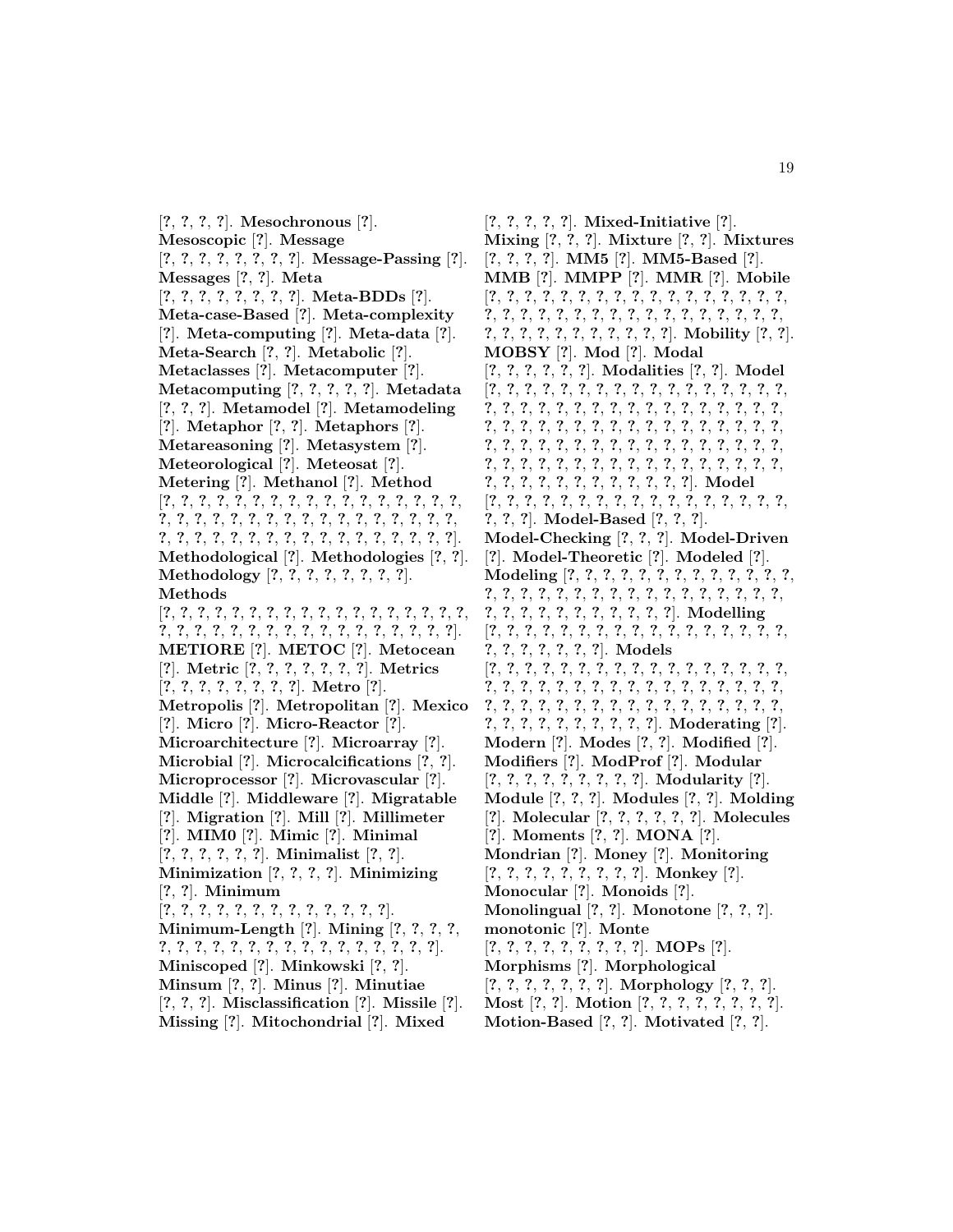**Motivation** [**?**]. **Motor** [**?**, **?**, **?**]. **Move** [**?**, **?**]. **Movement** [**?**, **?**]. **Movie** [**?**]. **Movies** [**?**]. **Moving** [**?**]. **MPC** [**?**]. **MPEG** [**?**]. **MPEG-4** [**?**]. **MPI** [**?**, **?**, **?**, **?**, **?**]. **MPI/OpenMP** [**?**]. **MPLS** [**?**, **?**, **?**, **?**, **?**, **?**, **?**]. **MR** [**?**, **?**]. **MRA** [**?**]. **MRI** [**?**, **?**, **?**, **?**, **?**, **?**]. **MSC** [**?**, **?**, **?**, **?**, **?**, **?**]. **MSC-2000** [**?**, **?**]. **MSTs** [**?**]. **MT** [**?**]. **Multi** [**?**, **?**, **?**, **?**, **?**, **?**, **?**, **?**, **?**, **?**, **?**, **?**, **?**, **?**, **?**, **?**, **?**, **?**, **?**, **?**, **?**, **?**, **?**, **?**, **?**, **?**, **?**, **?**, **?**, **?**, **?**, **?**, **?**, **?**, **?**, **?**, **?**, **?**, **?**, **?**, **?**, **?**, **?**, **?**, **?**, **?**, **?**, **?**, **?**, **?**, **?**, **?**, **?**, **?**, **?**, **?**, **?**, **?**, **?**, **?**, **?**]. **Multi-Agent** [**?**, **?**, **?**, **?**, **?**, **?**, **?**, **?**, **?**, **?**, **?**, **?**, **?**, **?**, **?**, **?**, **?**, **?**, **?**, **?**]. **Multi-agents** [**?**]. **Multi-class** [**?**]. **Multi-classifier** [**?**]. **Multi-constraint** [**?**]. **Multi-cue** [**?**]. **Multi-dendritic** [**?**]. **Multi-dimension** [**?**]. **Multi-grade** [**?**]. **Multi-Hop** [**?**, **?**]. **Multi-ingress** [**?**]. **Multi-item** [**?**]. **Multi-layer** [**?**, **?**]. **Multi-objective** [**?**]. **Multi-party** [**?**]. **Multi-path** [**?**]. **Multi-Robot** [**?**, **?**]. **Multi-scale** [**?**, **?**, **?**, **?**, **?**]. **Multi-search** [**?**]. **Multi-server** [**?**]. **Multi-service** [**?**, **?**, **?**, **?**]. **Multi-spectral** [**?**, **?**]. **Multi-state** [**?**]. **Multi-SVM** [**?**]. **Multi-tessellation** [**?**]. **Multi-Threaded** [**?**]. **Multi-tier** [**?**]. **Multi-user** [**?**]. **Multi-valued** [**?**, **?**]. **Multi-view** [**?**]. **Multiagent** [**?**, **?**, **?**]. **Multibank** [**?**]. **Multicast** [**?**, **?**, **?**, **?**, **?**, **?**, **?**, **?**, **?**, **?**, **?**, **?**, **?**, **?**, **?**, **?**, **?**, **?**, **?**, **?**]. **Multichannel** [**?**]. **Multiclass** [**?**]. **Multicommunicative** [**?**]. **Multicriteria** [**?**]. **Multidatabase** [**?**]. **Multidimensional** [**?**, **?**, **?**, **?**, **?**, **?**, **?**, **?**, **?**, **?**, **?**]. **Multidisciplinary** [**?**]. **Multigrid** [**?**, **?**]. **Multilayer** [**?**, **?**, **?**, **?**]. **Multilevel** [**?**]. **Multilingual** [**?**, **?**, **?**, **?**]. **Multimedia** [**?**, **?**, **?**, **?**, **?**, **?**, **?**, **?**, **?**, **?**, **?**]. **Multimodal** [**?**, **?**]. **Multimode** [**?**]. **Multinomial** [**?**]. **Multiobjective** [**?**, **?**]. **Multiparty** [**?**]. **Multipath** [**?**, **?**]. **Multiple** [**?**, **?**, **?**, **?**, **?**, **?**, **?**, **?**, **?**, **?**, **?**, **?**, **?**, **?**, **?**, **?**, **?**, **?**, **?**, **?**, **?**, **?**, **?**, **?**, **?**, **?**, **?**, **?**, **?**, **?**, **?**, **?**, **?**, **?**, **?**, **?**, **?**].

**Multiple-Choice** [**?**]. **Multiple-Instance** [**?**]. **Multiple-Part** [**?**]. **Multiple-Term** [**?**]. **Multiplexing** [**?**, **?**]. **Multiplication** [**?**, **?**]. **Multiplicative** [**?**]. **Multiplicities** [**?**]. **Multiplier** [**?**]. **Multiplier/Squarer** [**?**]. **Multiploid** [**?**]. **Multiply** [**?**]. **Multipoint** [**?**, **?**]. **Multipoint-to-Point** [**?**]. **Multiprocessor** [**?**, **?**, **?**, **?**, **?**]. **Multiscale** [**?**, **?**, **?**, **?**, **?**]. **Multiservice** [**?**]. **Multisource** [**?**]. **Multistage** [**?**]. **Multithreaded** [**?**]. **Multivalued** [**?**]. **MUNIN** [**?**]. **Muscadet** [**?**]. **Music** [**?**, **?**, **?**]. **Musical** [**?**]. **Mutability** [**?**]. **Mutagenesis** [**?**]. **Mutation** [**?**]. **Mutual** [**?**, **?**]. **MUX** [**?**]. **Myenteric** [**?**]. **Myrinet** [**?**].

**N** [**?**, **?**]. **Na-fluorescein** [**?**]. **Nailfolds** [**?**]. **Name** [**?**]. **Nanostructures** [**?**]. **Narrowing** [**?**]. **NasoNet** [**?**]. **Nasopharyngeal** [**?**]. **Native** [**?**]. **Natural** [**?**, **?**, **?**, **?**, **?**, **?**, **?**, **?**, **?**, **?**, **?**, **?**]. **Navier** [**?**]. **Navigate** [**?**]. **Navigation** [**?**, **?**, **?**, **?**, **?**, **?**, **?**, **?**]. **NChiql** [**?**]. **Nearest** [**?**, **?**, **?**, **?**, **?**]. **Nearest-Neighbor** [**?**]. **Needed** [**?**]. **Needs** [**?**]. **Negative** [**?**]. **Negotiated** [**?**]. **Negotiation** [**?**, **?**, **?**, **?**, **?**]. **Neighbor** [**?**, **?**, **?**, **?**, **?**]. **Neighborhoods** [**?**]. **Neighbors** [**?**, **?**]. **Neighbourhood** [**?**]. **Neighbourhoods** [**?**]. **Neocognitron** [**?**]. **Neocognitron-Type** [**?**]. **Neocortical** [**?**]. **Neonates** [**?**]. **Nerve** [**?**]. **Nested** [**?**, **?**]. **Net** [**?**, **?**, **?**, **?**, **?**, **?**]. **NetLets** [**?**]. **Nets** [**?**, **?**, **?**, **?**, **?**, **?**, **?**, **?**, **?**, **?**, **?**, **?**, **?**, **?**, **?**, **?**, **?**, **?**, **?**, **?**, **?**, **?**, **?**]. **NETS-Based** [**?**]. **Network** [**?**, **?**, **?**, **?**, **?**, **?**, **?**, **?**, **?**, **?**, **?**, **?**, **?**, **?**, **?**, **?**, **?**, **?**, **?**, **?**, **?**, **?**, **?**, **?**, **?**, **?**, **?**, **?**, **?**, **?**, **?**, **?**, **?**, **?**, **?**, **?**, **?**, **?**, **?**, **?**, **?**, **?**, **?**, **?**, **?**, **?**, **?**, **?**, **?**, **?**, **?**, **?**, **?**, **?**, **?**, **?**, **?**, **?**, **?**, **?**, **?**, **?**, **?**, **?**, **?**, **?**, **?**, **?**, **?**, **?**, **?**, **?**, **?**]. **Networking** [**?**, **?**, **?**, **?**]. **Networks** [**?**, **?**, **?**, **?**, **?**, **?**, **?**, **?**, **?**, **?**, **?**, **?**, **?**, **?**, **?**, **?**, **?**, **?**, **?**, **?**, **?**, **?**, **?**, **?**, **?**, **?**, **?**, **?**, **?**, **?**, **?**, **?**, **?**, **?**, **?**, **?**, **?**, **?**, **?**, **?**, **?**, **?**, **?**, **?**, **?**, **?**, **?**, **?**, **?**, **?**, **?**, **?**, **?**, **?**, **?**, **?**, **?**, **?**, **?**, **?**, **?**, **?**, **?**, **?**, **?**, **?**, **?**, **?**,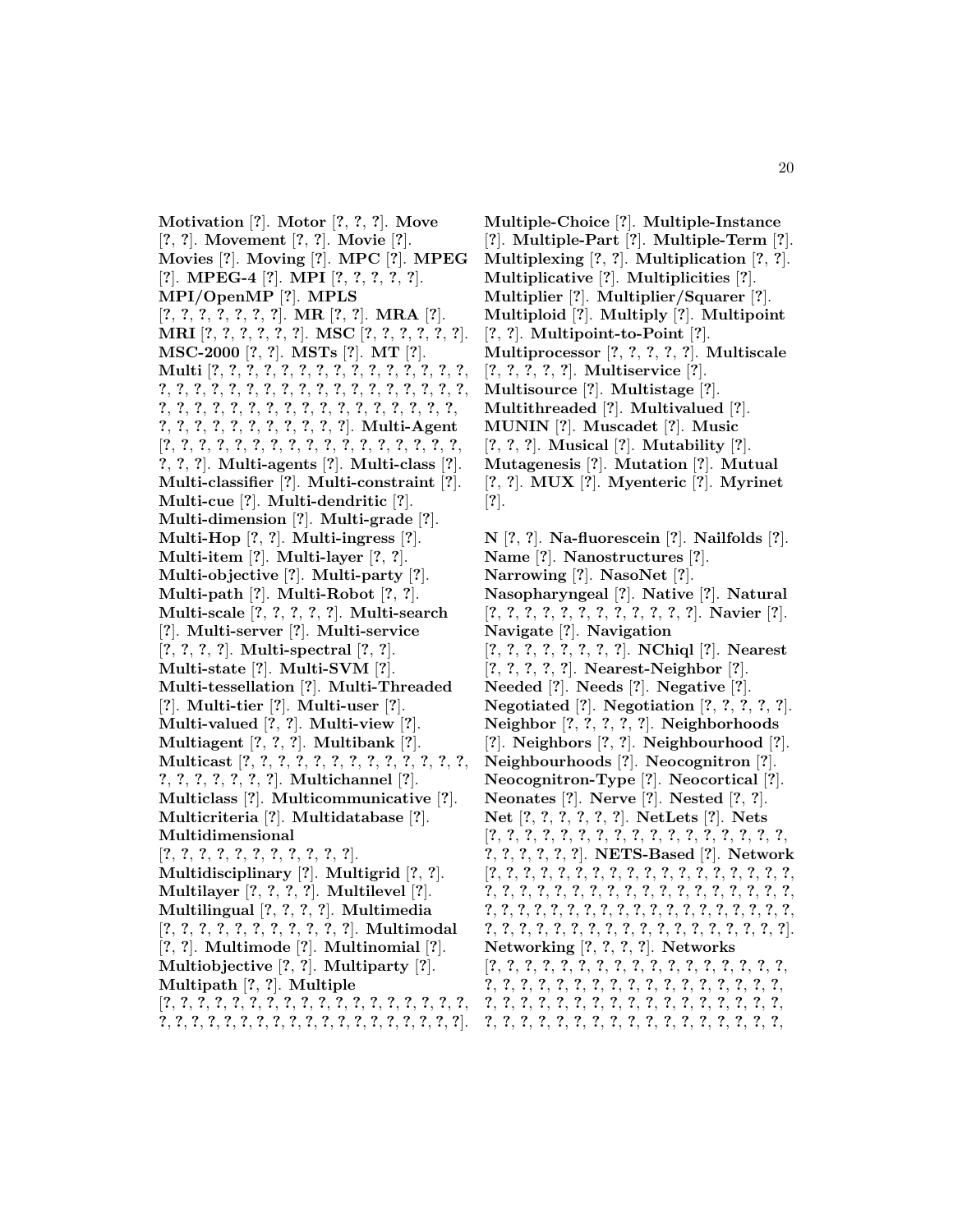**?**, **?**, **?**, **?**, **?**, **?**, **?**, **?**, **?**, **?**, **?**, **?**, **?**, **?**, **?**, **?**, **?**, **?**, **?**, **?**, **?**, **?**, **?**, **?**, **?**, **?**, **?**, **?**]. **Networks** [**?**, **?**, **?**, **?**, **?**, **?**, **?**, **?**, **?**, **?**, **?**, **?**, **?**, **?**, **?**, **?**, **?**, **?**, **?**, **?**, **?**, **?**, **?**, **?**, **?**, **?**, **?**, **?**, **?**, **?**, **?**, **?**, **?**, **?**, **?**, **?**, **?**, **?**, **?**, **?**, **?**, **?**, **?**, **?**, **?**, **?**, **?**, **?**, **?**, **?**, **?**]. **Neural** [**?**, **?**, **?**, **?**, **?**, **?**, **?**, **?**, **?**, **?**, **?**, **?**, **?**, **?**, **?**, **?**, **?**, **?**, **?**, **?**, **?**, **?**, **?**, **?**, **?**, **?**, **?**, **?**, **?**, **?**, **?**, **?**, **?**, **?**, **?**, **?**, **?**, **?**, **?**, **?**, **?**, **?**, **?**, **?**, **?**, **?**, **?**, **?**, **?**, **?**, **?**, **?**, **?**, **?**, **?**, **?**, **?**, **?**, **?**, **?**, **?**, **?**, **?**, **?**, **?**, **?**, **?**, **?**, **?**, **?**, **?**, **?**, **?**, **?**, **?**, **?**, **?**, **?**, **?**, **?**, **?**, **?**, **?**, **?**, **?**, **?**, **?**, **?**, **?**, **?**, **?**, **?**, **?**, **?**]. **Neural** [**?**, **?**, **?**, **?**, **?**, **?**, **?**]. **Neural-Net** [**?**]. **Neural-Network** [**?**]. **Neuro** [**?**, **?**, **?**, **?**, **?**, **?**, **?**, **?**, **?**, **?**]. **Neuro-Dynamic** [**?**]. **Neuro-Fuzzy** [**?**, **?**, **?**, **?**, **?**, **?**]. **Neuro-processor** [**?**]. **Neuroanatomy** [**?**]. **Neurobiological** [**?**]. **Neurocontroller** [**?**]. **Neuromodeling** [**?**]. **Neuron** [**?**]. **Neuronal** [**?**, **?**]. **Neurons** [**?**, **?**, **?**, **?**, **?**, **?**, **?**, **?**]. **Neuroscience** [**?**]. **NeuSim** [**?**]. **Neutron** [**?**]. **News** [**?**, **?**, **?**, **?**, **?**]. **Newspaper** [**?**]. **NExPTime** [**?**]. **NExPTime-Complete** [**?**]. **Next** [**?**, **?**]. **Neyman** [**?**]. **NFA** [**?**]. **NFAs** [**?**]. **NK** [**?**]. **NLDA** [**?**]. **NLP** [**?**]. **NN** [**?**, **?**, **?**]. **No** [**?**, **?**]. **Node** [**?**]. **Noise** [**?**, **?**, **?**, **?**, **?**, **?**, **?**, **?**]. **Noise-Induced** [**?**]. **Noisy** [**?**, **?**, **?**, **?**]. **Nominal** [**?**]. **NoMoRe** [**?**]. **Non** [**?**, **?**, **?**, **?**, **?**, **?**, **?**, **?**, **?**, **?**, **?**, **?**, **?**, **?**, **?**, **?**, **?**, **?**, **?**, **?**, **?**]. **Non-approximability** [**?**]. **Non-computably** [**?**]. **Non-English** [**?**]. **Non-face** [**?**]. **Non-linear** [**?**, **?**, **?**, **?**]. **Non-manifold** [**?**]. **Non-Markovian** [**?**]. **Non-monotonic** [**?**]. **Non-oblivious** [**?**]. **Non-projective** [**?**]. **Non-regular** [**?**]. **Non-rigid** [**?**, **?**, **?**, **?**]. **Non-Standard** [**?**]. **Non-symmetric** [**?**]. **Non-terminal** [**?**]. **Non-verbal** [**?**]. **Nondeterministic** [**?**, **?**]. **Nonequilibrium** [**?**]. **Noninterference** [**?**]. **Nonlinear** [**?**, **?**, **?**, **?**, **?**, **?**, **?**, **?**, **?**, **?**, **?**, **?**, **?**, **?**, **?**, **?**]. **Nonmonotonic** [**?**, **?**]. **Nonregular** [**?**]. **Nonstandard** [**?**]. **Nonstationary** [**?**]. **Nonterminal** [**?**]. **Nonzero** [**?**]. **NORMA**

[**?**]. **Normal** [**?**, **?**]. **Normalisation** [**?**]. **Norms** [**?**]. **Notation** [**?**]. **Note** [**?**, **?**, **?**]. **Notes** [**?**]. **Notification** [**?**]. **Notifying** [**?**]. **Notion** [**?**, **?**]. **Novel** [**?**, **?**, **?**, **?**, **?**, **?**, **?**, **?**, **?**]. **NP** [**?**, **?**, **?**, **?**, **?**]. **NP-Complete** [**?**, **?**]. **NP-Completeness** [**?**]. **NP-hard** [**?**]. **NP-Hardness** [**?**]. **NPPs** [**?**]. **NRC** [**?**]. **NTCIR** [**?**]. **Nuclear** [**?**]. **Nucleotide** [**?**]. **Nucleus** [**?**]. **NUMA** [**?**, **?**]. **Number** [**?**, **?**, **?**, **?**, **?**, **?**, **?**, **?**, **?**, **?**, **?**]. **Numbers** [**?**, **?**, **?**, **?**, **?**, **?**]. **Numeric** [**?**, **?**, **?**]. **Numeric-Intensive** [**?**]. **Numerical** [**?**, **?**, **?**, **?**, **?**, **?**, **?**, **?**, **?**, **?**]. **Numerital** [**?**]. **NURBS** [**?**]. **O** [**?**, **?**, **?**]. **O/Rh** [**?**]. **O2PC** [**?**]. **O2PC-MT** [**?**]. **Object** [**?**, **?**, **?**, **?**, **?**, **?**, **?**, **?**, **?**, **?**, **?**, **?**, **?**, **?**, **?**, **?**, **?**,

**?**, **?**, **?**, **?**, **?**, **?**, **?**, **?**, **?**, **?**, **?**, **?**, **?**, **?**, **?**, **?**, **?**, **?**, **?**, **?**, **?**, **?**, **?**, **?**, **?**, **?**, **?**, **?**]. **Object-** [**?**]. **Object-Based** [**?**]. **Object-Oriented** [**?**, **?**, **?**, **?**, **?**, **?**, **?**, **?**, **?**, **?**, **?**]. **Object-Presence** [**?**]. **Object-Relational** [**?**, **?**, **?**]. **Objectbase** [**?**]. **Objective** [**?**, **?**, **?**]. **Objects** [**?**, **?**, **?**, **?**, **?**, **?**, **?**, **?**, **?**, **?**, **?**, **?**, **?**, **?**, **?**, **?**, **?**, **?**, **?**]. **OBLIC** [**?**]. **Obligations** [**?**]. **Oblivious** [**?**]. **Observations** [**?**, **?**]. **Observer** [**?**]. **Obstacle** [**?**]. **Obtaining** [**?**]. **occurrence** [**?**]. **Ocean** [**?**]. **Odometric** [**?**]. **Off** [**?**, **?**]. **Off-Line** [**?**]. **Offered** [**?**]. **OLAP** [**?**, **?**, **?**, **?**, **?**]. **Old** [**?**]. **Oldroyd** [**?**]. **Oldroyd-B** [**?**]. **Omni** [**?**]. **OmniRPC** [**?**]. **On-Chip** [**?**, **?**]. **On-demand** [**?**]. **On-Line** [**?**, **?**, **?**, **?**, **?**, **?**, **?**, **?**, **?**]. **Once** [**?**]. **ONCODOC** [**?**]. **Oncology** [**?**]. **One** [**?**, **?**, **?**, **?**, **?**, **?**, **?**, **?**, **?**, **?**, **?**]. **One-Class** [**?**]. **One-Pass** [**?**]. **One-Sided** [**?**]. **Online** [**?**, **?**, **?**, **?**, **?**, **?**, **?**, **?**, **?**, **?**, **?**]. **Online-Provision** [**?**]. **Only** [**?**]. **onto** [**?**, **?**]. **Ontologies** [**?**, **?**]. **Ontology** [**?**, **?**, **?**, **?**]. **OO** [**?**, **?**, **?**]. **Open** [**?**, **?**, **?**, **?**, **?**, **?**, **?**, **?**, **?**]. **Open-Source** [**?**]. **Opening** [**?**]. **OpenMP**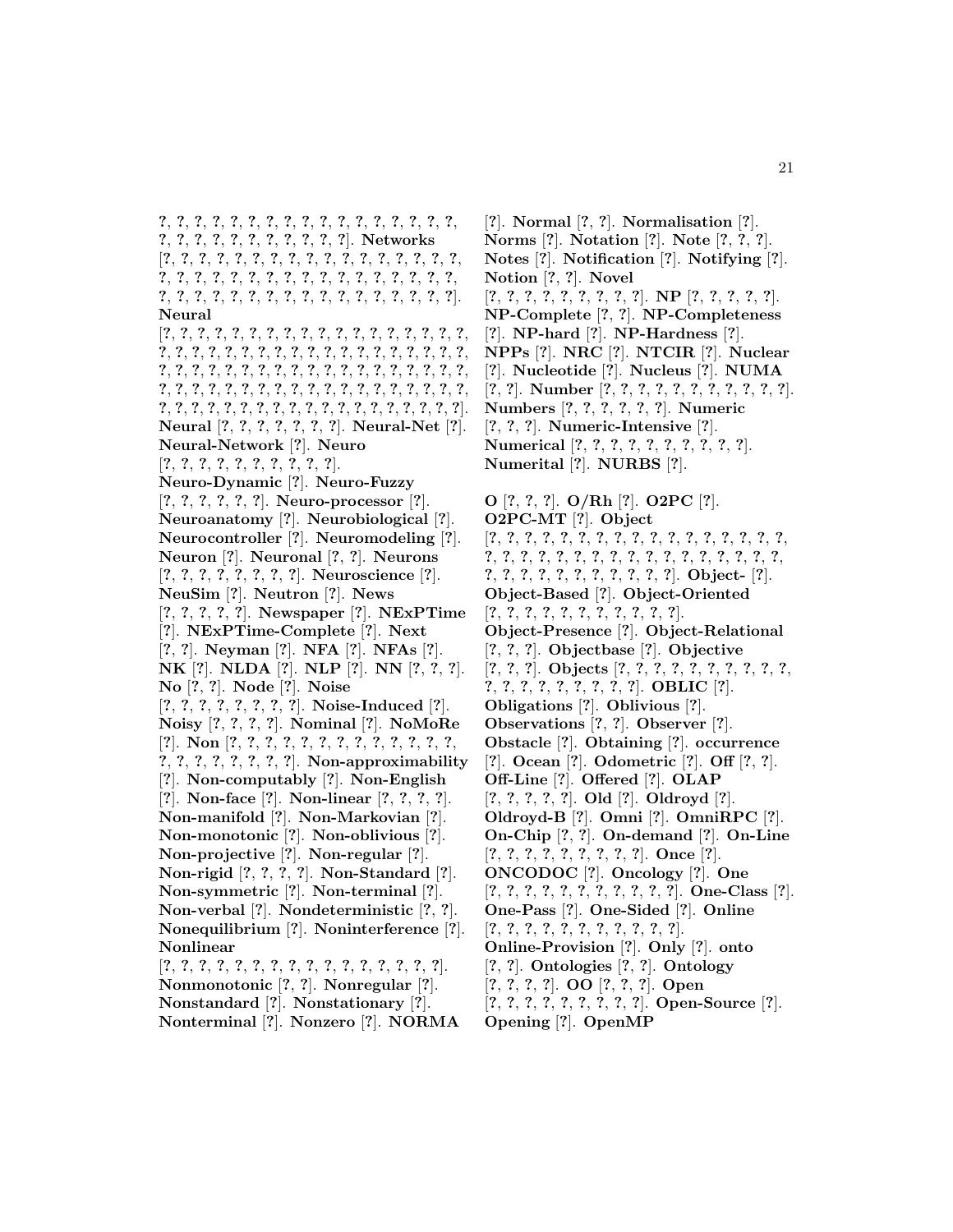[**?**, **?**, **?**, **?**, **?**, **?**, **?**, **?**, **?**, **?**, **?**, **?**, **?**, **?**]. **Operating** [**?**, **?**, **?**, **?**]. **Operation** [**?**, **?**]. **Operations** [**?**, **?**, **?**]. **Operator** [**?**, **?**]. **Operators** [**?**, **?**, **?**, **?**]. **Oponent** [**?**]. **Opportunistic** [**?**]. **Opportunities** [**?**]. **Opportunity** [**?**]. **Optic** [**?**, **?**, **?**]. **Optic-Coaxial** [**?**]. **Optical** [**?**, **?**, **?**, **?**, **?**, **?**, **?**, **?**]. **Optimal** [**?**, **?**, **?**, **?**, **?**, **?**, **?**, **?**, **?**, **?**, **?**, **?**, **?**, **?**, **?**, **?**, **?**, **?**, **?**, **?**, **?**, **?**]. **Optimality** [**?**]. **Optimally** [**?**]. **Optimisation** [**?**, **?**, **?**, **?**, **?**]. **Optimising** [**?**]. **Optimistic** [**?**, **?**, **?**]. **Optimization** [**?**, **?**, **?**, **?**, **?**, **?**, **?**, **?**, **?**, **?**, **?**, **?**, **?**, **?**, **?**, **?**, **?**, **?**, **?**, **?**, **?**, **?**, **?**, **?**, **?**, **?**, **?**]. **Optimizations** [**?**]. **Optimize** [**?**]. **Optimizing** [**?**, **?**, **?**, **?**, **?**, **?**, **?**]. **Optimum** [**?**, **?**, **?**]. **OPTRANS** [**?**]. **OQL** [**?**]. **Oracle** [**?**]. **Orbitals** [**?**]. **Order** [**?**, **?**, **?**, **?**, **?**, **?**, **?**, **?**, **?**, **?**, **?**, **?**, **?**, **?**, **?**, **?**, **?**]. **Ordered** [**?**, **?**, **?**, **?**]. **Ordering** [**?**, **?**, **?**]. **Orderings** [**?**]. **Orders** [**?**]. **Ordinal** [**?**]. **ordination** [**?**]. **Organ** [**?**, **?**]. **Organisational** [**?**]. **Organisations** [**?**]. **Organising** [**?**, **?**]. **Organization** [**?**, **?**]. **Organizational** [**?**, **?**]. **Organizations** [**?**, **?**, **?**]. **Organized** [**?**]. **Organizing** [**?**, **?**, **?**, **?**, **?**, **?**, **?**]. **Orientation** [**?**, **?**, **?**, **?**, **?**]. **Oriented** [**?**, **?**, **?**, **?**, **?**, **?**, **?**, **?**, **?**, **?**, **?**, **?**, **?**, **?**, **?**, **?**, **?**, **?**, **?**, **?**, **?**]. **Orographic** [**?**]. **Orthogonal** [**?**, **?**, **?**, **?**]. **Osculating** [**?**]. **OSPF** [**?**]. **Othello** [**?**]. **Other** [**?**, **?**, **?**, **?**]. **Otter** [**?**]. **Out-of-Core** [**?**]. **Outbreaks** [**?**]. **Outcome** [**?**]. **Outcomes** [**?**, **?**, **?**]. **Outlines** [**?**]. **Output** [**?**, **?**, **?**, **?**, **?**]. **Output-Sensitive** [**?**]. **Ovarian** [**?**]. **Ovary** [**?**]. **Overheads** [**?**]. **Overlapping** [**?**, **?**]. **Overlearning** [**?**]. **Oversampling** [**?**]. **Overview** [**?**, **?**, **?**, **?**, **?**, **?**]. **Ownership** [**?**]. **Oxygen** [**?**, **?**].

**P** [**?**]. **P.rex** [**?**]. **p2b** [**?**]. **P2P** [**?**]. **P3I** [**?**]. **PAC** [**?**]. **Package** [**?**, **?**]. **Packet** [**?**, **?**, **?**, **?**, **?**, **?**, **?**, **?**, **?**]. **Packet-Size** [**?**].

**Packet-Switched** [**?**]. **Packets** [**?**, **?**]. **Packing** [**?**, **?**, **?**, **?**, **?**, **?**]. **Packings** [**?**]. **Page** [**?**, **?**, **?**]. **Paid** [**?**]. **Pairs** [**?**]. **Palpation** [**?**]. **Panel** [**?**]. **Paper** [**?**, **?**, **?**, **?**, **?**, **?**]. **Paraconsistent** [**?**]. **Paradigm** [**?**]. **Paradigms** [**?**]. **Paradoxes** [**?**]. **Parallel** [**?**, **?**, **?**, **?**, **?**, **?**, **?**, **?**, **?**, **?**, **?**, **?**, **?**, **?**, **?**, **?**, **?**, **?**, **?**, **?**, **?**, **?**, **?**, **?**, **?**, **?**, **?**, **?**, **?**, **?**, **?**, **?**, **?**, **?**, **?**, **?**, **?**, **?**, **?**, **?**, **?**, **?**, **?**, **?**, **?**, **?**, **?**, **?**, **?**, **?**, **?**, **?**, **?**, **?**, **?**, **?**]. **Parallelism** [**?**, **?**]. **Parallelizability** [**?**]. **Parallelization** [**?**, **?**, **?**, **?**, **?**, **?**, **?**]. **Parallelized** [**?**]. **Parameter** [**?**, **?**, **?**, **?**, **?**]. **Parameterized** [**?**, **?**, **?**, **?**, **?**, **?**, **?**, **?**]. **Parameters** [**?**, **?**, **?**, **?**, **?**, **?**, **?**]. **Parametric** [**?**, **?**, **?**, **?**]. **Paramodulation** [**?**]. **PARCS** [**?**]. **Paris** [**?**]. **Parity** [**?**, **?**]. **Parrinello** [**?**]. **Parsing** [**?**, **?**]. **Part** [**?**, **?**, **?**, **?**, **?**]. **Part-of-Speech** [**?**, **?**]. **Partial** [**?**, **?**, **?**, **?**, **?**, **?**, **?**, **?**, **?**, **?**, **?**, **?**, **?**, **?**, **?**, **?**, **?**]. **Partial-Order** [**?**]. **Partially** [**?**, **?**, **?**]. **Particle** [**?**, **?**]. **Partitioning** [**?**, **?**, **?**, **?**, **?**, **?**, **?**]. **Partitions** [**?**, **?**, **?**, **?**]. **Parts** [**?**, **?**]. **Party** [**?**, **?**]. **Pass** [**?**]. **Passing** [**?**, **?**]. **Password** [**?**]. **Past** [**?**]. **Patern** [**?**]. **Path** [**?**, **?**, **?**, **?**, **?**, **?**, **?**, **?**, **?**, **?**, **?**]. **Path-Integral** [**?**]. **Path-Oriented** [**?**]. **Pathological** [**?**]. **Paths** [**?**, **?**, **?**, **?**, **?**]. **Patient** [**?**, **?**]. **Patients** [**?**, **?**, **?**, **?**, **?**, **?**, **?**, **?**]. **Pattern** [**?**, **?**, **?**, **?**, **?**, **?**, **?**, **?**, **?**, **?**, **?**, **?**, **?**, **?**, **?**, **?**, **?**, **?**]. **Pattern-Based** [**?**]. **Patterns** [**?**, **?**, **?**, **?**, **?**, **?**, **?**, **?**, **?**, **?**, **?**, **?**]. **Payment** [**?**]. **PC** [**?**, **?**, **?**, **?**, **?**]. **PC-Based** [**?**]. **PC-Trees** [**?**]. **PCB** [**?**]. **PCM** [**?**]. **PCS** [**?**]. **PDE** [**?**, **?**]. **Pearson** [**?**]. **Peculiarities** [**?**]. **Pedagogical** [**?**, **?**]. **Peers** [**?**]. **Peers-mcd.d** [**?**]. **Peg** [**?**]. **Pen** [**?**]. **Penalization** [**?**]. **Peninsula** [**?**]. **People** [**?**, **?**]. **Per-Hop** [**?**]. **Perception** [**?**, **?**, **?**, **?**, **?**, **?**, **?**]. **Perception-Based** [**?**, **?**]. **Perceptive** [**?**]. **Perceptron** [**?**, **?**, **?**, **?**]. **Perceptron/Radial** [**?**].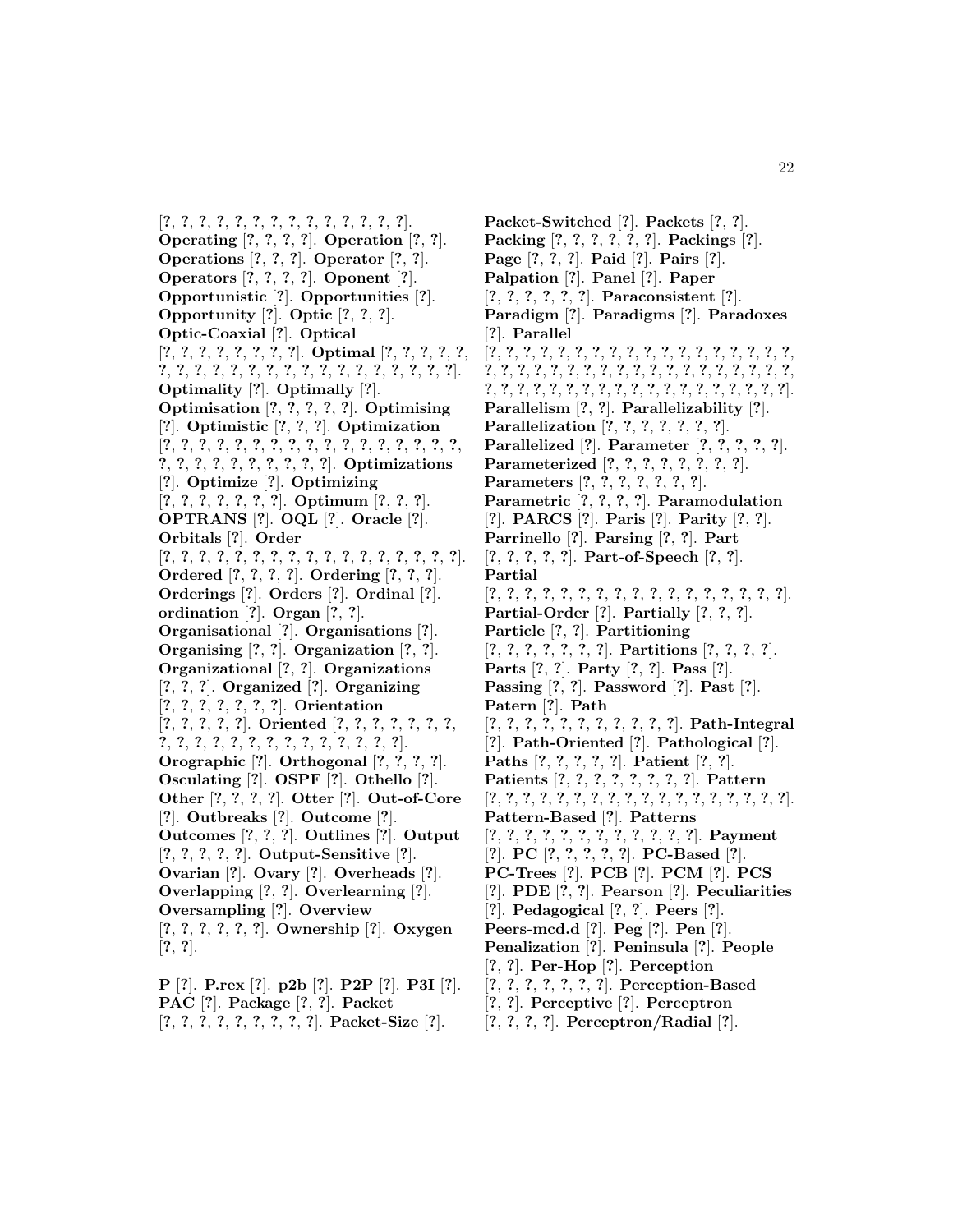**Perceptrons** [**?**, **?**, **?**, **?**]. **Perceptual** [**?**, **?**, **?**, **?**]. **Perfect** [**?**]. **Perfection** [**?**]. **Perform** [**?**]. **Performance** [**?**, **?**, **?**, **?**, **?**, **?**, **?**, **?**, **?**, **?**, **?**, **?**, **?**, **?**, **?**, **?**, **?**, **?**, **?**, **?**, **?**, **?**, **?**, **?**, **?**, **?**, **?**, **?**, **?**, **?**, **?**, **?**, **?**, **?**, **?**, **?**, **?**, **?**, **?**, **?**, **?**, **?**, **?**, **?**, **?**, **?**, **?**, **?**, **?**, **?**, **?**, **?**, **?**, **?**, **?**, **?**, **?**, **?**, **?**, **?**, **?**, **?**, **?**, **?**, **?**, **?**, **?**, **?**, **?**, **?**]. **Performance/Energy** [**?**]. **Performances** [**?**]. **Periodic** [**?**, **?**]. **Periodicity** [**?**]. **Periods** [**?**, **?**, **?**]. **Permutation** [**?**, **?**, **?**]. **Permutations** [**?**]. **Person** [**?**, **?**, **?**]. **Personal** [**?**, **?**, **?**, **?**, **?**]. **Personalised** [**?**]. **Personality** [**?**]. **Personalization** [**?**, **?**, **?**]. **Personalized** [**?**, **?**, **?**, **?**]. **Personalizing** [**?**, **?**]. **Perspective** [**?**, **?**, **?**]. **Perspectives** [**?**]. **Pervasive** [**?**]. **Pest** [**?**, **?**]. **PET** [**?**]. **Petri** [**?**, **?**, **?**, **?**, **?**, **?**, **?**, **?**, **?**, **?**, **?**, **?**, **?**, **?**, **?**, **?**]. **Petroleum** [**?**]. **Pevzner** [**?**]. **Phase** [**?**, **?**, **?**, **?**, **?**]. **Phase-Shift** [**?**]. **Phase-Synchrony** [**?**]. **Philips** [**?**]. **Phoneme** [**?**]. **Photochemical** [**?**]. **Phylogenetic** [**?**, **?**]. **Phylogenetics** [**?**]. **Physical** [**?**, **?**]. **Physics** [**?**, **?**, **?**, **?**, **?**]. **Physiological** [**?**]. **Physlets** [**?**]. **Picture** [**?**, **?**]. **PIE** [**?**]. **Pigeonhole** [**?**]. **PIM** [**?**, **?**, **?**, **?**]. **PIM-Based** [**?**, **?**]. **Ping** [**?**]. **Ping-Pong** [**?**]. **Pini** [**?**]. **PIO** [**?**]. **Pipelined** [**?**, **?**, **?**, **?**]. **Pipes** [**?**]. **PIPN** [**?**]. **Placement** [**?**, **?**]. **Plan** [**?**, **?**]. **Planar** [**?**, **?**, **?**, **?**, **?**, **?**]. **Plane** [**?**, **?**, **?**, **?**, **?**, **?**, **?**]. **Planes** [**?**, **?**]. **Planet** [**?**]. **Planetary** [**?**]. **Planning** [**?**, **?**, **?**, **?**, **?**, **?**, **?**, **?**, **?**, **?**, **?**, **?**]. **Plans** [**?**, **?**, **?**]. **Plant** [**?**, **?**]. **Plants** [**?**, **?**, **?**]. **Plasma** [**?**]. **Plasmas** [**?**]. **Plasticity** [**?**]. **Plate** [**?**, **?**]. **Platform** [**?**, **?**, **?**, **?**, **?**]. **Platforms** [**?**]. **Plausibility** [**?**]. **Plausible** [**?**]. **Play** [**?**, **?**]. **Playing** [**?**]. **PLFG** [**?**]. **Plug** [**?**]. **Plug&Play** [**?**]. **PMS** [**?**]. **Pneumonia** [**?**]. **PNs** [**?**]. **POEtic** [**?**]. **Poetry** [**?**]. **Point** [**?**, **?**, **?**, **?**, **?**, **?**, **?**, **?**, **?**, **?**]. **Point-to-Multipoint** [**?**]. **Points** [**?**, **?**, **?**, **?**, **?**, **?**, **?**, **?**]. **Poisson** [**?**]. **Poker** [**?**]. **POKMAT** [**?**]. **Polarized** [**?**]. **Policies**

[**?**, **?**, **?**, **?**]. **Policy** [**?**, **?**, **?**, **?**, **?**, **?**, **?**]. **Policy-Based** [**?**]. **Politics** [**?**]. **Polluted** [**?**]. **Pollution** [**?**, **?**]. **Poly** [**?**]. **Poly-Bounded** [**?**]. **Polygon** [**?**, **?**]. **Polygonal** [**?**, **?**, **?**, **?**, **?**, **?**]. **Polygons** [**?**, **?**, **?**, **?**, **?**, **?**, **?**]. **Polyhedra** [**?**, **?**, **?**, **?**, **?**]. **Polyhedral** [**?**, **?**, **?**]. **Polyhedrization** [**?**]. **Polyhedrons** [**?**]. **Polymorphism** [**?**]. **Polynomial** [**?**, **?**, **?**, **?**]. **Polynomially** [**?**]. **Polynomials** [**?**, **?**, **?**]. **Polytope** [**?**, **?**, **?**]. **Polyvalent** [**?**]. **POMDPs** [**?**]. **Pong** [**?**]. **Pool** [**?**]. **Poor** [**?**, **?**]. **Popularity** [**?**]. **Popularity-Driven** [**?**]. **Population** [**?**, **?**]. **Population-Based** [**?**]. **Populations** [**?**, **?**]. **Porcupine** [**?**]. **Portability** [**?**, **?**]. **Portable** [**?**]. **Portal** [**?**, **?**, **?**, **?**]. **PortALs** [**?**]. **Pose** [**?**]. **Pose-Independent** [**?**]. **Position** [**?**, **?**, **?**, **?**, **?**, **?**, **?**, **?**]. **Position-Aware** [**?**]. **Positional** [**?**, **?**]. **Positioning** [**?**, **?**, **?**]. **Positive** [**?**, **?**]. **POSIX** [**?**]. **Possibilistic** [**?**, **?**]. **Possibility** [**?**]. **Possible** [**?**, **?**]. **Post** [**?**, **?**, **?**]. **Post-Nonlinear** [**?**]. **Post-WIMP** [**?**]. **Posterior** [**?**]. **Posteriors** [**?**]. **Potential** [**?**]. **Potential-Based** [**?**]. **Potentials** [**?**]. **pour** [**?**]. **Power** [**?**, **?**, **?**, **?**, **?**, **?**, **?**, **?**, **?**, **?**, **?**]. **PQ** [**?**]. **PQ-Trees** [**?**]. **Pr** [**?**]. **Pr/T** [**?**]. **Pr/T-Net** [**?**]. **Practical** [**?**, **?**, **?**, **?**, **?**, **?**, **?**, **?**]. **Practically** [**?**]. **Practice** [**?**, **?**, **?**, **?**, **?**]. **Pragmatic** [**?**]. **PRAM** [**?**]. **Pre** [**?**, **?**, **?**]. **Pre-conditions** [**?**]. **Pre-processing** [**?**, **?**]. **Precedence** [**?**]. **Precipitation** [**?**]. **Precise** [**?**, **?**]. **Precision** [**?**, **?**, **?**, **?**, **?**, **?**, **?**, **?**]. **Predict** [**?**, **?**, **?**]. **Predictability** [**?**, **?**]. **Predicting** [**?**, **?**, **?**, **?**]. **Prediction** [**?**, **?**, **?**, **?**, **?**, **?**, **?**, **?**, **?**, **?**, **?**, **?**, **?**, **?**, **?**, **?**, **?**, **?**, **?**, **?**]. **Prediction-Oriented** [**?**]. **Predictive** [**?**, **?**, **?**]. **Preemptive** [**?**, **?**]. **Preference** [**?**]. **Preferences** [**?**, **?**, **?**]. **Preferential** [**?**]. **Preferred** [**?**]. **Prefetching** [**?**, **?**, **?**, **?**]. **Prefix** [**?**, **?**, **?**]. **Prefix-Free** [**?**].

**Pregroups** [**?**]. **Preliminary** [**?**].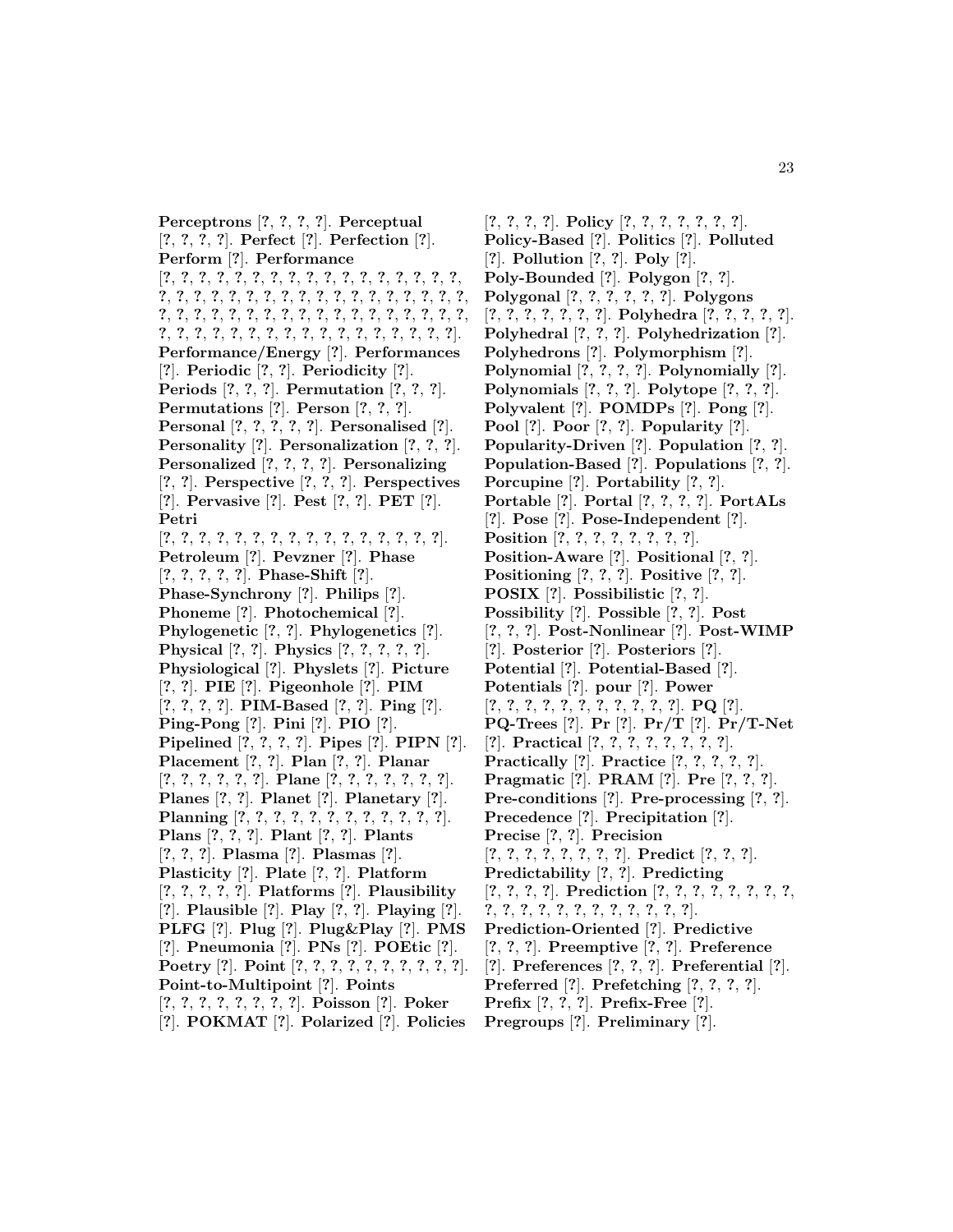**Premium** [**?**]. **Preprocessing** [**?**]. **Presence** [**?**, **?**, **?**]. **Presentation** [**?**, **?**, **?**, **?**]. **Presentations** [**?**]. **Preserving** [**?**, **?**, **?**]. **Pressure** [**?**, **?**, **?**, **?**]. **Prevention** [**?**]. **Price** [**?**, **?**]. **Priced** [**?**]. **Pricing** [**?**, **?**, **?**, **?**, **?**]. **Primal** [**?**]. **Primal-Dual** [**?**]. **PrimeEye** [**?**]. **Primer** [**?**]. **Primitive** [**?**]. **Primitives** [**?**]. **Principal** [**?**, **?**]. **Principle** [**?**, **?**, **?**]. **Principles** [**?**]. **Printed** [**?**]. **Prior** [**?**]. **Priorities** [**?**]. **Prioritized** [**?**]. **Priority** [**?**, **?**, **?**]. **Priors** [**?**]. **PRISM** [**?**]. **Privacy** [**?**, **?**]. **Private** [**?**]. **Pro** [**?**]. **Pro-** [**?**]. **Probabilistic** [**?**, **?**, **?**, **?**, **?**, **?**, **?**, **?**, **?**]. **Probe** [**?**]. **Problem** [**?**, **?**, **?**, **?**, **?**, **?**, **?**, **?**, **?**, **?**, **?**, **?**, **?**, **?**, **?**, **?**, **?**, **?**, **?**, **?**, **?**, **?**, **?**, **?**, **?**, **?**, **?**, **?**, **?**, **?**, **?**, **?**, **?**, **?**, **?**, **?**, **?**, **?**, **?**, **?**, **?**, **?**, **?**, **?**]. **Problem-Solving** [**?**]. **Problems** [**?**, **?**, **?**, **?**, **?**, **?**, **?**, **?**, **?**, **?**, **?**, **?**, **?**, **?**, **?**, **?**, **?**, **?**, **?**, **?**, **?**, **?**, **?**, **?**, **?**, **?**, **?**, **?**, **?**, **?**, **?**, **?**, **?**, **?**, **?**, **?**, **?**, **?**]. **Procedure** [**?**, **?**, **?**, **?**]. **Procedures** [**?**, **?**, **?**]. **Process** [**?**, **?**, **?**, **?**, **?**, **?**, **?**, **?**, **?**, **?**, **?**, **?**, **?**, **?**, **?**, **?**, **?**, **?**, **?**, **?**, **?**, **?**, **?**, **?**, **?**, **?**, **?**, **?**, **?**, **?**, **?**, **?**, **?**, **?**, **?**, **?**, **?**, **?**, **?**]. **Process-Based** [**?**]. **Process-Views** [**?**]. **Processes** [**?**, **?**, **?**, **?**, **?**, **?**, **?**, **?**, **?**, **?**]. **Processing** [**?**, **?**, **?**, **?**, **?**, **?**, **?**, **?**, **?**, **?**, **?**, **?**, **?**, **?**, **?**, **?**, **?**, **?**, **?**, **?**, **?**, **?**, **?**, **?**, **?**, **?**, **?**, **?**]. **Processor** [**?**, **?**, **?**, **?**, **?**, **?**, **?**]. **Processor-in-Memory** [**?**]. **Processors** [**?**, **?**, **?**]. **Procurement** [**?**]. **Producing** [**?**]. **Product** [**?**, **?**, **?**, **?**, **?**, **?**, **?**, **?**]. **Production** [**?**, **?**, **?**, **?**, **?**]. **Products** [**?**, **?**, **?**, **?**]. **Profile** [**?**]. **Profiling** [**?**]. **Profits** [**?**]. **Prognostic** [**?**, **?**, **?**]. **Program** [**?**, **?**, **?**, **?**, **?**, **?**, **?**, **?**, **?**, **?**, **?**, **?**, **?**, **?**, **?**, **?**, **?**]. **Programmable** [**?**, **?**, **?**, **?**, **?**]. **Programmed** [**?**, **?**]. **Programming** [**?**, **?**, **?**, **?**, **?**, **?**, **?**, **?**, **?**, **?**, **?**, **?**, **?**, **?**, **?**, **?**, **?**, **?**, **?**, **?**, **?**, **?**, **?**]. **Programs** [**?**, **?**, **?**, **?**, **?**, **?**, **?**, **?**, **?**, **?**, **?**, **?**, **?**, **?**, **?**, **?**, **?**, **?**, **?**, **?**, **?**, **?**, **?**, **?**, **?**, **?**]. **Progress** [**?**, **?**]. **Progressive** [**?**]. **Project** [**?**, **?**, **?**, **?**, **?**, **?**]. **Project-Based** [**?**]. **Projection** [**?**, **?**]. **Projection-Augmented** [**?**]. **Projections**

[**?**]. **projective** [**?**]. **Projector** [**?**, **?**, **?**]. **Projects** [**?**, **?**]. **Promela** [**?**, **?**]. **Promela/Spin** [**?**]. **Promises** [**?**]. **Pronouns** [**?**]. **Proof** [**?**, **?**, **?**, **?**, **?**, **?**, **?**, **?**]. **Proof-Search** [**?**]. **Proofs** [**?**, **?**, **?**, **?**, **?**, **?**, **?**, **?**]. **Propagation** [**?**, **?**]. **Propagator** [**?**, **?**]. **Properties** [**?**, **?**, **?**, **?**, **?**, **?**, **?**, **?**, **?**, **?**, **?**, **?**, **?**, **?**, **?**, **?**, **?**, **?**]. **Property** [**?**, **?**, **?**, **?**, **?**]. **Proportional** [**?**]. **Proposal** [**?**]. **Proposed** [**?**, **?**]. **Propositional** [**?**, **?**]. **Prospect** [**?**]. **Protein** [**?**, **?**]. **Protocol** [**?**, **?**, **?**, **?**, **?**, **?**, **?**, **?**, **?**, **?**, **?**, **?**, **?**, **?**, **?**, **?**, **?**, **?**]. **Protocols** [**?**, **?**, **?**, **?**, **?**, **?**, **?**, **?**, **?**, **?**, **?**, **?**, **?**, **?**]. **Prototype** [**?**, **?**, **?**, **?**, **?**]. **Prototyping** [**?**, **?**, **?**]. **Protrusion** [**?**]. **PROVE** [**?**]. **Prover** [**?**, **?**, **?**, **?**, **?**, **?**, **?**, **?**, **?**]. **Provide** [**?**, **?**, **?**]. **Provided** [**?**]. **Provider** [**?**]. **Providing** [**?**, **?**]. **Proving** [**?**, **?**, **?**, **?**, **?**, **?**, **?**, **?**]. **Provision** [**?**]. **Provisioned** [**?**]. **Provisioning** [**?**, **?**, **?**, **?**, **?**, **?**]. **Proximity** [**?**]. **Proxy** [**?**]. **PRTP** [**?**]. **Pruning** [**?**, **?**]. **Pseudo** [**?**, **?**]. **Pseudo-Random** [**?**]. **PSPACE** [**?**]. **PSPACE-Complete** [**?**]. **PTAS** [**?**]. **Public** [**?**]. **Public-Key** [**?**]. **Pulp** [**?**]. **Pure** [**?**]. **Purely** [**?**]. **Purpose** [**?**]. **Purposes** [**?**]. **Pursuit** [**?**]. **Pursuit-Evasion** [**?**]. **Push** [**?**]. **Push-Down** [**?**]. **Pushdown** [**?**, **?**]. **Put** [**?**]. **Puzzles** [**?**, **?**, **?**]. **PVC** [**?**]. **PVM** [**?**, **?**]. **Pyramidal** [**?**]. **Pyramids** [**?**, **?**]. **QA** [**?**]. **QA-LaSIE** [**?**]. **QAME** [**?**]. **QFD** [**?**]. **QoS** [**?**, **?**, **?**, **?**, **?**, **?**, **?**, **?**, **?**, **?**, **?**, **?**, **?**, **?**, **?**, **?**, **?**, **?**, **?**, **?**, **?**, **?**, **?**, **?**, **?**, **?**, **?**, **?**, **?**, **?**, **?**, **?**, **?**, **?**, **?**]. **QoS-Aware** [**?**]. **QoS-Enabled** [**?**]. **QoS-LB** [**?**]. **QoS-Sensitive** [**?**]. **QP** [**?**]. **Quadrangulations** [**?**]. **Quadratic** [**?**, **?**]. **Quadrilaterals** [**?**]. **Qualitative** [**?**, **?**, **?**, **?**, **?**]. **Quality** [**?**, **?**, **?**, **?**, **?**, **?**, **?**, **?**, **?**, **?**, **?**, **?**, **?**, **?**, **?**, **?**, **?**, **?**].

**Quality-of-Service** [**?**, **?**]. **Quantification**

24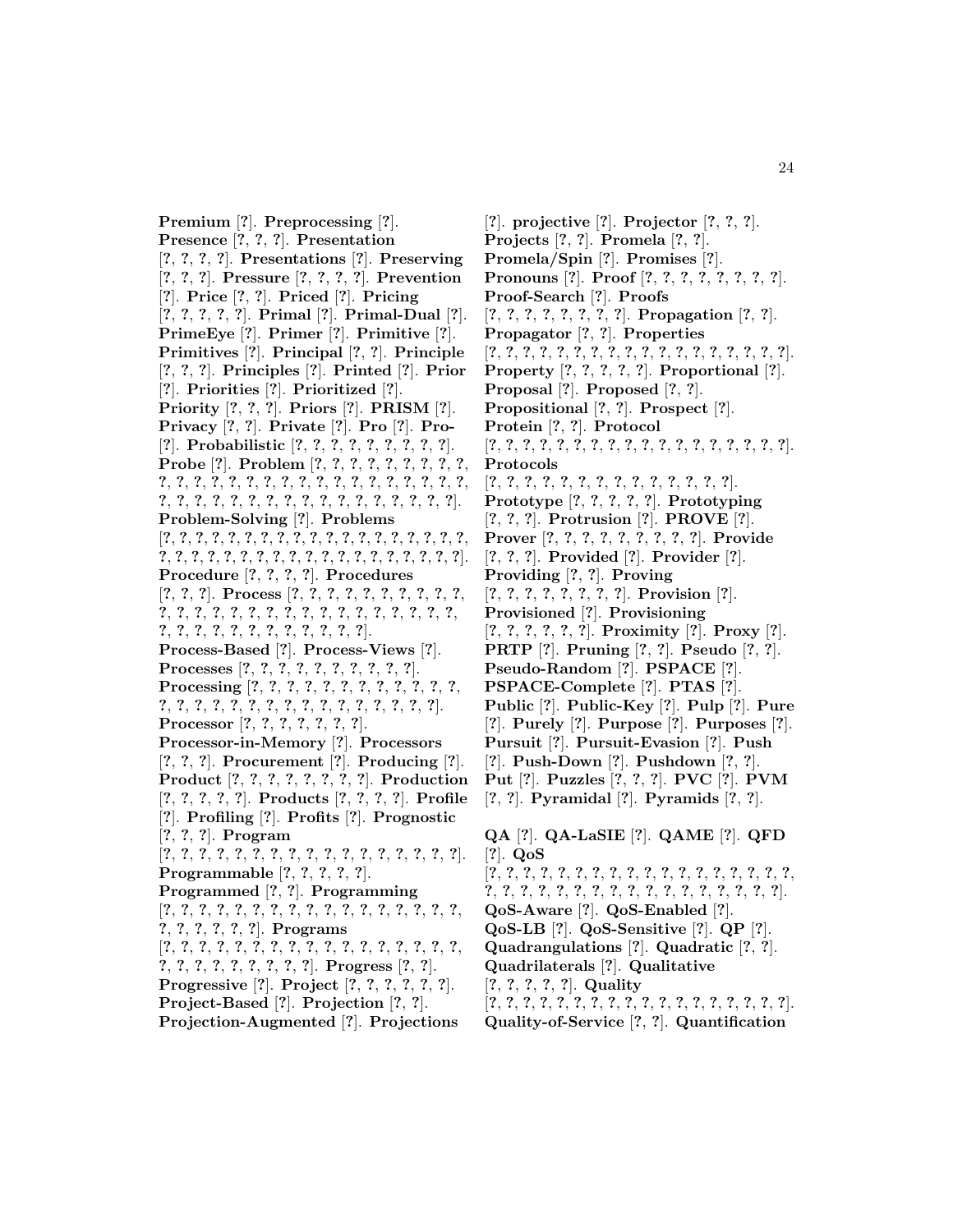[**?**, **?**]. **Quantified** [**?**, **?**]. **Quantitative** [**?**, **?**, **?**, **?**, **?**, **?**, **?**, **?**, **?**]. **Quantization** [**?**, **?**, **?**]. **Quantum** [**?**, **?**, **?**, **?**, **?**, **?**, **?**, **?**, **?**]. **Quartet** [**?**]. **Quasi** [**?**, **?**, **?**, **?**, **?**, **?**]. **Quasi-Invariant** [**?**]. **Quasi-Monte** [**?**, **?**, **?**]. **QuBE** [**?**]. **Qubit** [**?**]. **Queens** [**?**]. **Queries** [**?**, **?**, **?**, **?**, **?**, **?**, **?**, **?**, **?**, **?**, **?**, **?**]. **Query** [**?**, **?**, **?**, **?**, **?**, **?**, **?**, **?**, **?**, **?**, **?**, **?**, **?**, **?**, **?**, **?**]. **Querying** [**?**, **?**]. **Question** [**?**, **?**]. **Questions** [**?**, **?**]. **Queue** [**?**, **?**, **?**]. **Queued** [**?**]. **Queueing** [**?**]. **Queues** [**?**]. **Queuing** [**?**, **?**, **?**]. **Quick** [**?**]. **Quorum** [**?**]. **Quorum-Based** [**?**].

**Race** [**?**]. **RACER** [**?**]. **Races** [**?**]. **Radar** [**?**, **?**]. **Rademacher** [**?**]. **Radial** [**?**, **?**, **?**, **?**, **?**, **?**]. **Radical** [**?**, **?**]. **Radio** [**?**]. **Radiological** [**?**]. **Rainfall** [**?**]. **Ramsey** [**?**]. **Random** [**?**, **?**, **?**, **?**, **?**, **?**, **?**, **?**, **?**, **?**, **?**, **?**, **?**, **?**, **?**, **?**, **?**, **?**]. **Randomization** [**?**]. **Randomized** [**?**, **?**, **?**, **?**, **?**, **?**, **?**, **?**, **?**]. **Randomness** [**?**]. **Range** [**?**, **?**, **?**, **?**]. **Rank** [**?**]. **Ranking** [**?**, **?**, **?**]. **Rapid** [**?**]. **Raster** [**?**, **?**]. **Rate** [**?**, **?**, **?**, **?**, **?**]. **Rates** [**?**, **?**]. **Ratio** [**?**]. **Rational** [**?**]. **ray** [**?**]. **Rayleigh** [**?**]. **RBF** [**?**, **?**, **?**, **?**, **?**, **?**, **?**]. **RC** [**?**]. **RDBMS** [**?**]. **RDF** [**?**]. **RDL** [**?**]. **Re** [**?**, **?**]. **Re-classification** [**?**]. **Re-engineering** [**?**]. **Reachability** [**?**, **?**, **?**, **?**, **?**]. **Reaching** [**?**]. **Reactive** [**?**, **?**, **?**, **?**, **?**, **?**, **?**, **?**]. **Reactivity** [**?**, **?**, **?**, **?**, **?**]. **Reactor** [**?**]. **Read** [**?**]. **Read-Only** [**?**]. **Reader** [**?**]. **Readers** [**?**]. **Ready** [**?**]. **Real** [**?**, **?**, **?**, **?**, **?**, **?**, **?**, **?**, **?**, **?**, **?**, **?**, **?**, **?**, **?**, **?**, **?**, **?**, **?**, **?**, **?**, **?**, **?**, **?**, **?**, **?**, **?**, **?**, **?**, **?**, **?**, **?**, **?**]. **Real-Time** [**?**, **?**, **?**, **?**, **?**, **?**, **?**, **?**, **?**, **?**, **?**, **?**, **?**, **?**, **?**, **?**, **?**, **?**, **?**, **?**]. **Real-Valued** [**?**, **?**]. **Realistic** [**?**]. **Reality** [**?**]. **Realizability** [**?**]. **Realizable** [**?**]. **Realization** [**?**, **?**]. **Realizing** [**?**]. **Reallocation** [**?**]. **Rearrangement** [**?**]. **Reasoning** [**?**, **?**, **?**, **?**, **?**, **?**, **?**, **?**, **?**, **?**, **?**, **?**, **?**, **?**, **?**, **?**, **?**,

**?**, **?**, **?**, **?**, **?**, **?**, **?**, **?**, **?**, **?**, **?**, **?**, **?**, **?**, **?**, **?**, **?**, **?**, **?**, **?**, **?**, **?**, **?**, **?**]. **Rebuttals** [**?**]. **Recall** [**?**]. **Receiver** [**?**, **?**]. **Recognition** [**?**, **?**, **?**, **?**, **?**, **?**, **?**, **?**, **?**, **?**, **?**, **?**, **?**, **?**, **?**, **?**, **?**, **?**, **?**, **?**, **?**, **?**, **?**, **?**, **?**, **?**, **?**, **?**, **?**, **?**, **?**, **?**, **?**, **?**, **?**, **?**, **?**, **?**, **?**, **?**, **?**, **?**, **?**, **?**, **?**]. **Recognitions** [**?**]. **Recognizing** [**?**, **?**, **?**, **?**]. **Recombination** [**?**]. **Recommendation** [**?**]. **Recommendations** [**?**, **?**]. **Recommender** [**?**]. **Reconfigurable** [**?**]. **Reconstructed** [**?**]. **Reconstructing** [**?**]. **Reconstruction** [**?**, **?**, **?**, **?**, **?**, **?**, **?**, **?**, **?**, **?**, **?**]. **Record** [**?**]. **Recovery** [**?**, **?**, **?**, **?**]. **Rectangular** [**?**]. **Rectilinear** [**?**]. **RecTree** [**?**]. **Recurrence** [**?**]. **Recurrent** [**?**, **?**, **?**, **?**]. **Recursive** [**?**, **?**, **?**, **?**, **?**, **?**, **?**, **?**, **?**]. **Recycling** [**?**]. **Red** [**?**, **?**, **?**, **?**]. **Red/Blue** [**?**]. **Redistribution** [**?**]. **Reduced** [**?**, **?**, **?**]. **Reducing** [**?**, **?**]. **Reduction** [**?**, **?**, **?**, **?**, **?**, **?**, **?**, **?**, **?**]. **Reductions** [**?**, **?**, **?**]. **Redundant** [**?**]. **Reengineering** [**?**]. **Reference** [**?**, **?**, **?**]. **References** [**?**, **?**, **?**]. **Refinement** [**?**, **?**, **?**]. **Reflecting** [**?**]. **Reflection** [**?**, **?**, **?**]. **Reflections** [**?**]. **Refreshing** [**?**]. **Refreshment** [**?**]. **Refutability** [**?**]. **Region** [**?**, **?**, **?**, **?**]. **Region-Based** [**?**]. **Regional** [**?**, **?**, **?**]. **Regions** [**?**, **?**, **?**]. **Register** [**?**, **?**, **?**, **?**]. **Registration** [**?**, **?**, **?**, **?**, **?**, **?**, **?**, **?**, **?**, **?**, **?**, **?**]. **Regression** [**?**, **?**, **?**, **?**, **?**]. **Regret** [**?**, **?**]. **REGTET** [**?**]. **Regular** [**?**, **?**, **?**, **?**, **?**, **?**, **?**, **?**]. **Regularization** [**?**]. **Regularized** [**?**]. **Regularly** [**?**]. **Regulations** [**?**]. **Regulatory** [**?**, **?**]. **Reification** [**?**]. **Reinforcement** [**?**, **?**, **?**, **?**, **?**, **?**, **?**, **?**, **?**]. **Reinforment** [**?**]. **Rejection** [**?**, **?**, **?**]. **Rejoinders** [**?**]. **Related** [**?**, **?**, **?**]. **Relation** [**?**]. **Relational** [**?**, **?**, **?**, **?**, **?**, **?**, **?**]. **Relations** [**?**, **?**, **?**]. **Relationship** [**?**, **?**, **?**]. **Relationships** [**?**]. **Relatively** [**?**]. **Relativised** [**?**]. **Relaxation** [**?**, **?**]. **Relaxations** [**?**]. **Relaxed** [**?**, **?**]. **Release** [**?**, **?**]. **Releasing** [**?**]. **Relevance** [**?**, **?**]. **Relevant** [**?**].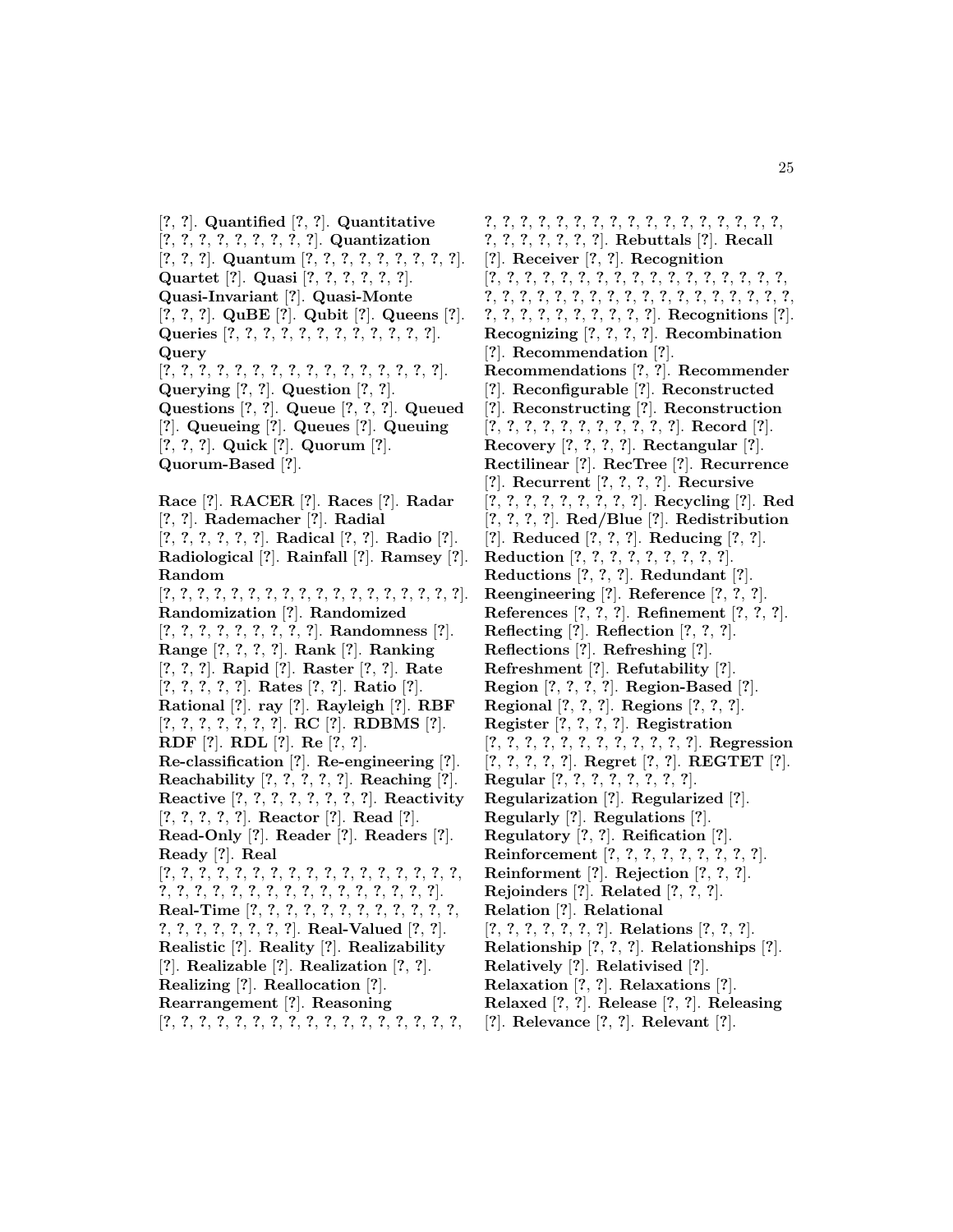**Reliable** [**?**, **?**, **?**, **?**, **?**, **?**, **?**, **?**, **?**]. **Remarks** [**?**]. **Remediation** [**?**]. **Remodelling** [**?**]. **Remote** [**?**, **?**, **?**, **?**, **?**, **?**]. **Removal** [**?**]. **Renaming** [**?**]. **Rental** [**?**]. **Repair** [**?**]. **Repeated** [**?**, **?**]. **Repetitions** [**?**]. **Repetitive** [**?**]. **Replacement** [**?**, **?**, **?**]. **Replay** [**?**]. **Replicated** [**?**]. **Replicator** [**?**]. **Replicators** [**?**]. **Repolarisation** [**?**, **?**]. **Reporting** [**?**]. **Repository** [**?**, **?**]. **Representation** [**?**, **?**, **?**, **?**, **?**, **?**, **?**, **?**, **?**, **?**, **?**, **?**, **?**, **?**, **?**, **?**, **?**, **?**, **?**, **?**, **?**, **?**, **?**]. **Representations** [**?**, **?**, **?**, **?**, **?**, **?**, **?**]. **Representative** [**?**]. **Representer** [**?**]. **Representing** [**?**]. **Repulsion** [**?**]. **Required** [**?**, **?**]. **Requirement** [**?**]. **Requirements** [**?**, **?**, **?**, **?**, **?**]. **Requirements-Driven** [**?**]. **Requires** [**?**]. **Rerouting** [**?**]. **Rescheduling** [**?**]. **Research** [**?**, **?**, **?**, **?**, **?**, **?**, **?**]. **Research-Rich** [**?**]. **Resectable** [**?**]. **Resemblance** [**?**]. **Reservation** [**?**]. **Reservoir** [**?**]. **Residual** [**?**, **?**]. **Resilience** [**?**]. **Resizing** [**?**]. **Resolution** [**?**, **?**, **?**, **?**, **?**, **?**, **?**, **?**, **?**]. **Resolution-Based** [**?**]. **Resolve** [**?**]. **Resonance** [**?**]. **Resource** [**?**, **?**, **?**, **?**, **?**, **?**, **?**, **?**, **?**, **?**, **?**, **?**]. **Resource-Bounded** [**?**]. **Resource-Constrained** [**?**]. **Resources** [**?**, **?**, **?**, **?**, **?**, **?**, **?**, **?**, **?**]. **Respect** [**?**]. **Response** [**?**, **?**, **?**]. **Responses** [**?**]. **Restoration** [**?**, **?**, **?**, **?**, **?**]. **Restricted** [**?**, **?**, **?**]. **Restructuring** [**?**]. **Result** [**?**, **?**, **?**]. **Results** [**?**, **?**, **?**, **?**, **?**, **?**, **?**, **?**, **?**, **?**, **?**, **?**]. **R´esum´e** [**?**]. **Retention** [**?**]. **Retiming** [**?**]. **Retinal** [**?**]. **Retrieval** [**?**, **?**, **?**, **?**, **?**, **?**, **?**, **?**, **?**, **?**, **?**, **?**, **?**, **?**, **?**, **?**, **?**, **?**, **?**, **?**, **?**, **?**, **?**, **?**, **?**, **?**, **?**, **?**, **?**, **?**, **?**]. **Retrieved** [**?**]. **Retrieving** [**?**]. **Retrograde** [**?**, **?**]. **Return** [**?**]. **Return-Set** [**?**]. **Reusability** [**?**]. **Reuse** [**?**, **?**, **?**, **?**]. **Reusing** [**?**]. **Reverse** [**?**, **?**]. **Reversible** [**?**, **?**]. **Review** [**?**, **?**, **?**, **?**, **?**, **?**, **?**, **?**, **?**]. **Revisable** [**?**].

**Revising** [**?**]. **Revision** [**?**, **?**, **?**]. **Revisited** [**?**, **?**, **?**]. **Revisiting** [**?**]. **Revolution** [**?**]. **Reward** [**?**]. **Rewards** [**?**, **?**]. **Rewrite** [**?**]. **Rewriting** [**?**, **?**, **?**, **?**, **?**, **?**, **?**, **?**]. **Rewriting-Based** [**?**]. **Rh** [**?**]. **Rheumatoid** [**?**]. **RIA** [**?**]. **Riccati** [**?**]. **Rich** [**?**, **?**, **?**]. **Richer** [**?**]. **Right** [**?**]. **Rigid** [**?**, **?**, **?**, **?**]. **Rigidity** [**?**]. **Rigorous** [**?**]. **Ring** [**?**, **?**]. **Rings** [**?**]. **Ripple** [**?**]. **Risk** [**?**, **?**, **?**]. **Risk-Management** [**?**]. **Risk/Vulnerability** [**?**]. **Ritz** [**?**]. **Road** [**?**]. **Robin** [**?**]. **RoboCup** [**?**]. **Robot** [**?**, **?**, **?**, **?**, **?**, **?**, **?**, **?**, **?**, **?**, **?**, **?**, **?**, **?**]. **Robotic** [**?**]. **Robotics** [**?**, **?**, **?**, **?**]. **Robots** [**?**, **?**, **?**, **?**, **?**, **?**]. **Robust** [**?**, **?**, **?**, **?**, **?**, **?**, **?**, **?**, **?**, **?**, **?**, **?**, **?**, **?**]. **Robuster** [**?**]. **Robustness** [**?**]. **Rock** [**?**]. **Rock-Paper-Scissors** [**?**]. **Role** [**?**, **?**, **?**, **?**, **?**, **?**]. **Role-Based** [**?**]. **Roles** [**?**]. **Rolling** [**?**]. **Rollouts** [**?**]. **Rome** [**?**]. **Room** [**?**, **?**, **?**]. **Root** [**?**]. **Rostering** [**?**]. **Rotated** [**?**]. **Rotation** [**?**, **?**, **?**]. **Rotation-Invariant** [**?**, **?**]. **Rough** [**?**, **?**, **?**, **?**]. **Round** [**?**]. **Rounding** [**?**, **?**]. **Roundings** [**?**]. **Rounds** [**?**]. **Route** [**?**, **?**]. **Router** [**?**]. **Routers** [**?**]. **Routes** [**?**]. **Routines** [**?**, **?**]. **Routing** [**?**, **?**, **?**, **?**, **?**, **?**, **?**, **?**, **?**, **?**, **?**, **?**, **?**, **?**, **?**, **?**, **?**, **?**, **?**, **?**, **?**]. **Royal** [**?**]. **RPC** [**?**, **?**]. **RPC-Based** [**?**]. **RPR** [**?**]. **RPV** [**?**]. **RPV-II** [**?**]. **RSVP** [**?**]. **RT** [**?**]. **Rtdt** [**?**]. **RTL** [**?**]. **Rule** [**?**, **?**, **?**, **?**, **?**, **?**, **?**, **?**, **?**]. **Rule-Based** [**?**, **?**, **?**]. **Rules** [**?**, **?**, **?**, **?**, **?**, **?**, **?**, **?**, **?**, **?**, **?**, **?**]. **Run** [**?**, **?**, **?**]. **Run-Length** [**?**]. **Run-Time** [**?**]. **Runge** [**?**]. **Running** [**?**]. **Runtime** [**?**]. **Rural** [**?**].

**s** [**?**]. **SA** [**?**]. **SAF** [**?**]. **Safe** [**?**, **?**]. **Safety** [**?**, **?**, **?**, **?**]. **SAGE** [**?**]. **Sales** [**?**, **?**, **?**]. **Salesman** [**?**, **?**]. **Same** [**?**]. **Sample** [**?**, **?**, **?**]. **Sample-Dependent** [**?**]. **SAT** [**?**, **?**, **?**, **?**, **?**, **?**]. **Sate** [**?**]. **Sate-of-the-Art** [**?**]. **Satellite** [**?**, **?**]. **Satisfaction**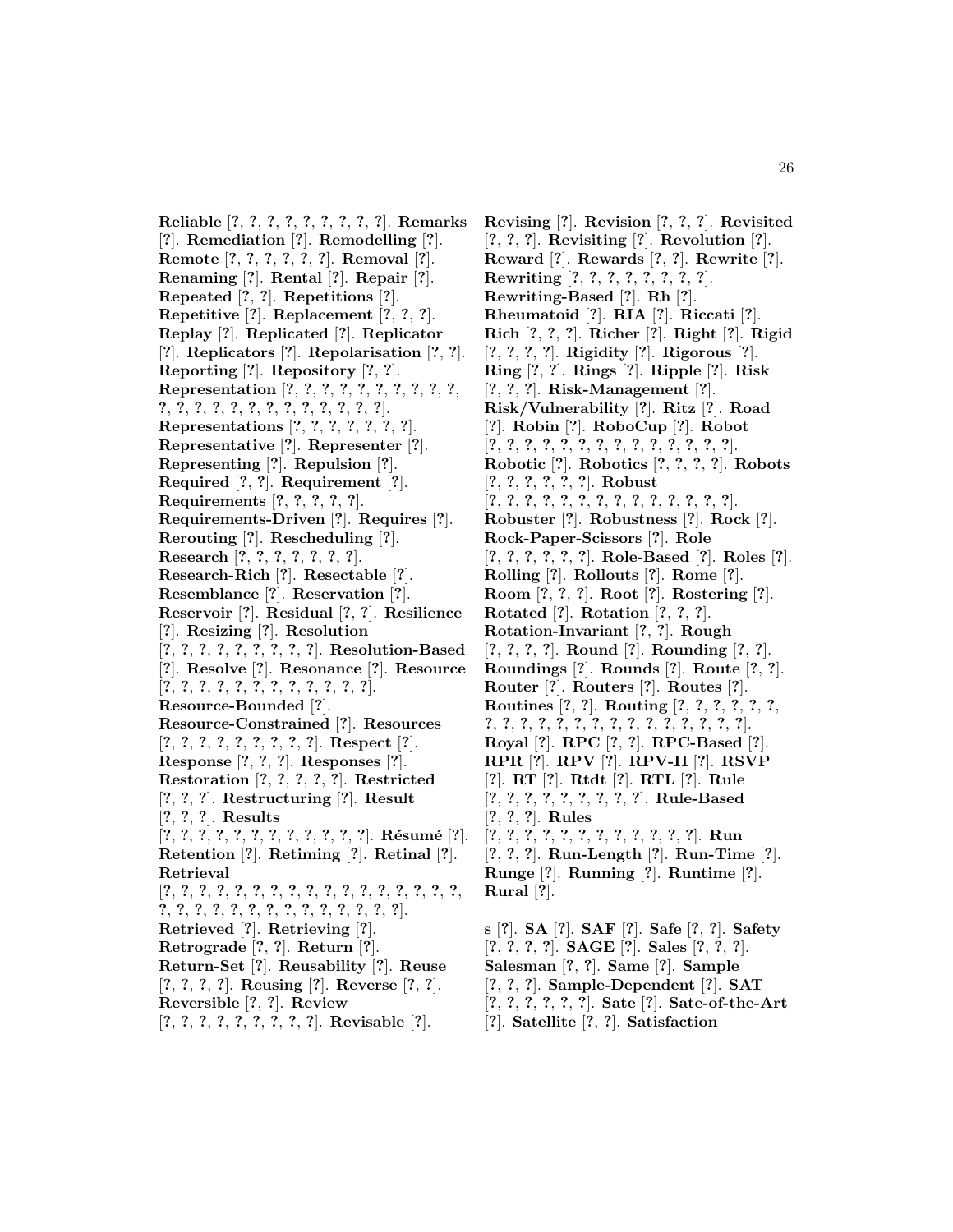[**?**, **?**, **?**, **?**, **?**, **?**]. **Satisfiability** [**?**, **?**, **?**, **?**, **?**]. **Satisfiable** [**?**]. **Satisfying** [**?**]. **Sausages** [**?**]. **Saving** [**?**]. **SBR** [**?**]. **Scaffold** [**?**]. **Scalability** [**?**, **?**]. **Scalable** [**?**, **?**, **?**, **?**, **?**, **?**, **?**, **?**, **?**, **?**, **?**, **?**]. **Scalar** [**?**, **?**]. **Scale** [**?**, **?**, **?**, **?**, **?**, **?**, **?**, **?**, **?**, **?**, **?**, **?**, **?**, **?**, **?**, **?**, **?**, **?**, **?**, **?**, **?**, **?**, **?**, **?**]. **Scale-Dependent** [**?**]. **Scale-Invariance** [**?**]. **Scale-Space** [**?**, **?**, **?**, **?**]. **Scale-Spaces** [**?**]. **Scale-Time** [**?**]. **Scaleable** [**?**]. **Scales** [**?**]. **Scaling** [**?**, **?**, **?**]. **Scan** [**?**]. **Scanners** [**?**]. **Scans** [**?**, **?**, **?**]. **Scatter** [**?**, **?**]. **Scattering** [**?**, **?**, **?**]. **Scenario** [**?**, **?**, **?**]. **Scenarios** [**?**, **?**]. **Scene** [**?**, **?**, **?**, **?**, **?**]. **Scenes** [**?**]. **Schedule** [**?**]. **Schedule-Then-Break** [**?**]. **Scheduler** [**?**, **?**, **?**]. **Scheduling** [**?**, **?**, **?**, **?**, **?**, **?**, **?**, **?**, **?**, **?**, **?**, **?**, **?**, **?**, **?**, **?**, **?**, **?**, **?**, **?**, **?**, **?**, **?**, **?**, **?**, **?**, **?**, **?**, **?**, **?**]. **Schema** [**?**, **?**, **?**, **?**, **?**, **?**, **?**]. **Schemas** [**?**]. **Schematizations** [**?**]. **Scheme** [**?**, **?**, **?**, **?**, **?**, **?**, **?**, **?**, **?**, **?**, **?**, **?**, **?**, **?**, **?**, **?**, **?**, **?**, **?**, **?**, **?**, **?**]. **Schemes** [**?**, **?**, **?**, **?**, **?**]. **School** [**?**]. **Schr¨odinger** [**?**, **?**]. **Science** [**?**, **?**, **?**, **?**, **?**, **?**]. **Scientific** [**?**, **?**, **?**, **?**, **?**, **?**]. **Scientists** [**?**]. **Scissors** [**?**]. **Scleroderma** [**?**]. **Sclerosis** [**?**, **?**]. **Scope** [**?**]. **Score** [**?**, **?**]. **Scores** [**?**]. **SCOTT** [**?**]. **SCOTT-5** [**?**]. **Screening** [**?**, **?**, **?**]. **Scripting** [**?**]. **SDL** [**?**, **?**, **?**, **?**, **?**, **?**, **?**, **?**, **?**, **?**, **?**, **?**, **?**, **?**]. **SDL-Specifications** [**?**]. **SDLcheck** [**?**]. **SDP** [**?**]. **SE** [**?**]. **SEAL** [**?**]. **Sealing** [**?**]. **Seamless** [**?**]. **Search** [**?**, **?**, **?**, **?**, **?**, **?**, **?**, **?**, **?**, **?**, **?**, **?**, **?**, **?**, **?**, **?**, **?**, **?**, **?**, **?**, **?**, **?**, **?**, **?**, **?**, **?**, **?**, **?**, **?**, **?**, **?**, **?**, **?**, **?**, **?**]. **Searcher** [**?**]. **Searching** [**?**, **?**, **?**, **?**, **?**, **?**, **?**, **?**]. **Second** [**?**, **?**, **?**, **?**]. **Second-Order** [**?**, **?**]. **Secondary** [**?**, **?**]. **Secrecy** [**?**]. **Secrets** [**?**]. **Secure** [**?**, **?**, **?**, **?**, **?**, **?**, **?**]. **Security** [**?**, **?**, **?**, **?**, **?**, **?**, **?**, **?**]. **Seeing** [**?**]. **Seems** [**?**]. **SEGA** [**?**]. **Segment** [**?**, **?**]. **Segmentation** [**?**, **?**, **?**, **?**, **?**, **?**, **?**, **?**, **?**, **?**, **?**, **?**, **?**, **?**, **?**, **?**, **?**, **?**, **?**, **?**, **?**, **?**, **?**, **?**]. **Segmentation-Free** [**?**]. **Segmented** [**?**]. **Segments** [**?**, **?**, **?**, **?**].

**Segregative** [**?**]. **Selecting** [**?**, **?**]. **Selection** [**?**, **?**, **?**, **?**, **?**, **?**, **?**, **?**, **?**, **?**, **?**, **?**, **?**, **?**, **?**, **?**, **?**, **?**, **?**, **?**, **?**, **?**]. **Selections** [**?**]. **Selective** [**?**, **?**, **?**]. **Selectively** [**?**]. **Selectivity** [**?**, **?**]. **Self** [**?**, **?**, **?**, **?**, **?**, **?**, **?**, **?**, **?**, **?**, **?**, **?**, **?**, **?**, **?**, **?**, **?**, **?**]. **Self-Adaptation** [**?**]. **Self-Assembled** [**?**]. **Self-Assembly** [**?**]. **Self-Assessment** [**?**]. **Self-Healing** [**?**]. **Self-Organising** [**?**, **?**]. **Self-Organization** [**?**]. **Self-Organized** [**?**]. **Self-Organizing** [**?**, **?**, **?**, **?**, **?**, **?**, **?**]. **Self-Play** [**?**]. **Self-Similarity** [**?**]. **Semantic** [**?**, **?**, **?**, **?**, **?**, **?**]. **Semantics** [**?**, **?**, **?**, **?**, **?**, **?**, **?**, **?**, **?**]. **Semi** [**?**, **?**, **?**]. **Semi-automatic** [**?**, **?**]. **Semi-structured** [**?**]. **Semialgebraic** [**?**]. **Semidefinite** [**?**, **?**]. **Semilattice** [**?**]. **Semilinearity** [**?**]. **Semistructured** [**?**]. **Send** [**?**]. **Sensation** [**?**]. **Sense** [**?**, **?**]. **Sensing** [**?**, **?**, **?**, **?**]. **Sensitive** [**?**, **?**, **?**, **?**]. **Sensitivity** [**?**, **?**, **?**]. **Sensor** [**?**, **?**, **?**]. **Sensory** [**?**]. **Sentence** [**?**, **?**]. **Sentences** [**?**]. **Separable** [**?**]. **Separating** [**?**, **?**, **?**]. **Separation** [**?**, **?**, **?**, **?**, **?**, **?**, **?**, **?**]. **Separators** [**?**, **?**]. **Sequence** [**?**, **?**, **?**, **?**, **?**, **?**, **?**, **?**, **?**, **?**, **?**, **?**, **?**, **?**, **?**, **?**, **?**]. **Sequences** [**?**, **?**, **?**, **?**, **?**, **?**, **?**, **?**, **?**, **?**, **?**, **?**, **?**, **?**, **?**]. **Sequencing** [**?**, **?**]. **Sequent** [**?**]. **Sequential** [**?**, **?**, **?**, **?**, **?**, **?**, **?**, **?**, **?**, **?**, **?**]. **Sequentialization** [**?**]. **Sequentially** [**?**, **?**]. **Serial** [**?**]. **Series** [**?**, **?**, **?**, **?**, **?**, **?**, **?**, **?**, **?**, **?**]. **Series-Parallel** [**?**]. **Server** [**?**, **?**, **?**, **?**, **?**, **?**]. **Servers** [**?**, **?**]. **Service** [**?**, **?**, **?**, **?**, **?**, **?**, **?**, **?**, **?**, **?**, **?**, **?**, **?**, **?**, **?**, **?**, **?**, **?**, **?**, **?**, **?**, **?**, **?**, **?**, **?**, **?**, **?**, **?**, **?**, **?**, **?**, **?**, **?**, **?**, **?**, **?**, **?**]. **Services** [**?**, **?**, **?**, **?**, **?**, **?**, **?**, **?**, **?**, **?**, **?**, **?**, **?**, **?**, **?**, **?**, **?**, **?**, **?**, **?**, **?**, **?**, **?**, **?**, **?**, **?**, **?**, **?**, **?**, **?**, **?**, **?**, **?**]. **Servlets** [**?**]. **Set** [**?**, **?**, **?**, **?**, **?**, **?**, **?**, **?**, **?**, **?**, **?**, **?**, **?**, **?**, **?**, **?**, **?**, **?**, **?**]. **Set-Reasoning** [**?**]. **Set-Theoretic** [**?**]. **Setpairs** [**?**]. **Sets** [**?**, **?**, **?**, **?**, **?**, **?**, **?**, **?**, **?**, **?**]. **Setting** [**?**, **?**, **?**]. **Setup** [**?**]. **Several** [**?**, **?**]. **SH** [**?**]. **SH-tree**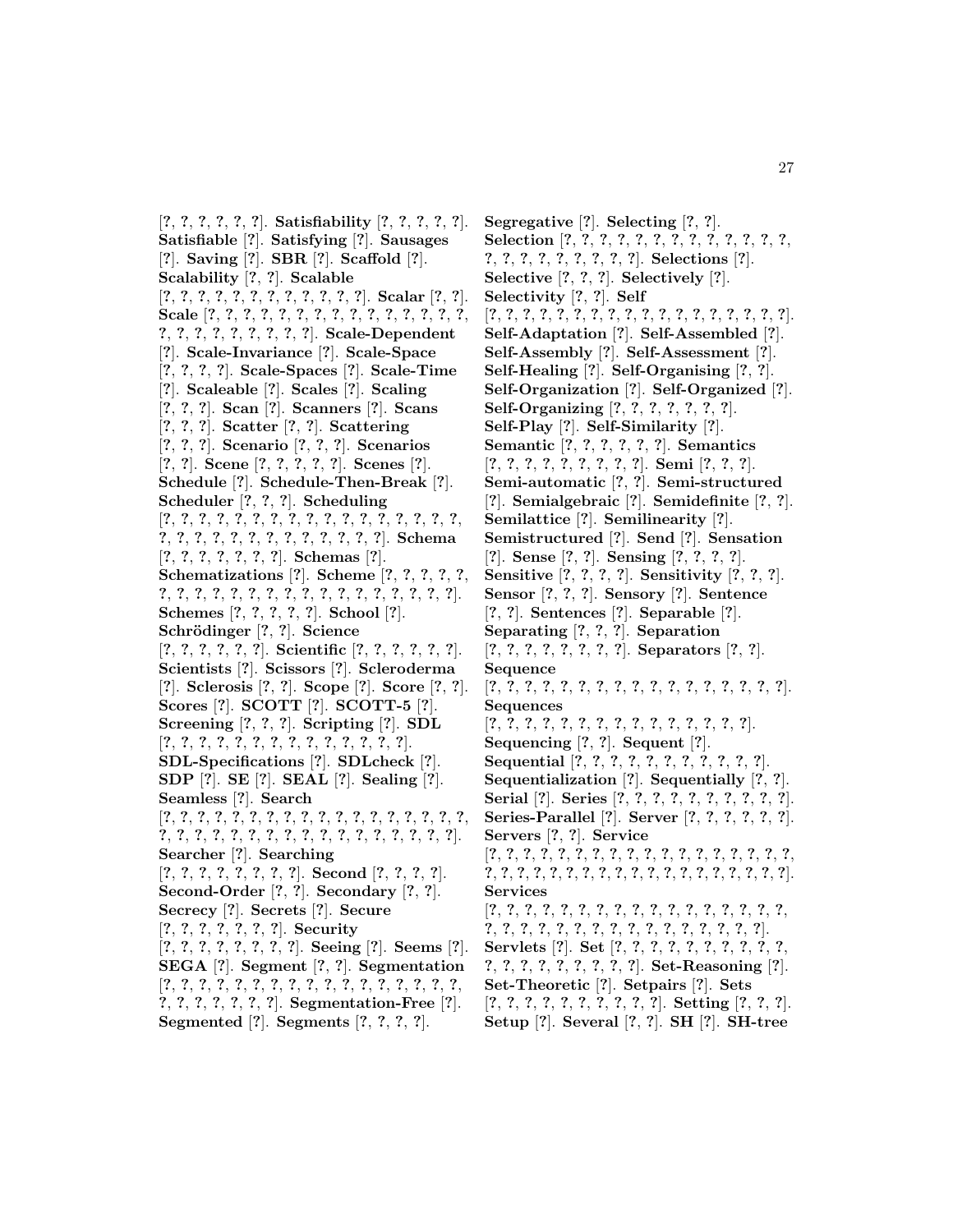[**?**]. **Shading** [**?**]. **Shadow** [**?**]. **Sham** [**?**]. **Shape** [**?**, **?**, **?**, **?**, **?**, **?**, **?**, **?**, **?**, **?**, **?**, **?**, **?**, **?**, **?**, **?**, **?**, **?**, **?**, **?**, **?**, **?**, **?**, **?**, **?**, **?**, **?**, **?**, **?**, **?**]. **Shape-Based** [**?**]. **Shape-Guided** [**?**]. **Shaped** [**?**, **?**]. **Shapes** [**?**, **?**, **?**, **?**, **?**, **?**, **?**, **?**]. **Shaping** [**?**, **?**, **?**]. **Shared** [**?**, **?**, **?**, **?**, **?**, **?**, **?**, **?**, **?**, **?**, **?**, **?**, **?**, **?**]. **Shared-Memory** [**?**]. **Shared-Tree** [**?**]. **Sharing** [**?**, **?**, **?**, **?**, **?**, **?**, **?**, **?**, **?**, **?**, **?**]. **Sheet** [**?**]. **Sheffield** [**?**]. **Shell** [**?**]. **Shift** [**?**, **?**]. **Shifted** [**?**]. **Ship** [**?**]. **Shock** [**?**, **?**]. **Shogi** [**?**, **?**, **?**, **?**]. **Shop** [**?**, **?**, **?**]. **Short** [**?**, **?**, **?**, **?**, **?**, **?**, **?**]. **Short-Term** [**?**]. **Short-Time** [**?**]. **Shortest** [**?**, **?**, **?**]. **Shot** [**?**]. **Sided** [**?**]. **Sides** [**?**]. **Sieves** [**?**]. **Sigma** [**?**]. **Signal** [**?**]. **Signalling** [**?**]. **Signals** [**?**, **?**]. **Signature** [**?**, **?**]. **Signatures** [**?**, **?**, **?**, **?**, **?**]. **Significance** [**?**]. **Signing** [**?**]. **Silhouettes** [**?**, **?**, **?**]. **Silicon** [**?**]. **Similar** [**?**]. **Similarity** [**?**, **?**, **?**, **?**, **?**, **?**, **?**, **?**, **?**, **?**, **?**, **?**]. **Similarity-Based** [**?**]. **Simple** [**?**, **?**, **?**, **?**, **?**, **?**, **?**, **?**, **?**, **?**]. **Simplest** [**?**]. **Simplex** [**?**]. **Simulate** [**?**, **?**, **?**]. **Simulated** [**?**, **?**, **?**, **?**, **?**]. **Simulating** [**?**, **?**]. **Simulation** [**?**, **?**, **?**, **?**, **?**, **?**, **?**, **?**, **?**, **?**, **?**, **?**, **?**, **?**, **?**, **?**, **?**, **?**, **?**, **?**, **?**, **?**, **?**, **?**, **?**, **?**, **?**, **?**, **?**, **?**, **?**]. **Simulation-Based** [**?**, **?**]. **Simulation-Visualization** [**?**, **?**]. **Simulations** [**?**, **?**, **?**, **?**, **?**, **?**, **?**, **?**, **?**]. **Simulator** [**?**, **?**, **?**, **?**]. **Simultaneous** [**?**, **?**]. **Singapore** [**?**]. **Single** [**?**, **?**, **?**, **?**, **?**, **?**, **?**, **?**]. **Single-Map** [**?**]. **Single-Sink** [**?**]. **Single-User** [**?**]. **Singleton** [**?**]. **Singular** [**?**]. **Singularities** [**?**]. **Sink** [**?**, **?**]. **SIP** [**?**]. **Site** [**?**, **?**, **?**]. **Sites** [**?**, **?**, **?**]. **situ** [**?**]. **Situated** [**?**, **?**]. **Situation** [**?**, **?**]. **Situations** [**?**, **?**]. **Size** [**?**, **?**, **?**, **?**, **?**, **?**, **?**, **?**, **?**, **?**, **?**, **?**, **?**, **?**, **?**, **?**]. **Size-Adjusted** [**?**]. **Size-Change** [**?**]. **Sized** [**?**]. **SKaMPI** [**?**]. **Skeletal** [**?**]. **Skeleton** [**?**, **?**, **?**]. **Skeleton-Based** [**?**]. **Skeletonization** [**?**]. **Skeletons** [**?**, **?**]. **Skill**

[**?**, **?**]. **Skills** [**?**, **?**, **?**]. **Skin** [**?**]. **SLA** [**?**]. **SLAM** [**?**]. **SLC** [**?**]. **Sleep** [**?**]. **Sleeping** [**?**]. **Sliding** [**?**]. **Slowing** [**?**]. **SM** [**?**]. **Small** [**?**, **?**, **?**, **?**, **?**]. **Smart** [**?**, **?**, **?**]. **Smartcards** [**?**]. **Smog** [**?**]. **Smooth** [**?**, **?**]. **Smoothing** [**?**]. **Smoothness** [**?**]. **SMP** [**?**]. **SMV** [**?**]. **Snapshot** [**?**]. **SNI** [**?**]. **SNN** [**?**]. **Soccer** [**?**]. **Sociability** [**?**]. **Social** [**?**, **?**]. **Society** [**?**]. **Socio** [**?**]. **Socio-economic** [**?**]. **Sociotechnical** [**?**]. **Sockets** [**?**]. **Soft** [**?**, **?**, **?**]. **Software** [**?**, **?**, **?**, **?**, **?**, **?**, **?**, **?**, **?**, **?**, **?**, **?**, **?**, **?**, **?**, **?**, **?**, **?**, **?**, **?**, **?**, **?**, **?**, **?**, **?**, **?**, **?**, **?**, **?**, **?**, **?**, **?**, **?**]. **Soils** [**?**]. **Solar** [**?**]. **Solitaire** [**?**]. **Solution** [**?**, **?**, **?**, **?**, **?**, **?**, **?**, **?**, **?**, **?**]. **Solutions** [**?**, **?**, **?**, **?**, **?**]. **Solvability** [**?**]. **Solvable** [**?**]. **Solve** [**?**]. **Solver** [**?**, **?**, **?**, **?**, **?**]. **Solvers** [**?**, **?**]. **Solving** [**?**, **?**, **?**, **?**, **?**, **?**, **?**, **?**, **?**, **?**, **?**, **?**, **?**, **?**, **?**, **?**, **?**, **?**, **?**, **?**, **?**, **?**, **?**, **?**, **?**, **?**, **?**]. **SOM** [**?**, **?**]. **SOMA** [**?**]. **Some** [**?**, **?**, **?**, **?**, **?**, **?**, **?**, **?**, **?**, **?**, **?**, **?**, **?**, **?**, **?**]. **Sonographic** [**?**]. **SOntoDL** [**?**]. **Sorting** [**?**]. **Sound** [**?**, **?**]. **Soundness** [**?**]. **Source** [**?**, **?**, **?**, **?**, **?**, **?**, **?**, **?**, **?**, **?**]. **Sources** [**?**, **?**, **?**, **?**, **?**, **?**, **?**, **?**, **?**]. **Space** [**?**, **?**, **?**, **?**, **?**, **?**, **?**, **?**, **?**, **?**, **?**, **?**, **?**, **?**, **?**, **?**, **?**, **?**, **?**, **?**, **?**, **?**, **?**, **?**, **?**, **?**, **?**, **?**, **?**, **?**, **?**, **?**, **?**, **?**, **?**]. **Space-Efficient** [**?**]. **Space-Sharing** [**?**]. **Spaces** [**?**, **?**, **?**, **?**, **?**, **?**, **?**, **?**, **?**, **?**, **?**, **?**, **?**]. **Spanish** [**?**, **?**]. **Spanner** [**?**]. **Spanning** [**?**]. **Sparse** [**?**, **?**, **?**, **?**, **?**, **?**]. **SPARSITY** [**?**, **?**]. **Spatial** [**?**, **?**, **?**, **?**, **?**, **?**, **?**, **?**, **?**]. **Spatially** [**?**]. **Spatio** [**?**, **?**, **?**, **?**]. **Spatio-Temporal** [**?**, **?**, **?**, **?**]. **Spatiotemporal** [**?**]. **Speaker** [**?**, **?**, **?**, **?**, **?**]. **Spearmint** [**?**]. **SPEC** [**?**]. **Special** [**?**]. **Specialised** [**?**]. **Specialization** [**?**]. **Specific** [**?**, **?**, **?**, **?**, **?**, **?**]. **Specification** [**?**, **?**, **?**, **?**, **?**, **?**, **?**]. **Specifications** [**?**, **?**, **?**, **?**, **?**, **?**, **?**, **?**, **?**, **?**, **?**, **?**]. **Specifying** [**?**]. **SPEComp** [**?**]. **Spectral** [**?**, **?**, **?**, **?**]. **Spectrum** [**?**, **?**]. **Specular** [**?**]. **Speech** [**?**, **?**, **?**, **?**, **?**, **?**, **?**, **?**, **?**, **?**, **?**]. **Speed** [**?**, **?**, **?**, **?**]. **Speed-Up** [**?**]. **Speeding**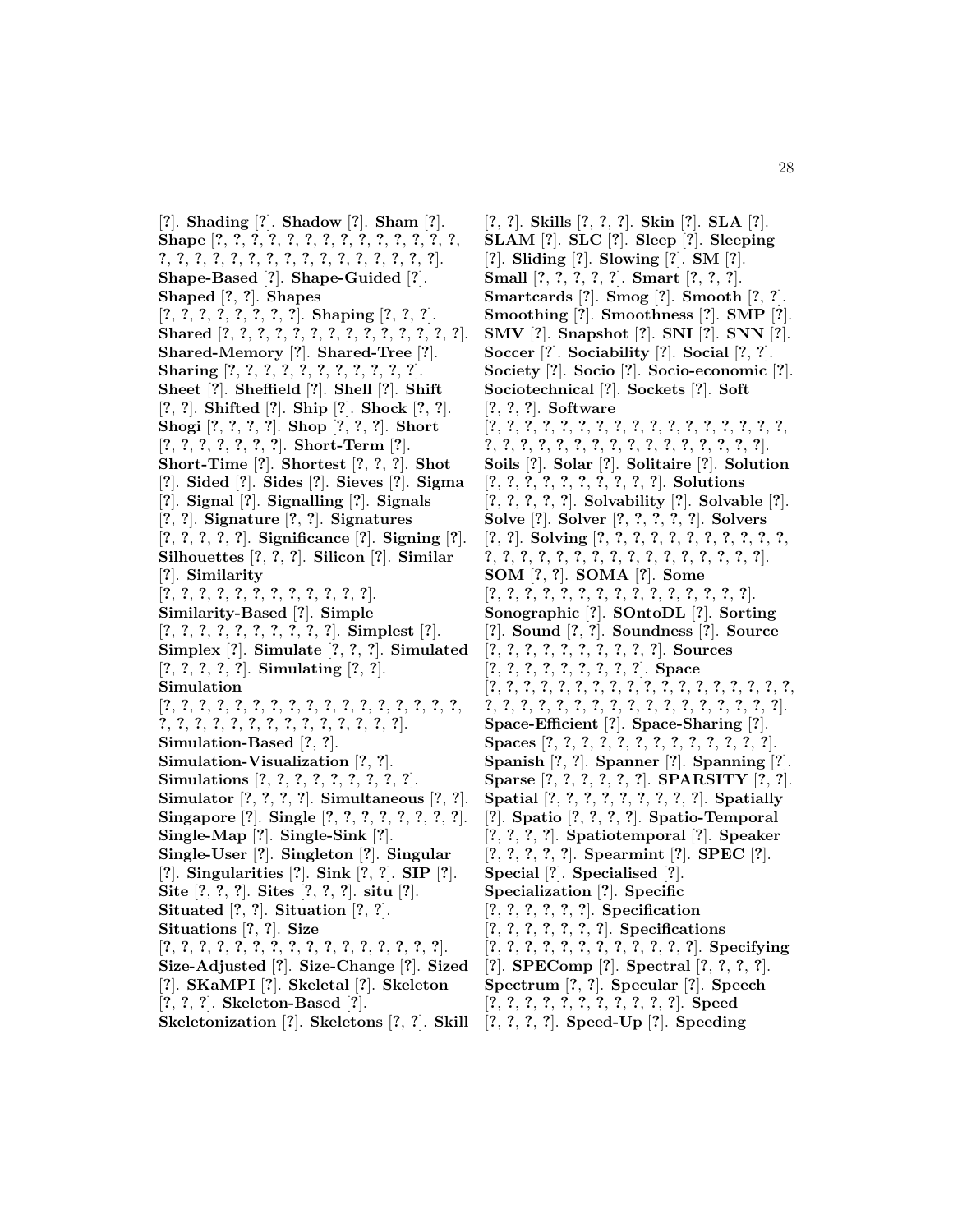[**?**, **?**, **?**]. **Speeding-Up** [**?**]. **Spelling** [**?**]. **Sphere** [**?**]. **Spheres** [**?**, **?**]. **SPI** [**?**]. **SPIDAR** [**?**]. **Spills** [**?**]. **Spin** [**?**, **?**, **?**, **?**, **?**, **?**, **?**]. **SPIN-Based** [**?**]. **Splicing** [**?**, **?**]. **Spline** [**?**, **?**, **?**]. **Split** [**?**]. **Splits** [**?**]. **Splitting** [**?**, **?**]. **Spoken** [**?**, **?**]. **Spontaneous** [**?**, **?**]. **Sports** [**?**, **?**]. **Spread** [**?**]. **Spreading** [**?**]. **Spurious** [**?**]. **SQL** [**?**]. **SQL-99** [**?**]. **Squad** [**?**]. **Square** [**?**]. **Squarer** [**?**]. **Squares** [**?**, **?**, **?**]. **SR8000** [**?**]. **SSADM** [**?**]. **SSE** [**?**]. **SSH** [**?**]. **SSH-Connected** [**?**]. **Stability** [**?**, **?**, **?**, **?**, **?**]. **Stable** [**?**]. **Stack** [**?**]. **Stacking** [**?**]. **Stacks** [**?**]. **Staff** [**?**]. **Stage** [**?**, **?**]. **Stamps** [**?**, **?**]. **Standard** [**?**, **?**, **?**, **?**, **?**]. **Standardizing** [**?**, **?**]. **Standards** [**?**, **?**]. **Star** [**?**, **?**]. **State** [**?**, **?**, **?**, **?**, **?**, **?**, **?**, **?**, **?**, **?**, **?**, **?**, **?**, **?**, **?**, **?**, **?**, **?**, **?**, **?**, **?**, **?**, **?**, **?**, **?**, **?**, **?**, **?**, **?**]. **State-Based** [**?**]. **State-Space** [**?**]. **Stateless** [**?**, **?**]. **States** [**?**, **?**, **?**]. **Static** [**?**, **?**, **?**, **?**, **?**]. **Statistical** [**?**, **?**, **?**, **?**, **?**, **?**, **?**, **?**, **?**, **?**, **?**, **?**, **?**]. **Statistics** [**?**, **?**, **?**, **?**, **?**, **?**, **?**]. **Stator** [**?**]. **Staying** [**?**]. **Steady** [**?**, **?**]. **Steering** [**?**, **?**]. **Steganography** [**?**]. **Steiner** [**?**, **?**, **?**]. **STEM** [**?**]. **Stemming** [**?**, **?**]. **Stenosis** [**?**]. **Step** [**?**]. **Steps** [**?**]. **Stereo** [**?**, **?**, **?**, **?**, **?**]. **Stereo-Camera-Guided** [**?**]. **Stereographic** [**?**, **?**]. **Stereotypes** [**?**]. **Stigmergic** [**?**]. **Stigmergy** [**?**]. **Still** [**?**, **?**]. **Stimuli** [**?**]. **Stochastic** [**?**, **?**, **?**, **?**, **?**, **?**]. **Stock** [**?**, **?**, **?**]. **Stokes** [**?**]. **Stopping** [**?**]. **Storage** [**?**, **?**]. **Story** [**?**]. **Straightening** [**?**]. **Strassen** [**?**]. **Strategic** [**?**]. **Strategies** [**?**, **?**, **?**, **?**, **?**, **?**, **?**, **?**, **?**, **?**, **?**, **?**, **?**]. **Strategy** [**?**, **?**, **?**, **?**, **?**, **?**, **?**]. **Stratified** [**?**]. **Stream** [**?**, **?**, **?**]. **Stream-Based** [**?**]. **Streaming** [**?**, **?**, **?**, **?**]. **Streams** [**?**, **?**]. **STREAMS-Based** [**?**]. **Strength** [**?**]. **Striate** [**?**, **?**]. **Strictly** [**?**]. **Strictly-Layered** [**?**]. **String** [**?**, **?**, **?**, **?**]. **String-Edit** [**?**]. **Strings** [**?**, **?**]. **STRIP** [**?**]. **Striping** [**?**]. **Stroke** [**?**]. **Strong**

[**?**, **?**, **?**, **?**, **?**]. **Strongly** [**?**]. **Structural** [**?**, **?**, **?**, **?**, **?**, **?**, **?**, **?**, **?**, **?**, **?**, **?**]. **Structure** [**?**, **?**, **?**, **?**, **?**, **?**, **?**, **?**, **?**, **?**, **?**, **?**, **?**, **?**, **?**, **?**, **?**, **?**, **?**, **?**, **?**]. **Structured** [**?**, **?**, **?**, **?**, **?**, **?**]. **Structures** [**?**, **?**, **?**, **?**, **?**, **?**, **?**, **?**, **?**, **?**, **?**, **?**, **?**, **?**, **?**]. **Structuring** [**?**]. **STTL** [**?**]. **Student** [**?**, **?**, **?**, **?**, **?**, **?**, **?**]. **Students** [**?**]. **Studied** [**?**]. **Studies** [**?**, **?**, **?**, **?**, **?**]. **Study** [**?**, **?**, **?**, **?**, **?**, **?**, **?**, **?**, **?**, **?**, **?**, **?**, **?**, **?**, **?**, **?**, **?**, **?**, **?**, **?**, **?**, **?**, **?**, **?**, **?**, **?**, **?**, **?**, **?**, **?**, **?**, **?**, **?**, **?**, **?**, **?**]. **Studying** [**?**, **?**]. **Style** [**?**]. **Styles** [**?**, **?**]. **Subband** [**?**, **?**]. **Subdomination** [**?**]. **Subexponential** [**?**]. **Subgrid** [**?**, **?**]. **Subject** [**?**]. **Sublanguage** [**?**]. **Sublinear** [**?**]. **Submission** [**?**]. **Subsequence** [**?**]. **Subsequential** [**?**]. **Subset** [**?**]. **Subsets** [**?**, **?**, **?**, **?**]. **Subspace** [**?**, **?**]. **Substance** [**?**]. **Substitution** [**?**]. **Subsumption** [**?**]. **Subsymbolic** [**?**]. **Subsystem** [**?**]. **Success** [**?**, **?**]. **Successive** [**?**]. **Suffix** [**?**, **?**, **?**]. **Sugar** [**?**]. **Sugeno** [**?**]. **Suisse** [**?**]. **Suite** [**?**]. **Sulci** [**?**]. **Sum** [**?**, **?**, **?**]. **Summarization** [**?**]. **Summit** [**?**]. **Sums** [**?**]. **Super** [**?**, **?**]. **Supercomputer** [**?**, **?**]. **Supercomputers** [**?**, **?**]. **Superlinear** [**?**]. **Superposition** [**?**]. **Supertrees** [**?**]. **Supervise** [**?**]. **Supervised** [**?**, **?**, **?**, **?**]. **Supplementary** [**?**]. **Supply** [**?**, **?**]. **Support** [**?**, **?**, **?**, **?**, **?**, **?**, **?**, **?**, **?**, **?**, **?**, **?**, **?**, **?**, **?**, **?**, **?**, **?**, **?**, **?**, **?**, **?**, **?**, **?**, **?**, **?**, **?**, **?**, **?**, **?**, **?**, **?**, **?**, **?**, **?**, **?**, **?**, **?**, **?**, **?**, **?**, **?**, **?**, **?**, **?**, **?**, **?**]. **Supported** [**?**]. **Supporting** [**?**, **?**, **?**, **?**, **?**, **?**, **?**, **?**, **?**, **?**, **?**, **?**, **?**, **?**]. **Supports** [**?**]. **Surface** [**?**, **?**, **?**, **?**, **?**, **?**]. **Surfaces** [**?**, **?**, **?**, **?**]. **Surfactant** [**?**]. **Surfactant-Enhanced** [**?**]. **Surveillance** [**?**, **?**]. **Survey** [**?**, **?**, **?**]. **Survival** [**?**]. **Sustainable** [**?**]. **SVCR** [**?**]. **SVM** [**?**]. **Swarm** [**?**]. **Swedish** [**?**]. **Sweep** [**?**]. **Swing** [**?**]. **Swirling** [**?**]. **Switch** [**?**, **?**, **?**]. **Switched** [**?**, **?**]. **Switches** [**?**]. **Switching** [**?**]. **Symbiotic** [**?**]. **Symbolic** [**?**, **?**, **?**, **?**, **?**, **?**, **?**, **?**, **?**, **?**, **?**, **?**, **?**].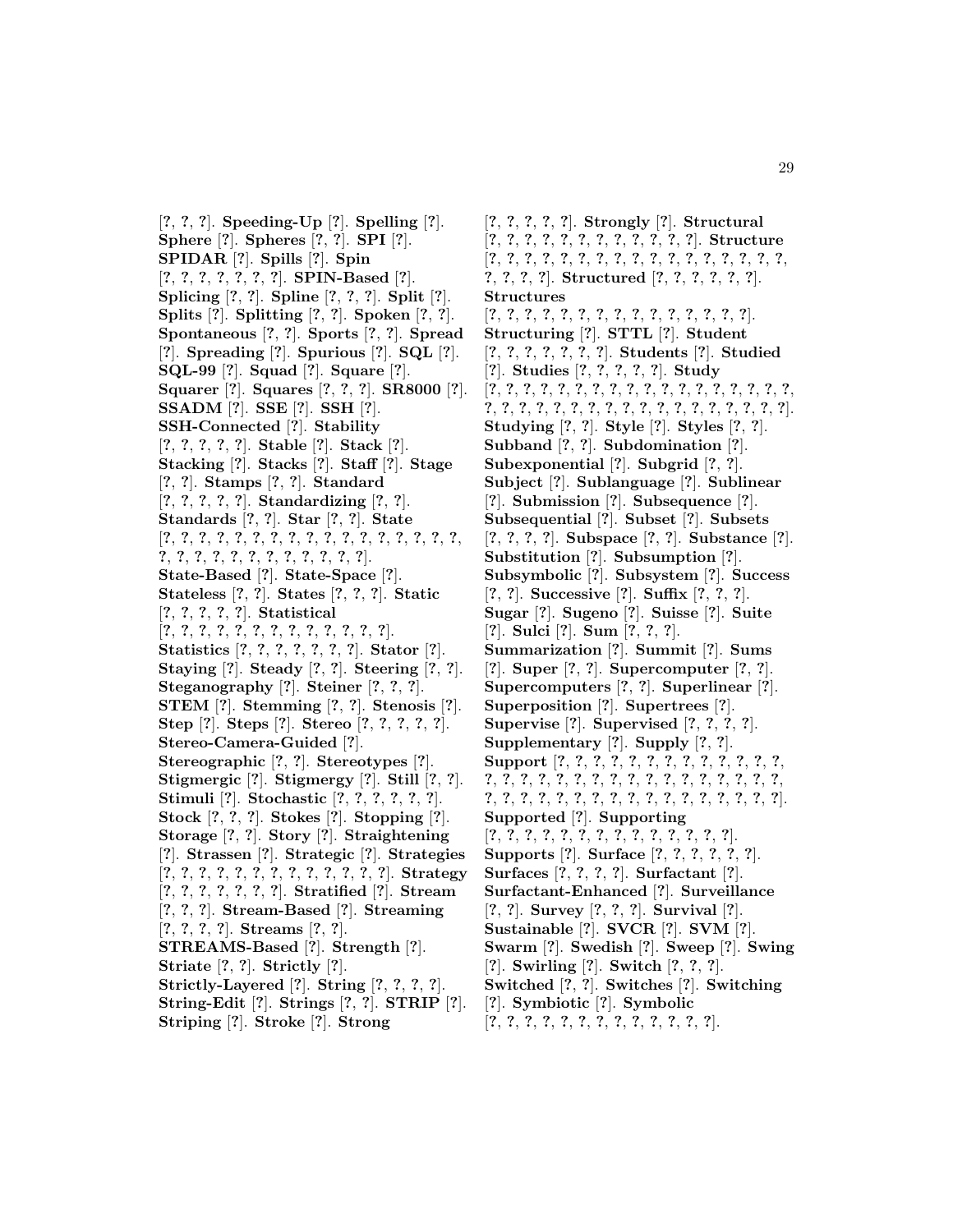**Symbolically** [**?**]. **Symbols** [**?**]. **Symmetric** [**?**, **?**, **?**]. **Symmetrical** [**?**]. **Symmetry** [**?**, **?**, **?**]. **Synaptic** [**?**, **?**]. **Synchronisation** [**?**]. **Synchronization** [**?**, **?**, **?**, **?**]. **Synchronous** [**?**, **?**]. **Synchrony** [**?**]. **Syndrome** [**?**]. **Syntactic** [**?**]. **Syntax** [**?**, **?**]. **Synthesis** [**?**, **?**, **?**, **?**, **?**, **?**, **?**, **?**, **?**, **?**]. **Synthesizing** [**?**]. **Synthetic** [**?**, **?**, **?**]. **System** [**?**, **?**, **?**, **?**, **?**, **?**, **?**, **?**, **?**, **?**, **?**, **?**, **?**, **?**, **?**, **?**, **?**, **?**, **?**, **?**, **?**, **?**, **?**, **?**, **?**, **?**, **?**, **?**, **?**, **?**, **?**, **?**, **?**, **?**, **?**, **?**, **?**, **?**, **?**, **?**, **?**, **?**, **?**, **?**, **?**, **?**, **?**, **?**, **?**, **?**, **?**, **?**, **?**, **?**, **?**, **?**, **?**, **?**, **?**, **?**, **?**, **?**, **?**, **?**, **?**, **?**, **?**, **?**, **?**, **?**, **?**, **?**, **?**, **?**, **?**, **?**, **?**, **?**, **?**, **?**, **?**, **?**, **?**, **?**, **?**, **?**, **?**, **?**, **?**, **?**, **?**, **?**, **?**, **?**, **?**, **?**, **?**, **?**]. **System** [**?**, **?**, **?**, **?**, **?**, **?**, **?**, **?**, **?**, **?**, **?**, **?**, **?**, **?**, **?**, **?**, **?**, **?**, **?**, **?**, **?**, **?**, **?**, **?**, **?**, **?**, **?**, **?**, **?**, **?**, **?**, **?**, **?**, **?**, **?**, **?**, **?**]. **Systematic** [?, ?]. **Système** [?]. **Systems** [**?**, **?**, **?**, **?**, **?**, **?**, **?**, **?**, **?**, **?**, **?**, **?**, **?**, **?**, **?**, **?**, **?**, **?**, **?**, **?**, **?**, **?**, **?**, **?**, **?**, **?**, **?**, **?**, **?**, **?**, **?**, **?**, **?**, **?**, **?**, **?**, **?**, **?**, **?**, **?**, **?**, **?**, **?**, **?**, **?**, **?**, **?**, **?**, **?**, **?**, **?**, **?**, **?**, **?**, **?**, **?**, **?**, **?**, **?**, **?**, **?**, **?**, **?**, **?**, **?**, **?**, **?**, **?**, **?**, **?**, **?**, **?**, **?**, **?**, **?**, **?**, **?**, **?**, **?**, **?**, **?**, **?**, **?**, **?**, **?**, **?**, **?**, **?**, **?**, **?**, **?**, **?**, **?**, **?**, **?**, **?**, **?**, **?**]. **Systems** [**?**, **?**, **?**, **?**, **?**, **?**, **?**, **?**, **?**, **?**, **?**, **?**, **?**, **?**, **?**, **?**, **?**, **?**, **?**, **?**, **?**, **?**, **?**, **?**, **?**, **?**, **?**, **?**, **?**, **?**, **?**, **?**, **?**, **?**, **?**]. **Szekeres** [**?**].

**T** [**?**]. **T&E** [**?**]. **T-Air** [**?**]. **T-Net** [**?**]. **Tab** [**?**]. **Tab-Trees** [**?**]. **Tableau** [**?**, **?**]. **Tableaux** [**?**, **?**, **?**]. **Tabu** [**?**, **?**]. **Tabular** [**?**]. **Tabulation** [**?**]. **Tactical** [**?**]. **Tactics** [**?**]. **Tactile** [**?**, **?**, **?**]. **Tag** [**?**]. **Tagging** [**?**, **?**]. **Tail** [**?**]. **Tail-Biting** [**?**]. **Tailored** [**?**]. **Tailoring** [**?**, **?**, **?**]. **Tails** [**?**]. **Takagi** [**?**]. **Takagi-Sugeno** [**?**]. **Talk** [**?**]. **TAME** [**?**]. **Tandem** [**?**]. **Task** [**?**, **?**, **?**, **?**, **?**, **?**, **?**, **?**]. **Task-Based** [**?**]. **Tasks** [**?**, **?**, **?**, **?**, **?**, **?**, **?**]. **Taxonomic** [**?**]. **Taxonomies** [**?**]. **Taxonomy** [**?**]. **TAXYS** [**?**]. **TBox** [**?**]. **TC** [**?**]. **TCP** [**?**, **?**, **?**, **?**, **?**, **?**, **?**, **?**, **?**, **?**, **?**]. **TCP-Compliant** [**?**]. **TCP/IP** [**?**]. **Teacher** [**?**, **?**]. **Teaching** [**?**]. **Team** [**?**, **?**, **?**]. **Teams** [**?**, **?**, **?**, **?**]. **Teamwork**

[**?**, **?**]. **Technical** [**?**, **?**]. **Technique** [**?**, **?**, **?**, **?**, **?**, **?**, **?**]. **Techniques** [**?**, **?**, **?**, **?**, **?**, **?**, **?**, **?**, **?**, **?**, **?**, **?**, **?**, **?**, **?**, **?**, **?**, **?**, **?**, **?**, **?**, **?**, **?**, **?**, **?**, **?**, **?**, **?**, **?**, **?**, **?**, **?**, **?**, **?**, **?**]. **Technologies** [**?**, **?**, **?**]. **Technology** [**?**, **?**, **?**, **?**, **?**, **?**]. **Telecommunication** [**?**]. **Telecommunications** [**?**]. **Telemedicine** [**?**, **?**]. **Telephone** [**?**]. **Telephony** [**?**]. **Telepresence** [**?**]. **Tell** [**?**]. **Temperature** [**?**, **?**]. **Template** [**?**, **?**]. **Templates** [**?**]. **Temporal** [**?**, **?**, **?**, **?**, **?**, **?**, **?**, **?**, **?**, **?**, **?**, **?**, **?**, **?**, **?**, **?**, **?**, **?**, **?**, **?**, **?**, **?**, **?**, **?**, **?**, **?**, **?**]. **Tendering** [**?**]. **Tendon** [**?**]. **Tensor** [**?**, **?**, **?**]. **Tenth** [**?**]. **Teradata** [**?**]. **Term** [**?**, **?**, **?**, **?**, **?**, **?**, **?**, **?**]. **Terminal** [**?**, **?**]. **Terminals** [**?**]. **Termination** [**?**, **?**, **?**, **?**, **?**]. **Terminology** [**?**]. **Terms** [**?**]. **Terrain** [**?**]. **Terrestrial** [**?**]. **Terrestrial/Satellite** [**?**]. **Tertiary** [**?**]. **tessellation** [**?**]. **Test** [**?**, **?**, **?**, **?**, **?**, **?**, **?**, **?**, **?**, **?**, **?**, **?**]. **Testbed** [**?**]. **Testing** [**?**, **?**, **?**, **?**, **?**, **?**, **?**, **?**, **?**, **?**, **?**, **?**]. **Tests** [**?**, **?**, **?**]. **Tetrahedralizations** [**?**]. **Text** [**?**, **?**, **?**, **?**, **?**, **?**, **?**, **?**, **?**]. **Texts** [**?**]. **Textual** [**?**]. **Textural** [**?**]. **Texture** [**?**, **?**, **?**, **?**, **?**]. **Textured** [**?**]. **TGV** [**?**]. **Their** [**?**, **?**, **?**, **?**, **?**, **?**, **?**, **?**, **?**, **?**]. **Them** [**?**, **?**]. **Theorem** [**?**, **?**, **?**, **?**, **?**, **?**, **?**, **?**, **?**, **?**, **?**, **?**, **?**, **?**, **?**, **?**, **?**, **?**, **?**, **?**, **?**, **?**]. **Theorem-Prover** [**?**]. **Theorems** [**?**, **?**, **?**, **?**]. **Theoretic** [**?**, **?**, **?**, **?**, **?**, **?**]. **Theoretic-Decision** [**?**]. **Theoretical** [**?**, **?**, **?**, **?**, **?**]. **Theories** [**?**, **?**]. **Theory** [**?**, **?**, **?**, **?**, **?**, **?**, **?**, **?**, **?**, **?**, **?**, **?**, **?**, **?**, **?**]. **Therapy** [**?**, **?**]. **Thermal** [**?**]. **Thermocouple** [**?**]. **Thin** [**?**]. **Thin-Plate** [**?**]. **Thinning** [**?**]. **Third** [**?**, **?**]. **Third-Party** [**?**]. **Thread** [**?**]. **Threaded** [**?**]. **Threads** [**?**, **?**]. **Three** [**?**, **?**, **?**, **?**, **?**, **?**, **?**, **?**]. **Three-Dimensional** [**?**]. **Three-Interval** [**?**]. **Three-Label** [**?**]. **Threshold** [**?**, **?**, **?**]. **Threshold-Based** [**?**]. **Thresholds** [**?**]. **Throughput** [**?**, **?**, **?**, **?**, **?**, **?**, **?**]. **Thyroiditis** [**?**]. **tier** [**?**]. **Tietze** [**?**]. **Tight** [**?**]. **Tilde** [**?**]. **Tile** [**?**].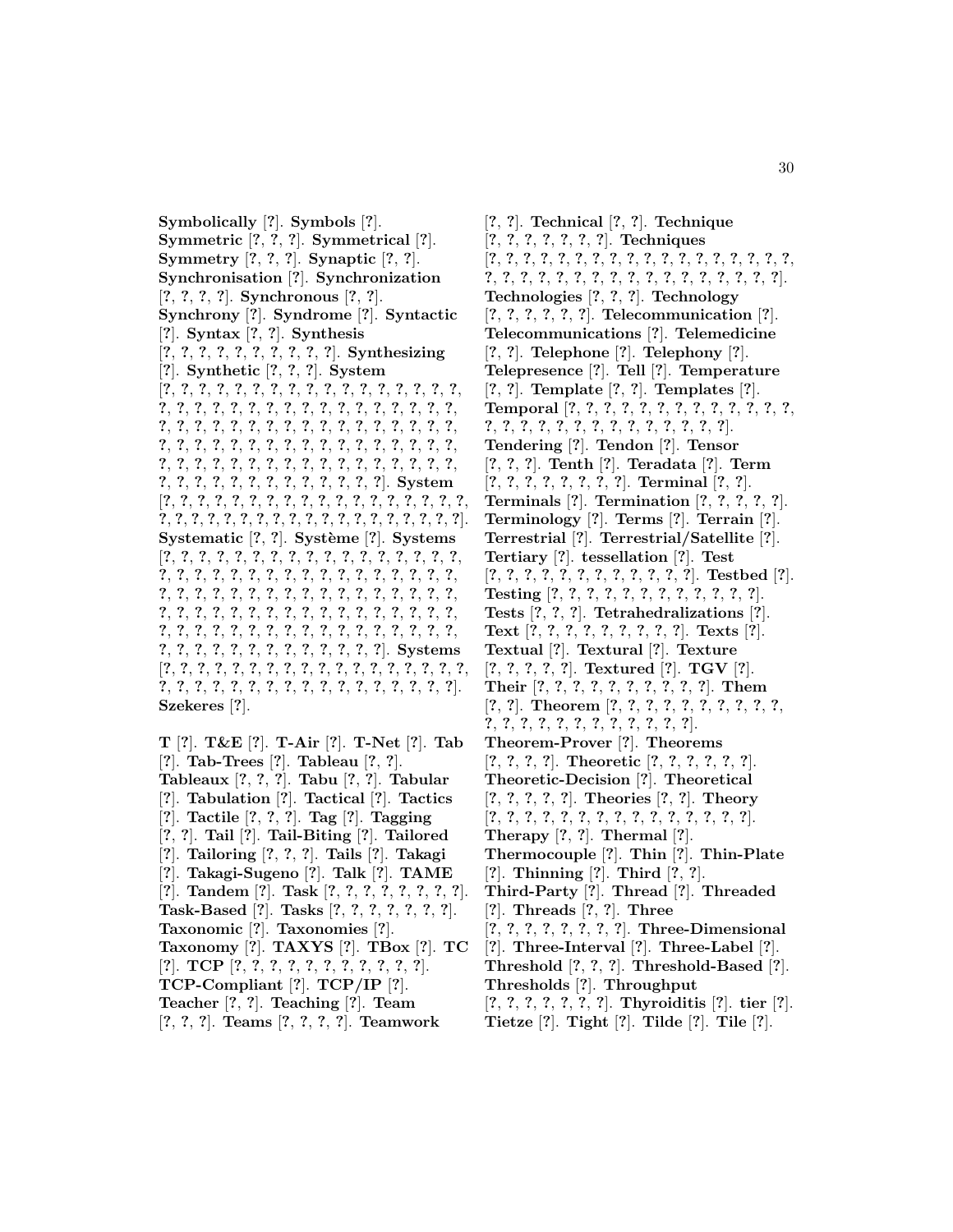**Tiled** [**?**]. **Time** [**?**, **?**, **?**, **?**, **?**, **?**, **?**, **?**, **?**, **?**, **?**, **?**, **?**, **?**, **?**, **?**, **?**, **?**, **?**, **?**, **?**, **?**, **?**, **?**, **?**, **?**, **?**, **?**, **?**, **?**, **?**, **?**, **?**, **?**, **?**, **?**, **?**, **?**, **?**, **?**, **?**, **?**, **?**, **?**, **?**, **?**, **?**, **?**, **?**, **?**, **?**, **?**, **?**, **?**, **?**, **?**, **?**, **?**, **?**, **?**, **?**, **?**, **?**, **?**, **?**, **?**, **?**, **?**, **?**, **?**, **?**, **?**, **?**, **?**, **?**, **?**, **?**, **?**]. **Time-Accurate** [**?**]. **Time-Continuous** [**?**]. **Time-Dispersive** [**?**]. **Time-Oriented** [**?**]. **Time-Sequences** [**?**]. **Time-Spatial** [**?**]. **Time-Stamps** [**?**]. **Time-Varying** [**?**]. **Timed** [**?**, **?**, **?**, **?**, **?**, **?**, **?**, **?**, **?**, **?**]. **Times** [**?**, **?**, **?**]. **Timeslot** [**?**]. **Timeslot/Room** [**?**]. **Timestamp** [**?**]. **Timestamping** [**?**]. **Timetable** [**?**]. **Timetables** [**?**]. **Timetabling** [**?**, **?**, **?**, **?**, **?**, **?**, **?**, **?**, **?**, **?**, **?**, **?**, **?**, **?**, **?**]. **Timing** [**?**]. **Tina** [**?**]. **TIPS** [**?**]. **Tissues** [**?**]. **Together** [**?**]. **Token** [**?**, **?**]. **Tolerance** [**?**, **?**, **?**]. **Tolerant** [**?**, **?**, **?**, **?**]. **Tomographic** [**?**]. **Tomography** [**?**]. **Tool** [**?**, **?**, **?**, **?**, **?**, **?**, **?**, **?**, **?**, **?**, **?**, **?**, **?**, **?**, **?**, **?**, **?**, **?**, **?**, **?**, **?**]. **Toolkit** [**?**, **?**]. **Tools** [**?**, **?**, **?**, **?**, **?**, **?**, **?**, **?**, **?**, **?**]. **Toolset** [**?**]. **TOP** [**?**, **?**, **?**, **?**]. **Top-Down** [**?**, **?**]. **Top/Bottom** [**?**]. **Topic** [**?**, **?**, **?**]. **Topic-Centric** [**?**]. **Topics** [**?**]. **Topological** [**?**, **?**, **?**, **?**, **?**, **?**]. **Topologies** [**?**, **?**]. **Topology** [**?**, **?**, **?**, **?**]. **Topology-Preserving** [**?**]. **Torsion** [**?**]. **Torus** [**?**]. **TorX** [**?**]. **Total** [**?**, **?**, **?**]. **Totally** [**?**]. **Touch** [**?**]. **Touchscreen** [**?**]. **Tourism** [**?**]. **Trace** [**?**, **?**, **?**, **?**, **?**]. **Tracing** [**?**]. **Track** [**?**, **?**, **?**]. **Tracking** [**?**, **?**, **?**, **?**, **?**, **?**, **?**, **?**, **?**, **?**]. **Tractable** [**?**]. **Trade** [**?**, **?**, **?**]. **Tradeoff** [**?**]. **Tradeoffs** [**?**]. **Trading** [**?**]. **Traditional** [**?**, **?**]. **Traffic** [**?**, **?**, **?**, **?**, **?**, **?**, **?**, **?**, **?**, **?**, **?**, **?**, **?**, **?**, **?**, **?**, **?**, **?**, **?**, **?**, **?**, **?**]. **Trained** [**?**]. **Training** [**?**, **?**, **?**, **?**, **?**, **?**, **?**]. **Trait** [**?**]. **Trajectories** [**?**]. **Trajectory** [**?**]. **Transaction** [**?**, **?**]. **transactional** [**?**]. **Transactions** [**?**, **?**]. **Transducers** [**?**, **?**, **?**, **?**, **?**, **?**]. **Transductions** [**?**]. **Transfer** [**?**, **?**]. **Transform** [**?**, **?**, **?**, **?**]. **Transformation** [**?**, **?**, **?**, **?**]. **Transformation-Based** [**?**].

**Transforming** [**?**, **?**]. **Transforms** [**?**, **?**]. **Transition** [**?**, **?**, **?**]. **Transitions** [**?**]. **Transitive** [**?**]. **Translation** [**?**, **?**, **?**, **?**, **?**, **?**, **?**]. **Translator** [**?**]. **Transmission** [**?**, **?**, **?**, **?**]. **Transmissions** [**?**]. **Transmitter** [**?**]. **Transparent** [**?**]. **Transplant** [**?**]. **Transplants** [**?**]. **Transport** [**?**, **?**, **?**, **?**, **?**, **?**, **?**, **?**]. **Travel** [**?**]. **Traveling** [**?**, **?**, **?**]. **Traversal** [**?**]. **TREAT** [**?**]. **Treated** [**?**]. **Treatment** [**?**, **?**, **?**]. **TREC** [**?**]. **Tree** [**?**, **?**, **?**, **?**, **?**, **?**, **?**, **?**, **?**, **?**, **?**, **?**, **?**, **?**]. **Tree-Structured** [**?**]. **Treebag** [**?**]. **Trees** [**?**, **?**, **?**, **?**, **?**, **?**, **?**, **?**, **?**, **?**, **?**, **?**, **?**, **?**, **?**, **?**, **?**, **?**, **?**, **?**, **?**, **?**]. **Trellises** [**?**]. **Trenches** [**?**]. **Trends** [**?**]. **Trex** [**?**]. **Trial** [**?**]. **Trials** [**?**]. **Triangle** [**?**, **?**]. **Triangular** [**?**]. **Triangulations** [**?**, **?**, **?**, **?**, **?**, **?**]. **Trick** [**?**]. **Triconnected** [**?**]. **TriGS** [**?**]. **Trinocular** [**?**]. **Trinomial** [**?**]. **Triplet** [**?**]. **True** [**?**, **?**]. **Truncation** [**?**, **?**]. **Truth** [**?**, **?**]. **Truth/SLC** [**?**]. **Truthing** [**?**]. **TSNR** [**?**]. **TSP** [**?**]. **TTCN** [**?**, **?**, **?**]. **TTCN-3** [**?**, **?**]. **TTL** [**?**]. **TTL-Based** [**?**]. **Tumors** [**?**, **?**]. **Tuned** [**?**]. **Tuning** [**?**, **?**, **?**, **?**]. **Tuple** [**?**]. **Tuple-Generating** [**?**]. **Turbine** [**?**]. **Turbogenerator** [**?**]. **Turbulent** [**?**]. **Turing** [**?**, **?**, **?**, **?**, **?**]. **Tutor** [**?**]. **Tutorial** [**?**, **?**]. **Tutoring** [**?**, **?**]. **Tutors** [**?**, **?**]. **TV** [**?**]. **Twin** [**?**]. **Twist** [**?**]. **Two** [**?**, **?**, **?**, **?**, **?**, **?**, **?**, **?**, **?**, **?**, **?**, **?**, **?**, **?**, **?**, **?**, **?**, **?**, **?**, **?**, **?**, **?**, **?**, **?**, **?**, **?**, **?**, **?**, **?**, **?**, **?**]. **Two-Alternative** [**?**]. **Two-Fingered** [**?**]. **Two-Level** [**?**]. **Two-Phase** [**?**, **?**]. **Two-Sigma** [**?**]. **Two-Variable** [**?**]. **Two-Watchtower** [**?**]. **Two-Way** [**?**]. **Type** [**?**, **?**, **?**, **?**, **?**, **?**, **?**, **?**, **?**]. **Typed** [**?**, **?**]. **Types** [**?**, **?**, **?**, **?**]. **Typical** [**?**]. **Typing** [**?**]. **U.S.** [**?**]. **Ubiquitous** [**?**]. **UHFFT** [**?**]. **UIO** [**?**]. **UK** [**?**]. **Ultraconservative** [**?**]. **Ultrasound** [**?**, **?**, **?**, **?**]. **UML**

**Transformations** [**?**, **?**, **?**, **?**, **?**, **?**, **?**, **?**, **?**].

[**?**, **?**, **?**, **?**, **?**, **?**, **?**, **?**, **?**]. **UML-Based** [**?**, **?**].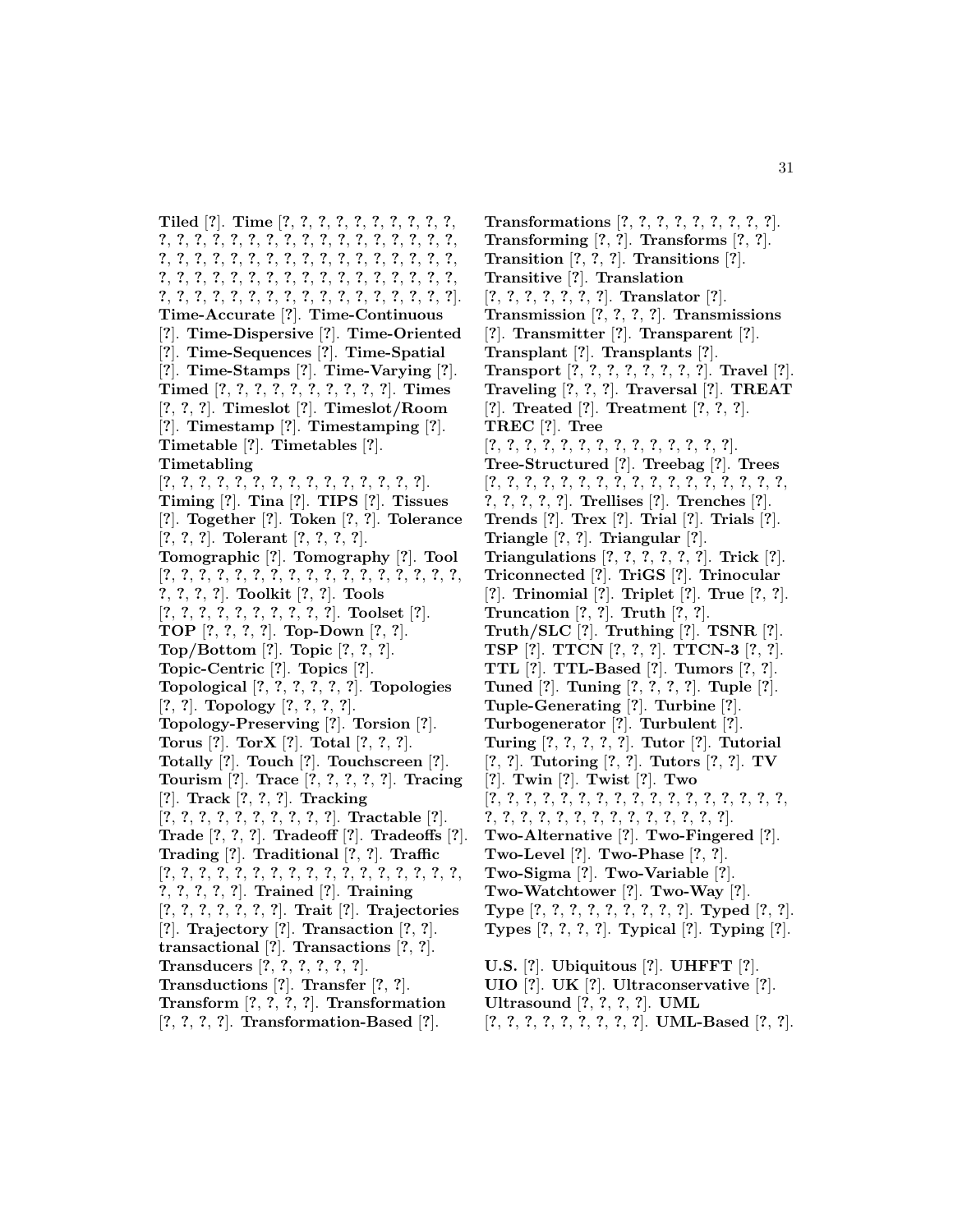**Unary** [**?**]. **Unavoidability** [**?**]. **Unbalanced** [**?**]. **Uncertain** [**?**]. **Uncertainty** [**?**, **?**, **?**, **?**, **?**]. **Undecidable** [**?**, **?**]. **Undergraduate** [**?**, **?**]. **Understandability** [**?**, **?**]. **Understanding** [**?**, **?**]. **Unfocused** [**?**]. **Unfolding** [**?**, **?**]. **Unfoldings** [**?**, **?**]. **Unicast** [**?**, **?**]. **UNICORE** [**?**]. **Unification** [**?**]. **Unification-Based** [**?**]. **Unified** [**?**, **?**, **?**, **?**, **?**, **?**, **?**, **?**]. **Uniform** [**?**, **?**, **?**, **?**]. **Uniformity** [**?**]. **Uniformly** [**?**]. **Unifying** [**?**, **?**]. **Uninterpreted** [**?**, **?**]. **Union** [**?**, **?**]. **Uniqueness** [**?**]. **Unit** [**?**]. **United** [**?**]. **Units** [**?**, **?**, **?**]. **Universal** [**?**, **?**, **?**, **?**, **?**, **?**, **?**, **?**]. **Universality** [**?**, **?**]. **Universally** [**?**]. **Universities** [**?**]. **University** [**?**, **?**, **?**, **?**, **?**]. **UNIX** [**?**]. **UNIX-Type** [**?**]. **Unknown** [**?**]. **Unlicensed** [**?**]. **Unrelated** [**?**]. **Unrestricted** [**?**]. **Unsatisfiable** [**?**]. **Unsolvability** [**?**]. **Unsplittable** [**?**]. **Unsteady** [**?**]. **Unsupervised** [**?**, **?**, **?**, **?**]. **Updatability** [**?**]. **Update** [**?**, **?**]. **Updates** [**?**, **?**]. **Updating** [**?**]. **upon** [**?**]. **UPPAAL** [**?**]. **Upper** [**?**]. **Upward** [**?**]. **Urban** [**?**, **?**, **?**, **?**]. **Urysohn** [**?**]. **Usability** [**?**]. **Usage** [**?**, **?**]. **Use** [**?**, **?**, **?**, **?**, **?**, **?**, **?**, **?**, **?**, **?**, **?**, **?**, **?**, **?**, **?**, **?**]. **Use-Provided** [**?**]. **Usefulness** [**?**]. **Useless** [**?**]. **Useless-Variable** [**?**]. **User** [**?**, **?**, **?**, **?**, **?**, **?**, **?**, **?**, **?**, **?**, **?**, **?**, **?**, **?**, **?**, **?**, **?**, **?**, **?**, **?**, **?**, **?**, **?**, **?**, **?**, **?**, **?**, **?**, **?**, **?**, **?**, **?**, **?**, **?**, **?**, **?**, **?**, **?**, **?**, **?**, **?**]. **User-Adaptive** [**?**]. **User-Centered** [**?**]. **User-Controlled** [**?**]. **User-Defined** [**?**]. **User-Friendly** [**?**]. **User-Interface-Agent** [**?**]. **User-Tailored** [**?**]. **Users** [**?**, **?**, **?**, **?**, **?**, **?**]. **Using** [**?**, **?**, **?**, **?**, **?**, **?**, **?**, **?**, **?**, **?**, **?**, **?**, **?**, **?**, **?**, **?**, **?**, **?**, **?**, **?**, **?**, **?**, **?**, **?**, **?**, **?**, **?**, **?**, **?**, **?**, **?**, **?**, **?**, **?**, **?**, **?**, **?**, **?**, **?**, **?**, **?**, **?**, **?**, **?**, **?**, **?**, **?**, **?**, **?**, **?**, **?**, **?**, **?**, **?**, **?**, **?**, **?**, **?**, **?**, **?**, **?**, **?**, **?**, **?**, **?**, **?**, **?**, **?**, **?**, **?**, **?**, **?**, **?**, **?**, **?**, **?**, **?**, **?**, **?**, **?**, **?**, **?**, **?**, **?**, **?**, **?**, **?**, **?**, **?**, **?**, **?**, **?**, **?**, **?**, **?**, **?**, **?**]. **Using** [**?**, **?**, **?**, **?**, **?**, **?**, **?**, **?**, **?**, **?**, **?**, **?**, **?**, **?**, **?**, **?**, **?**,

**?**, **?**, **?**, **?**, **?**, **?**, **?**, **?**, **?**, **?**, **?**, **?**, **?**, **?**, **?**, **?**, **?**, **?**, **?**, **?**, **?**, **?**, **?**, **?**, **?**, **?**, **?**, **?**, **?**, **?**, **?**, **?**, **?**, **?**, **?**, **?**, **?**, **?**, **?**, **?**, **?**, **?**, **?**, **?**, **?**, **?**, **?**, **?**, **?**, **?**, **?**, **?**, **?**, **?**, **?**, **?**, **?**, **?**, **?**, **?**, **?**, **?**, **?**, **?**, **?**, **?**, **?**, **?**, **?**, **?**, **?**, **?**, **?**, **?**, **?**, **?**, **?**, **?**, **?**, **?**, **?**, **?**]. **Using** [**?**, **?**, **?**, **?**, **?**, **?**, **?**, **?**, **?**, **?**, **?**, **?**, **?**, **?**, **?**, **?**, **?**, **?**, **?**, **?**, **?**, **?**, **?**, **?**]. **Utah** [**?**]. **Utilising** [**?**]. **Utility** [**?**, **?**]. **Utility-Based** [**?**]. **Utilizing** [**?**, **?**].

**Vagueness** [**?**]. **Valiant** [**?**]. **Valid** [**?**]. **Validating** [**?**]. **Validation** [**?**, **?**, **?**, **?**]. **Validity** [**?**, **?**]. **Value** [**?**, **?**, **?**, **?**, **?**, **?**]. **Valued** [**?**, **?**, **?**, **?**, **?**, **?**]. **Values** [**?**]. **VAMPIR** [**?**]. **Vampire** [**?**]. **Variability** [**?**, **?**]. **Variable** [**?**, **?**, **?**, **?**, **?**, **?**, **?**, **?**, **?**]. **Variable-Delay** [**?**]. **Variable-Size** [**?**]. **Variables** [**?**, **?**, **?**]. **Variation** [**?**, **?**]. **Variational** [**?**]. **Variations** [**?**, **?**]. **Variogram** [**?**]. **Varying** [**?**, **?**]. **Vascular** [**?**]. **VC** [**?**]. **Vector** [**?**, **?**, **?**, **?**, **?**, **?**, **?**, **?**, **?**, **?**, **?**, **?**, **?**, **?**, **?**]. **Vector-Quantization** [**?**]. **Vectorial** [**?**]. **Vehicle** [**?**, **?**, **?**]. **Vehicle-Borne** [**?**]. **Vehicle-Engine** [**?**]. **Vehicles** [**?**, **?**]. **Velocity** [**?**]. **Ventilator** [**?**]. **Ventricular** [**?**, **?**]. **verbal** [**?**]. **Verification** [**?**, **?**, **?**, **?**, **?**, **?**, **?**, **?**, **?**, **?**, **?**, **?**, **?**, **?**, **?**, **?**, **?**, **?**, **?**, **?**, **?**, **?**, **?**, **?**, **?**, **?**, **?**, **?**, **?**, **?**, **?**]. **Verifier** [**?**, **?**]. **Verify** [**?**]. **Verifying** [**?**, **?**, **?**, **?**]. **Version** [**?**, **?**, **?**]. **Versioning** [**?**, **?**]. **Versions** [**?**]. **Versus** [**?**, **?**, **?**, **?**, **?**]. **Vertex** [**?**, **?**, **?**, **?**]. **Vertical** [**?**]. **Vertices** [**?**]. **Very** [**?**, **?**, **?**]. **Veterinary** [**?**]. **VHDL** [**?**]. **Via** [**?**, **?**, **?**, **?**, **?**, **?**, **?**, **?**, **?**, **?**, **?**, **?**, **?**, **?**, **?**, **?**, **?**, **?**, **?**, **?**]. **Vibration** [**?**, **?**]. **Vibration-Torsion-Rotation** [**?**]. **ViDE** [**?**]. **Video** [**?**, **?**, **?**, **?**, **?**, **?**, **?**, **?**, **?**, **?**, **?**, **?**, **?**]. **Videoconferencing** [**?**]. **View** [**?**, **?**, **?**, **?**, **?**, **?**, **?**, **?**, **?**, **?**, **?**]. **Viewed** [**?**]. **Viewer** [**?**]. **Viewers** [**?**]. **Viewpoint** [**?**, **?**]. **Views** [**?**, **?**, **?**, **?**]. **Vigilance** [**?**]. **VIRAM** [**?**]. **Virtual** [**?**, **?**, **?**, **?**, **?**, **?**, **?**, **?**, **?**, **?**, **?**, **?**, **?**, **?**, **?**, **?**, **?**, **?**, **?**, **?**, **?**, **?**]. **Virtue** [**?**]. **Virus**